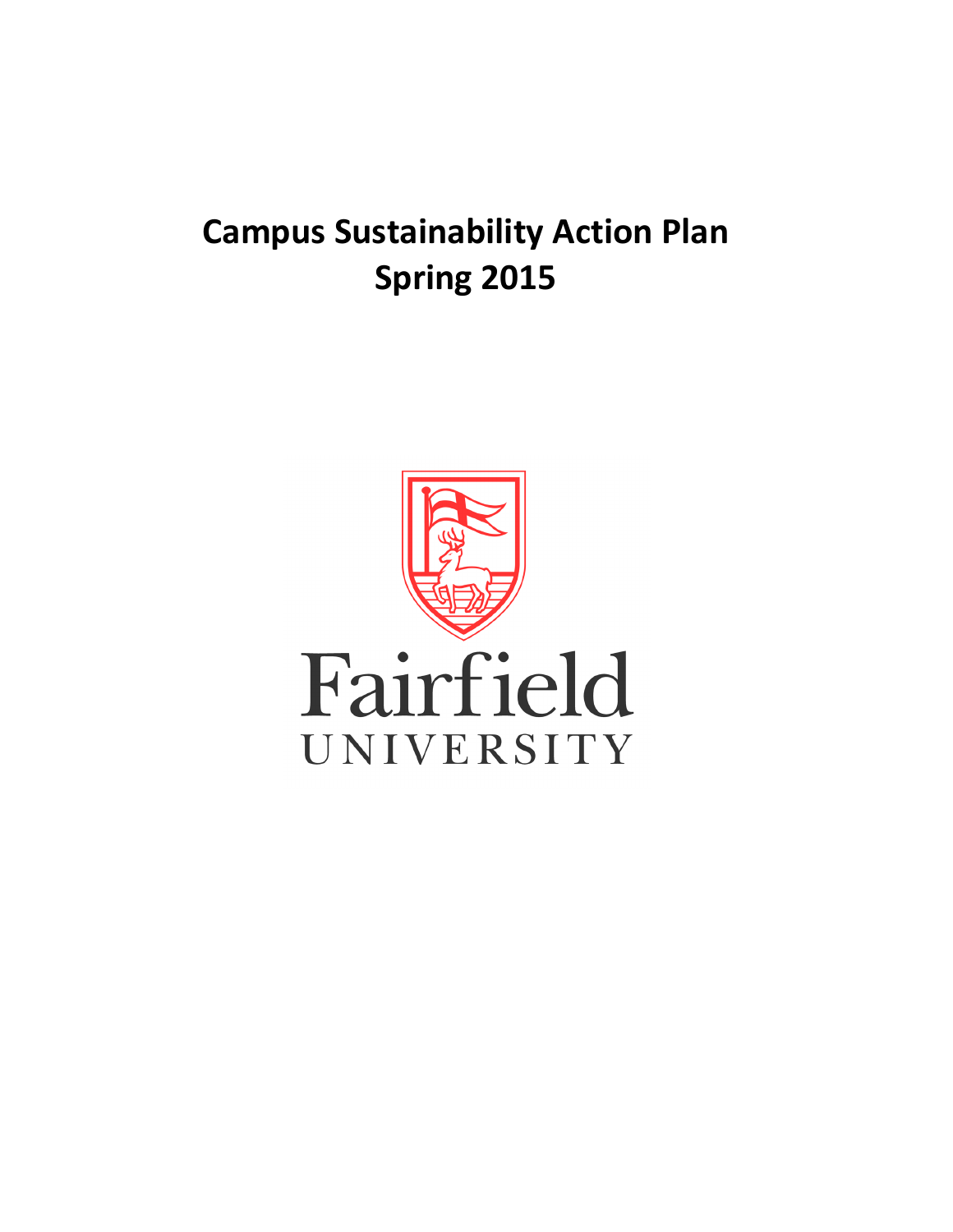

*Office of the President*

November 7, 2016

I am pleased to endorse and support Fairfield University's first Campus Sustainability Plan. This important document — the a collaborative work of faculty, students and staff — will provide guidance and clarity of focus for the myriad of sustainability initiatives and activities that are currently underway, or which we have planned for the future of our campus environment.

While Fairfield has long been committed to a model of stewardship in relation to the social and ecological environment, this current document is a timely one, arising as it does in the context set by Pope Francis in the first encyclical letter of his papacy, Laudata Si: On Care for our Common Home, in 2015.

With reference to previous calls to be mindful of the wellbeing of the planet that have been made by the Church, and with a particular emphasis on the example set by Saint Francis of Assisi in his "care for the vulnerable" and life that celebrated an "integral ecology lived out joyfully and authentically," Pope Francis has made an appeal to the body of Church and to the world to embrace the "urgent challenge to protect our common home," which includes " a concern to bring the whole human family together to seek a sustainable and integral development, for we know that things can change."

"Climate change is a global problem with grave implications: environmental, social, economic, political, and for the distribution of goods," Pope Francis continues. "It represents one of the principal challenges facing humanity in our day."

As a Jesuit and Catholic University Fairfield has a particular obligation to be conscious of its obligation to God's creation in all dimensions of our operations — in our classrooms, in the maintenance of our facilities, and most particularly in our collective sense of responsibility to be a body of hope, and an agent of positive social transformation. Pope Francis has made it clear that the ecological environment can no longer be excluded from this overarching obligation.

And so the campus sustainability plan that follows will serve as a significant and foundational document for how we proceed as a community in our obligation as a Catholic and Jesuit University to follow and express our overarching mission, which is to serve the common good, and to be mindful in all that we do of our obligation to take up our part in embodying and expressing God's love for, and presence in, His Creation.

Sincerely,

un Chr, of

Jeffrey P. von Arx, S.J. President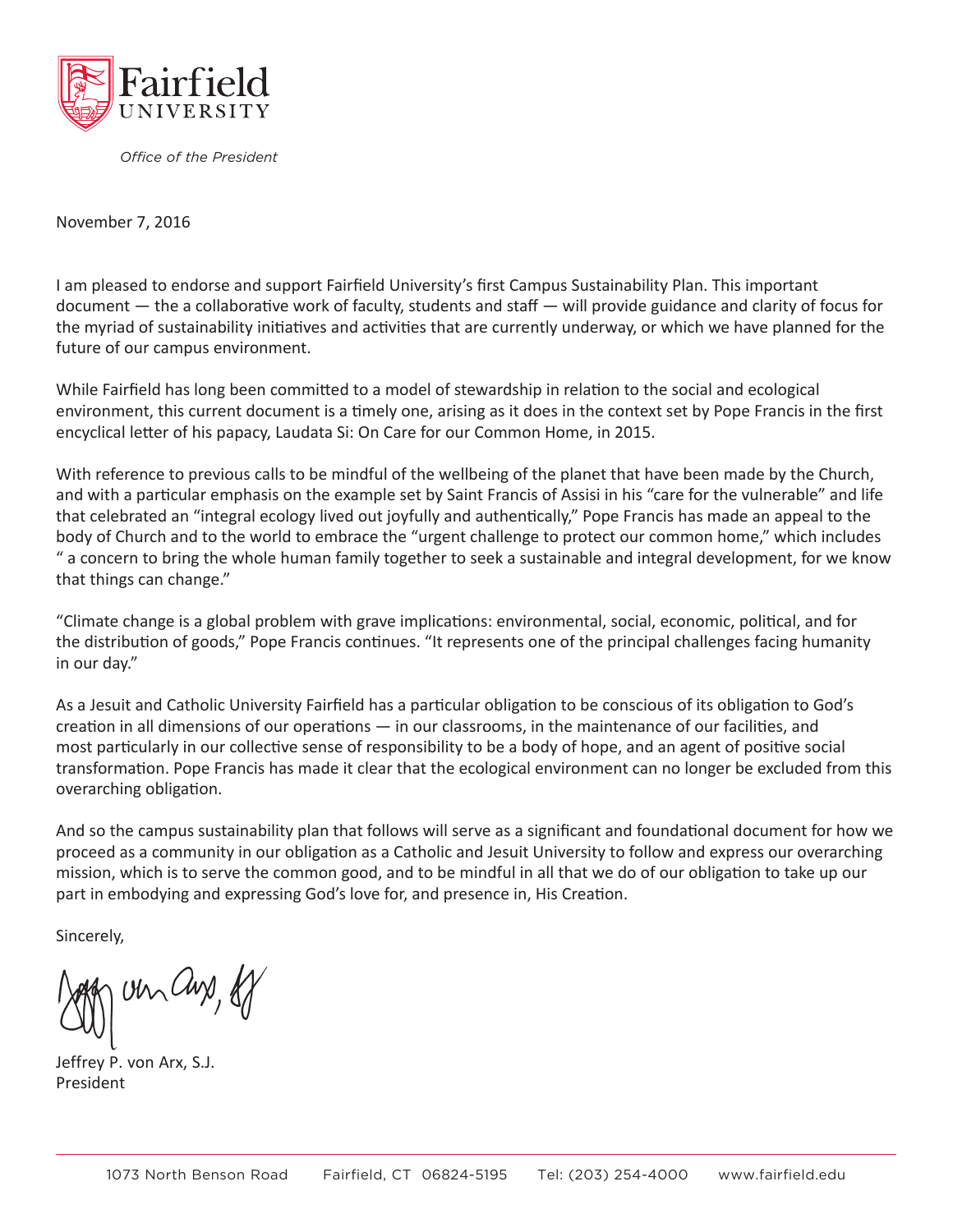**Lead Author** Dr. James E. Biardi Associate Professor of Biology Director, Environmental Studies Program jbiardi@fairfield.edu

**CSC Faculty Secretaries:** Dr. Jen L. Klug 2011-12 Associate Professor of Biology jklug@fairfield.edu

Dr. James E. Biardi 2012-13 Associate Professor of Biology Director, Environmental Studies Program jbiardi@fairfield.edu

Dr. L. Kraig Steffen 2013-14 Associate Professor of Chemistry and Biochemistry Chair, Chemistry and Biochemistry Lsteffen@fairfield.edu

Dr. Toby Svoboda 2014-15 Assistant Professor of Philosophy tsvoboda@fairfield.edu

**Campus Sustainability Committee Chair:** David Frasinelli Associate Vice President of Facilities Management dfrassinelli@fairfield.edu

#### **Staff Representatives**

Joseph Bouchard Director, Environmental Health and Safety Campus Fire Marshall jmbouchard@fairfield.edu

James D. Fitzpatrick **Assistant Vice President** jfitzpatrick@fairfield.edu

Kurt Krushinsky Director, Campus Planning and Design ckrushinsky@fairfield.edu

Ophelie Rowe-Allen Director, Residence Life orallen@fairfield.edu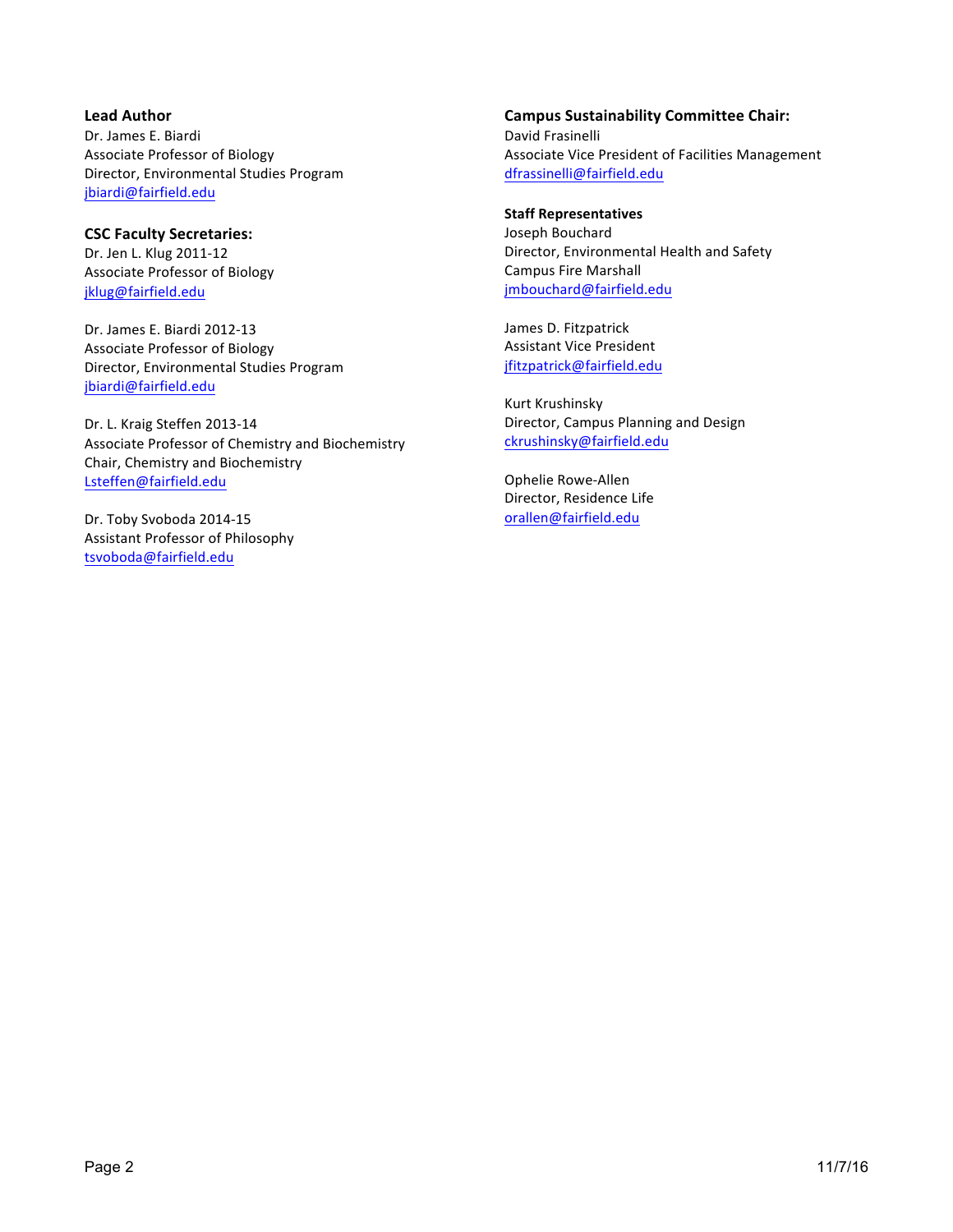# **Table of Contents**

| Introduction                                                                                                                               | 3  |
|--------------------------------------------------------------------------------------------------------------------------------------------|----|
| II. Campus Operations<br>Auxiliary Services (Bookstores, Food Service, Vending, Transportation)<br>Purchasing<br><b>Custodial Services</b> | 4  |
| III. Energy                                                                                                                                | 6  |
| IV. Building design and construction                                                                                                       | 10 |
| V. Waste Management                                                                                                                        | 12 |
| VI. Land and Water Management                                                                                                              | 14 |
| VII. Academic Initiatives                                                                                                                  | 19 |
| VIII. Student Engagement                                                                                                                   | 29 |
| IX. Finance<br>Financing of sustainability activities<br><b>Investment decisions</b>                                                       | 32 |
| X. Administration<br><b>Institutional Structure</b>                                                                                        | 34 |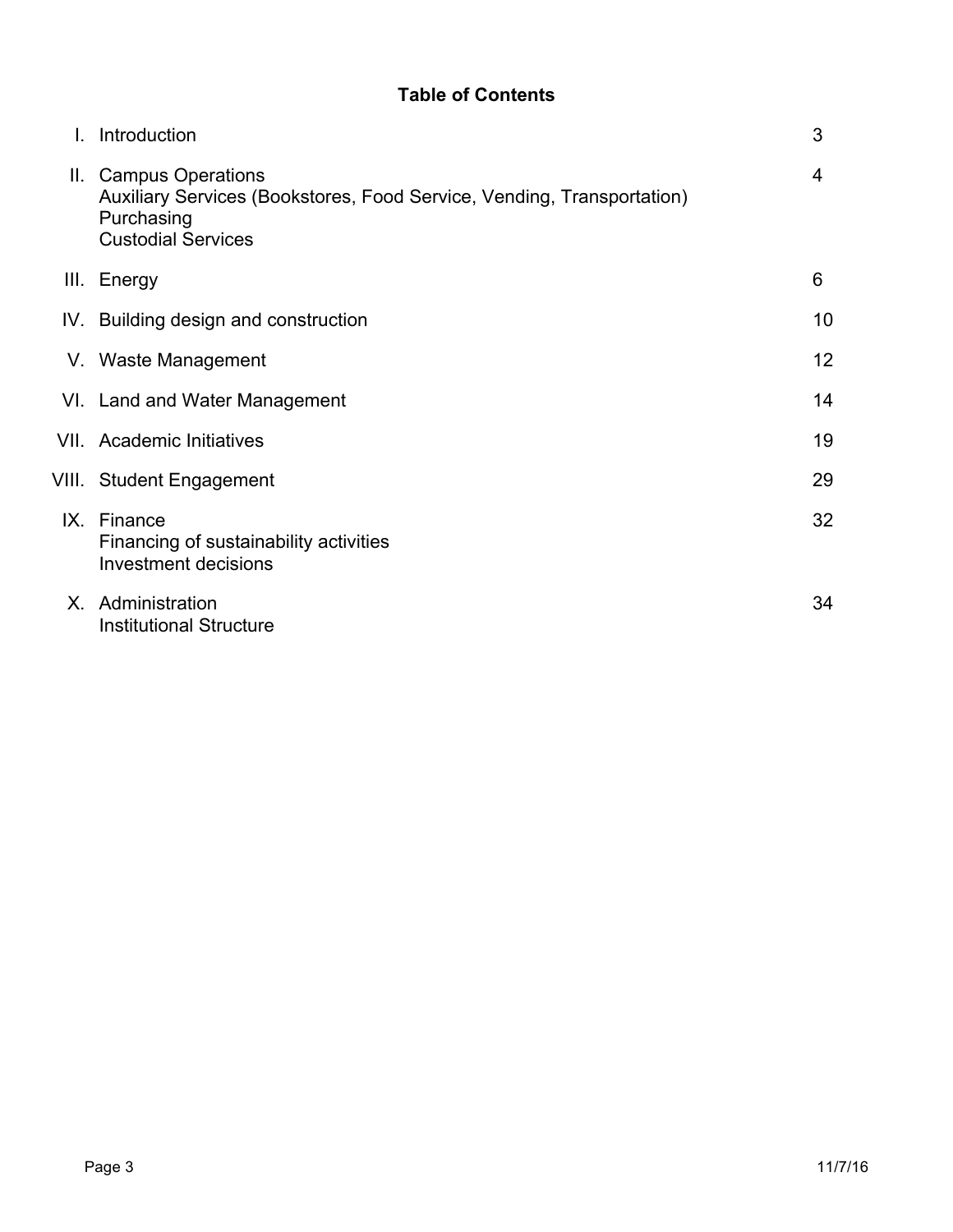# **I. Introduction**

# **Brief History**

A Campus Sustainability Committee (CSC) was originally formed in October, 2008, as part of the American College and University President's Climate Commitment to carbon neutrality. Membership was by appointment, and included student, staff, and faculty membership. The CSC has met approximately monthly since that time, and developed working groups in 2010 to undertake the development of a Campus Sustainability Plan including goals and metrics for implementation. These working groups brought together students, staff, faculty, and administrators from across campus with interests and expertise in sustainability issues

# **The Campus Sustainability Plan**

The Campus Sustainability Plan is a dynamic document defining major steps toward achieving sustainability into the future. Nine functional areas have been identified (Campus Operations, Energy, Building Design and Construction, Waste Management, Land and Water Management, Student and Academic Engagement, Finance, and Administration) and working groups have developed a series of recommendations, goals, objectives and benchmarks over short, intermediate, and long timeframes. The goals developed by each functional group are interconnected and consistent with a philosophy of sustainability shared across the student, faculty, staff, and administrative domains. A summary of each functional group's long-term vision follows; more detailed descriptions are provided in the body of the Campus Sustainability Plan.

# **The Vision behind the Plan**

Fairfield University is ready to take a leadership role in the promotion of sustainability, and to become a regional center of higher education, discovery and operations. Current initiatives include significant accomplishments in the greening of campus structures, energy sourcing, and accountability for greenhouse gas emissions. In addition to these largely operational initiatives, Fairfield University has a strong tradition of faculty and student engagement in sustainability initiatives leading to establishment of a campus organic teaching garden, studentdriven water quality monitoring, vigorous curriculum development, and other academic initiatives inside and outside the classroom.

#### **How to Read this Document**

This Campus Sustainability Plan has been assembled based on evaluations of several working groups focused on distinct aspects of campus sustainability. Background information and goals for each section are presented using the following template:

**Background**: This would describe history of action and current status. For example, for waste management, it could have a graph of recent tonnage (trash vs. recycling).

**Goal 1:** This is a prioritized list of Goals. Where do we want to be? What should we do first? For example, the goal for waste management could be to increase % recycling from 15 to 25% and reduce overall tonnage of waste produced by 'x' amount.

# **Strategies to meet goals:**

| Project<br>(Informative title + brief description) | Contact<br>(Name $+$ email $+$<br>phone) | Cost<br>(Low, med,<br>high) | Impact on<br>Goal<br>(Low, med,<br>high) | Timeframe<br>(completed, in<br>progress, 1-2<br>yrs, 5-10 yrs, |
|----------------------------------------------------|------------------------------------------|-----------------------------|------------------------------------------|----------------------------------------------------------------|
|                                                    |                                          |                             |                                          | $10-20$ vrs)                                                   |

**Goal 2**: The next most important something else…

#### **Strategies to meet goals:**

| Project                                 | Contact             | Cost       | Impact on  | Timeframe      |
|-----------------------------------------|---------------------|------------|------------|----------------|
| (Informative title + brief description) | (Name $+$ email $+$ | (Low. med. | Goal       | (completed, in |
|                                         | phone)              | high)      | (Low. med. | progress, 1-2  |
|                                         |                     |            | high)      | vrs. 5-10 vrs. |
|                                         |                     |            |            | $10-20$ vrs)   |

#### **Goal 3:** (etc…as appropriate)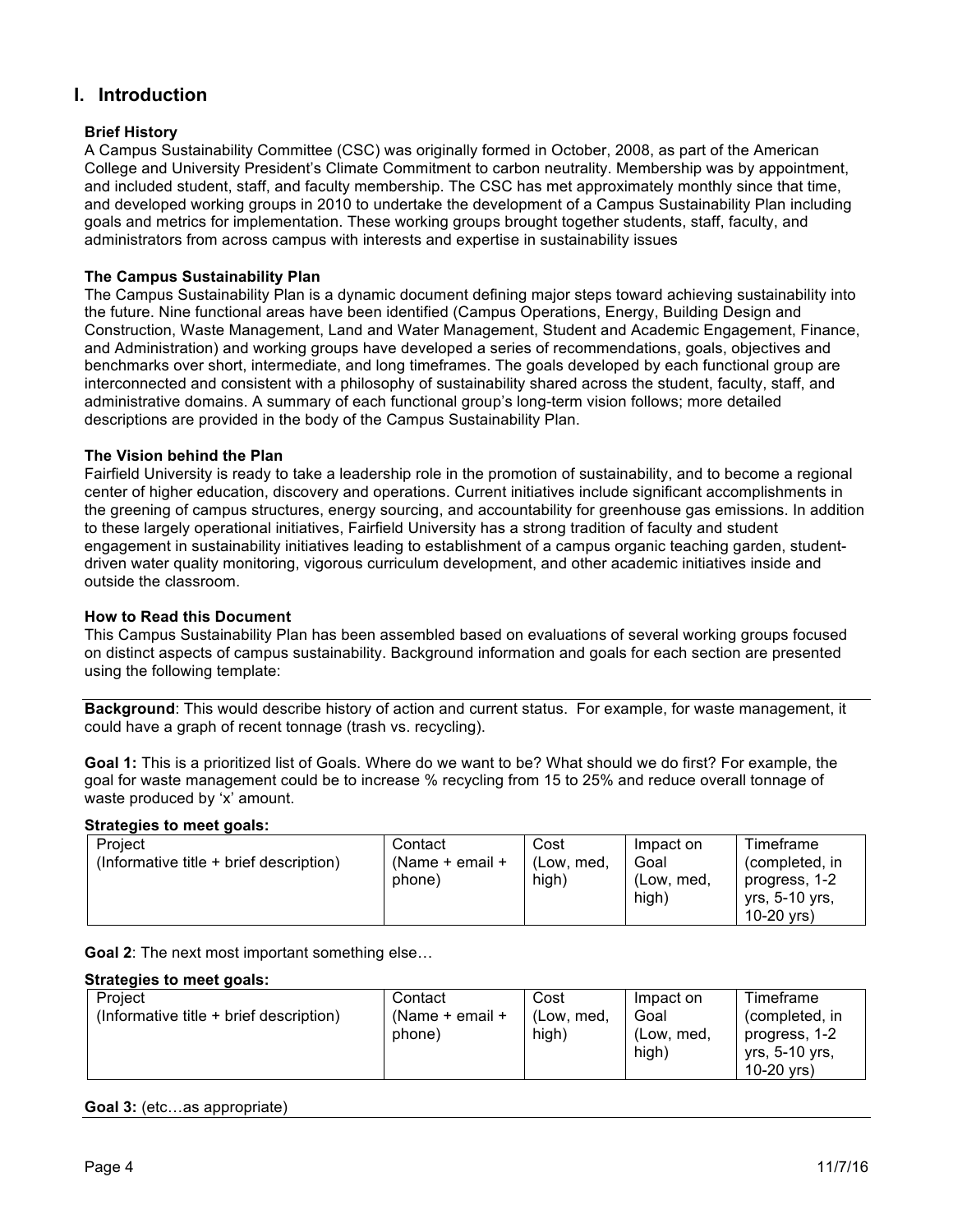# **II. Campus Operations:**

# **Auxiliary Services (Bookstores, Food Service, Vending, Transportation)**

**Background**: There is gaining momentum on college campuses regarding the move towards personal water bottles rather than purchasing water in bottles in retail locations on campus. (snack bar, library, vending) This does create some contractual problems in the short period with our vending contracts but in the long run, it is an environmental issue that cannot be ignored.

**Goal**: To promote at current water coolers on campus the request that "Stags use bottles, not landfills" There will also be an audit of current water coolers on campus and the desire to increase the availability of water coolers on campus.

#### **Strategies to Meet Goal**

| _ _ _ _ _ _ _ _ _ _ _ _ _ _ _ |                        |        |      |                |
|-------------------------------|------------------------|--------|------|----------------|
| Water cooler                  | Jim Fitzpatrick        | \$500  | High | In progress as |
| promotions                    |                        |        |      | needed         |
| Install additional            | <b>Curt Krushinsky</b> | Medium | High | Ongoing        |
| water coolers                 |                        |        |      |                |

#### **Purchasing Policies**

**Background**: There are numerous university policies regarding purchasing with direct/indirect impact on university sustainability efforts in a positive, negative and neutral way. However there does not appear to be a "central" university policy encompassing all areas impacting sustainability.

**Goal**: It is our goal to complete an audit of all existing university purchasing policies and create a central depository for all such policies in the university purchasing department. Once the audit is complete, these policies will be reviewed by the campus sustainability committee with recommendations being sent to the university purchasing director.

#### **Strategies to meet goal:**

| Audit and Review of | Jim Fitzpatrick & | ∟OW | High | In progress, |
|---------------------|-------------------|-----|------|--------------|
| University          | Peter Perez       |     |      | completion   |
| Purchasing Policies |                   |     |      | 08/30/2106   |

#### **University Vehicles**

**Background** Hundreds of university vehicles exist yet there does not appear to be a central depository for information about such vehicles. In order to plan for new/replacement vehicle purchase, a central location must be designated and a vehicle replacement policy must be established that has environmental issues included as a key component in such purchase review.

**Goal**: It is recommended that a university vehicle audit be undertaken and that a central vehicle information center is established, reviewed and updated on an annual basis. One of the main components of this audit and depository will be to collect information on current vehicles so purchasing decisions based on key and significant environmental practices may be followed.

#### **Strategies to meet goal:**

| Audit and Review of<br>existing University<br>vehicles                     | Peter Perez<br>X2205 | Low | High | In progress,<br>completion<br>08/30/2016 |
|----------------------------------------------------------------------------|----------------------|-----|------|------------------------------------------|
| Draft and propose<br>policy for purchasing<br>energy efficient<br>vehicles | Peter Perez<br>X2205 | Low | High | In progress,<br>completion<br>08/30/2016 |
| Draft and propose<br>vehicle idling policy                                 | Frank Ficko<br>X4090 | Low | High | In progress,<br>completion<br>08/30/2016 |

# **Custodial Services**

**Background:** High volume numbers of cleaning products are used daily on the Fairfield University campus by both university departments and auxiliary services (Sodexo food service & ABM custodial services). While assuming that the purchase of such products is contingent on strong environmental policies and practices, there is no central clearinghouse on campus that tracks and reviews such purchases.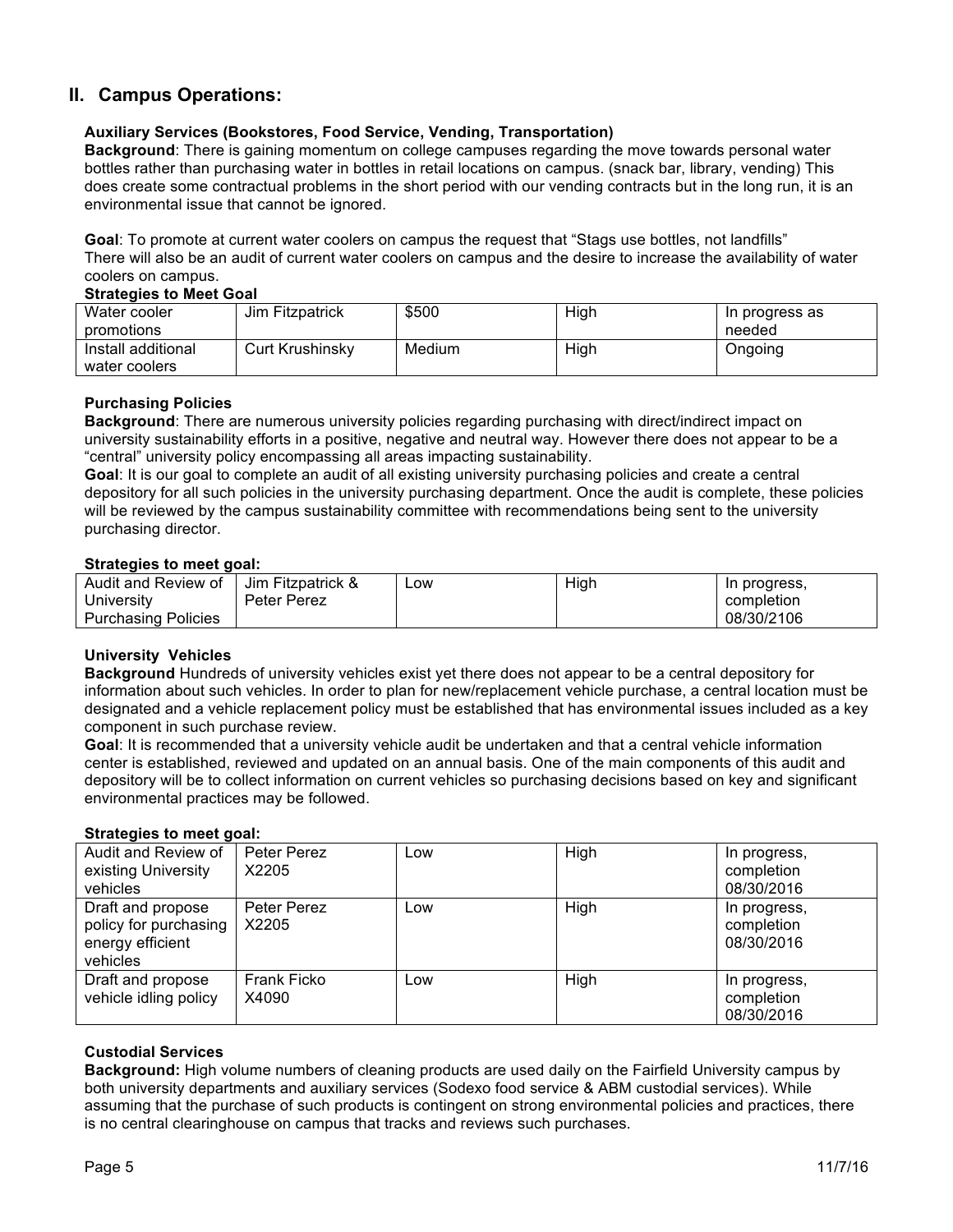**Goal:** To audit/catalogue on an annual basis the type & volume of cleaning products used on campus and review if such products are meeting the university sustainability efforts.

| Cleaning product<br>audit                                              | Candido Rosario | Low | High | In progress,<br>completion<br>08/30/2016 |
|------------------------------------------------------------------------|-----------------|-----|------|------------------------------------------|
| Collect and publicize<br>links to vendor<br>sustainability<br>policies | Jim Fitzpatrick | Low | Low  | In progress,<br>completion<br>08/30/2016 |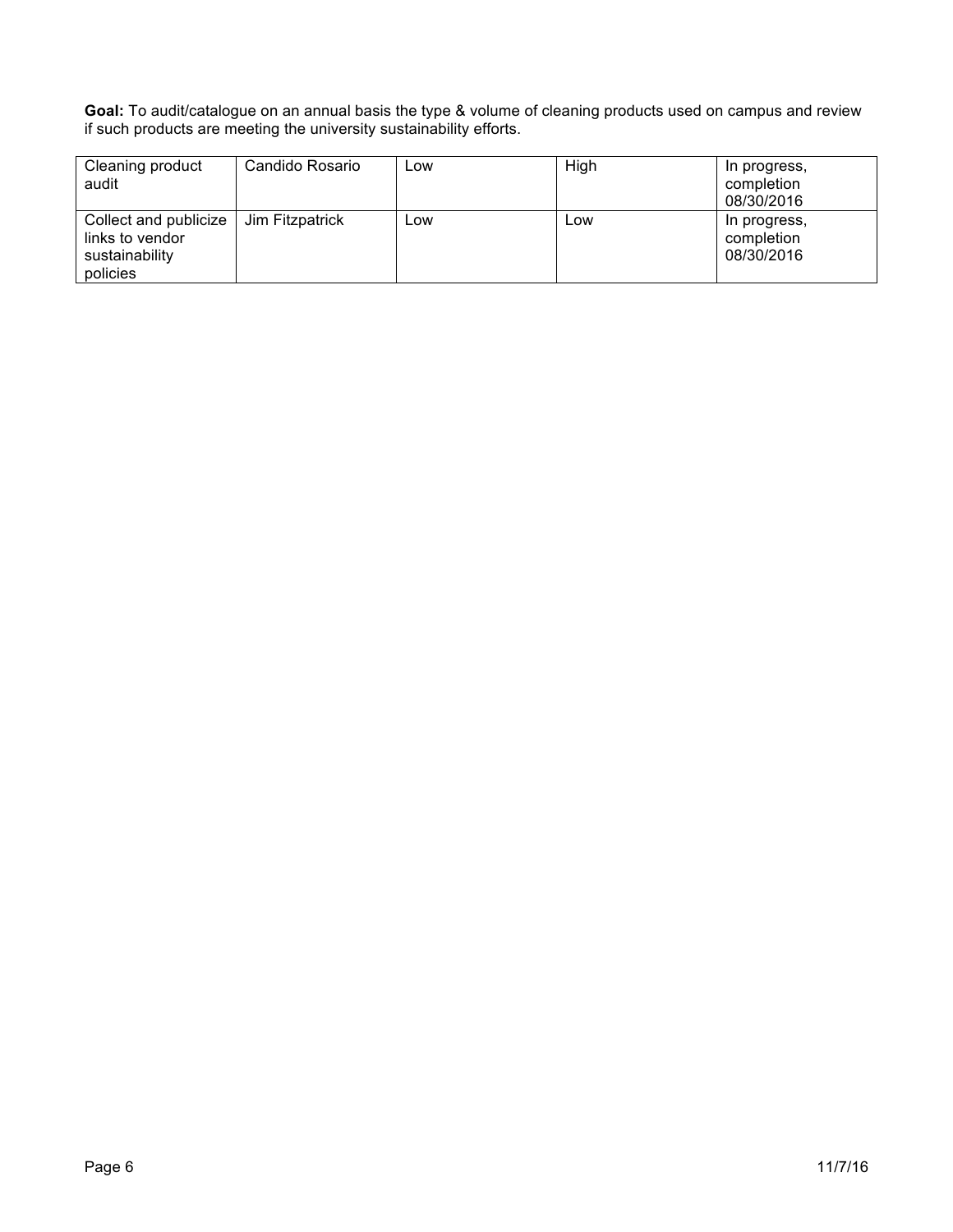# **III. Energy**

**Background**: The following plan provides insight into utility usage and looks for ways to obtain efficiencies and reduce consumption. The primary objective is to achieve the goals established by Fairfield University's Climate Action Plan.

Based on the order of magnitudes, energy will be the primary focus. The process will be to first identify the largest areas of usage on campus in terms of electricity and BTU's of heating and cooling. Recommended changes will involve equipment modifications as well as behavioral changes. Equipment modifications will be sorted by low, medium and high costs. Behavioral changes will be described and accompanied by a description of the methodologies to implement, communicate, monitor and applaud the change in behavior.

See the end of this section for an overview of campus energy infrastructure.

**Goal 1:** Target a Reduction of Energy Consumption by 5%, FY 2012; by 20% by 2020.

| ratogios to moot gouls.                                                                                                                                                                                                                                                                                                                                                             |                                                                    |                 |                              |                                            |
|-------------------------------------------------------------------------------------------------------------------------------------------------------------------------------------------------------------------------------------------------------------------------------------------------------------------------------------------------------------------------------------|--------------------------------------------------------------------|-----------------|------------------------------|--------------------------------------------|
| Project: Heat Recovery: Facilities<br>will continue to incorporate this<br>technology in new construction and<br>renovations.                                                                                                                                                                                                                                                       | Contact: David Frassinelli<br>dfrassinelli@fairfield.edu,<br>x4254 | Cost:<br>Medium | Impact on<br>Goal:<br>Medium | Timeframe:<br>Ongoing                      |
| Project: Continue with the<br>replacement of exterior lighting with<br>the new campus standard LED<br>lighting with cutoff features. The<br>new standard fixture eliminates<br>night sky and has an extended life<br>span of 70,000 hours compared to<br>25,000 hours for conventional<br>fixtures.                                                                                 | Contact: David Frassinelli<br>dfrassinelli@fairfield.edu,<br>x4254 | Cost:<br>Medium | Impact on<br>Goal:<br>Medium | Timeframe: in<br>progress, 60%<br>complete |
| Project: Existing Building<br>Commissioning (formerly known as<br>Retro Commissioning): Fairfield is<br>in the process of rolling out this<br>program. The first building to be<br>done will be the Library. Facilities<br>will start by evaluating the<br>automation of the lighting systems<br>to develop a program to shut off the<br>lights when the building is not in<br>use. | Contact: David Frassinelli<br>dfrassinelli@fairfield.edu,<br>x4254 | Cost:<br>Medium | Impact on<br>Goal:<br>Medium | Timeframe: in<br>progress, 10%<br>complete |
| Project: New HVAC Equipment:<br>Facilities has continued to upgrade<br>HVAC equipment on an annual<br>basis. Townhouse heating and<br>cooling equipment has been<br>completed.                                                                                                                                                                                                      | Contact: David Frassinelli<br>dfrassinelli@fairfield.edu,<br>x4254 | Cost: High      | Impact on<br>Goal:<br>Medium | Timeframe:<br>ongoing                      |
| Project: Envelope Upgrades<br>(insulation in window replacements)<br>to improve heat loss.                                                                                                                                                                                                                                                                                          | Contact: David Frassinelli<br>dfrassinelli@fairfield.edu,<br>x4254 | Cost: High      | Impact on<br>Goal:<br>Medium | Timeframe:<br>ongoing.                     |
| Project: BMS Upgrades: Facilities<br>will continue to add buildings to the<br>central control system at CUF.                                                                                                                                                                                                                                                                        | Contact: David Frassinelli<br>dfrassinelli@fairfield.edu,<br>x4254 | Cost: High      | Impact on<br>Goal:<br>Medium | Timeframe:<br>ongoing.                     |
| Project: Continue doing night<br>setbacks and increase setback<br>range from 3 to 5 degrees.<br>Buildings capable of<br>accommodating and slated for the                                                                                                                                                                                                                            | Contact David Frassinelli,<br>dfrassinelli@fairfield.edu,<br>x4254 | Cost: Low       | Impact on<br>Goal:<br>Medium | Timeframe: in<br>progress, 50%<br>complete |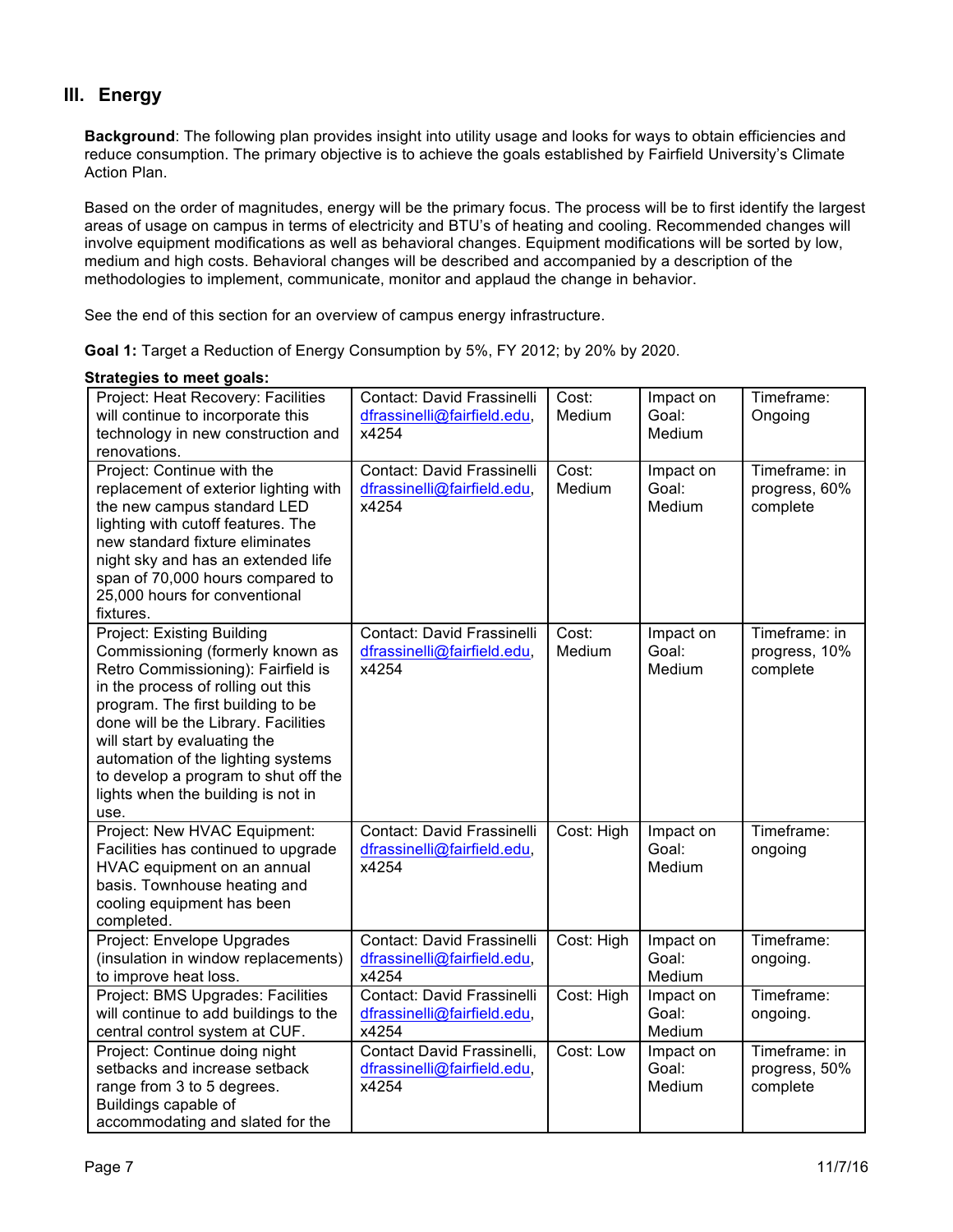| night setbacks; Library, Kelley<br>Center, Alumni House, WAC.<br>(Kelley and WAC are completed.<br>See Fairfield University Energy<br>Plan, Nov. 2011 for more details)                                                                                                                          |                                                                                                                                                                          |                 |                              |                                           |
|--------------------------------------------------------------------------------------------------------------------------------------------------------------------------------------------------------------------------------------------------------------------------------------------------|--------------------------------------------------------------------------------------------------------------------------------------------------------------------------|-----------------|------------------------------|-------------------------------------------|
| Project: Plug Load Reductions.<br>Putting computers and other<br>equipment onto power strips can<br>significantly reduce power<br>consumption. The university could<br>supply power strips to faculty and<br>staff and require their use. Students<br>can be encouraged to use these as<br>well. | Contact: David<br>Frassinelli,<br>dfrassinelli@fairfield.edu,<br>x4254;<br>LEAF, Leaders for<br><b>Environmental Action at</b><br>Fairfield,<br>leaf.fairfield@gmail.com | Cost: Low       | Impact on<br>Goal: Low       | Timeframe: 1-<br>2 years                  |
| Project: Task Lighting/Light bulb<br>Restriction: institute a policy<br>allowing one task light per student<br>and require the use of CFL bulbs.<br>Continue the swap out program for<br>incandescent to CFL bulbs that was<br>started last year.                                                | Contact: LEAF, Leaders<br>for Environmental Action<br>at Fairfield,<br>leaf.fairfield@gmail.com                                                                          | Cost: Low       | Impact on<br>Goal:<br>Medium | Timeframe: in<br>progress, 0%<br>complete |
| Project: Shutting off lights: Develop<br>a PR program to encourage the<br>community to shut off lights in<br>rooms not being used.                                                                                                                                                               | Contact: David Frassinelli<br>dfrassinelli@fairfield.edu,<br>x4254                                                                                                       | Cost: Low       | Impact on<br>Goal: Low       | Timeframe: 1-<br>2 years                  |
| Project: Encourage and educate<br>students toward bringing energy<br>efficient electronics to campus,<br>e.g., LED flat screen televisions<br>rather than plasma screen<br>televisions                                                                                                           | Contact: LEAF, Leaders<br>for Environmental Action<br>at Fairfield;<br>leaf.fairfield@gmail.com                                                                          | Cost: Low       | Impact on<br>Goal: Low       | Timeframe:<br>in progress                 |
| Project: Make greater use of new<br>ultrasonic technology occupancy<br>sensors across campus.                                                                                                                                                                                                    | Contact: David Frassinelli<br>dfrassinelli@fairfield.edu,<br>x4254                                                                                                       | Cost:<br>Medium | Impact on<br>Goal:<br>Medium | Timeframe:<br>ongoing                     |

**Goal 2**: Target a reduction in mobile fuel usage by 20% by 2025.

#### **Strategies to meet goals:**

| Project: Install two electric<br>charging stations for electric<br>vehicles, both University fleet and<br>employee.                            | Contact: David Frassinelli,<br>dfrassinelli@fairfield.edu,<br>x4254 | Cost:<br>Medium | Impact on<br>Goal: Low       | Timeframe: 1<br>vear   |
|------------------------------------------------------------------------------------------------------------------------------------------------|---------------------------------------------------------------------|-----------------|------------------------------|------------------------|
| Project: Continue to replace<br>traditional fleet vehicles with<br>hybrids or other alternative<br>technology where appropriate to<br>function | Contact: David Frassinelli,<br>dfrassinelli@fairfield.edu,<br>x4254 | Cost:<br>Medium | Impact on<br>Goal:<br>Medium | Timeframe: on<br>going |

**Goal 3**: Cut carbon emissions by achieving goals 1 and 2 above

#### **Strategies to meet goals:**

## **Brief Campus Overview**

The Fairfield University Campus is provided electricity from a single high voltage electrical loop that originates at the Central Utility Facility (CUF). Certain areas of the campus, such as the Townhouses, The Grounds Barn, Southwell Hall and the Early Learning Center have their own electrical services separate from the campus loop.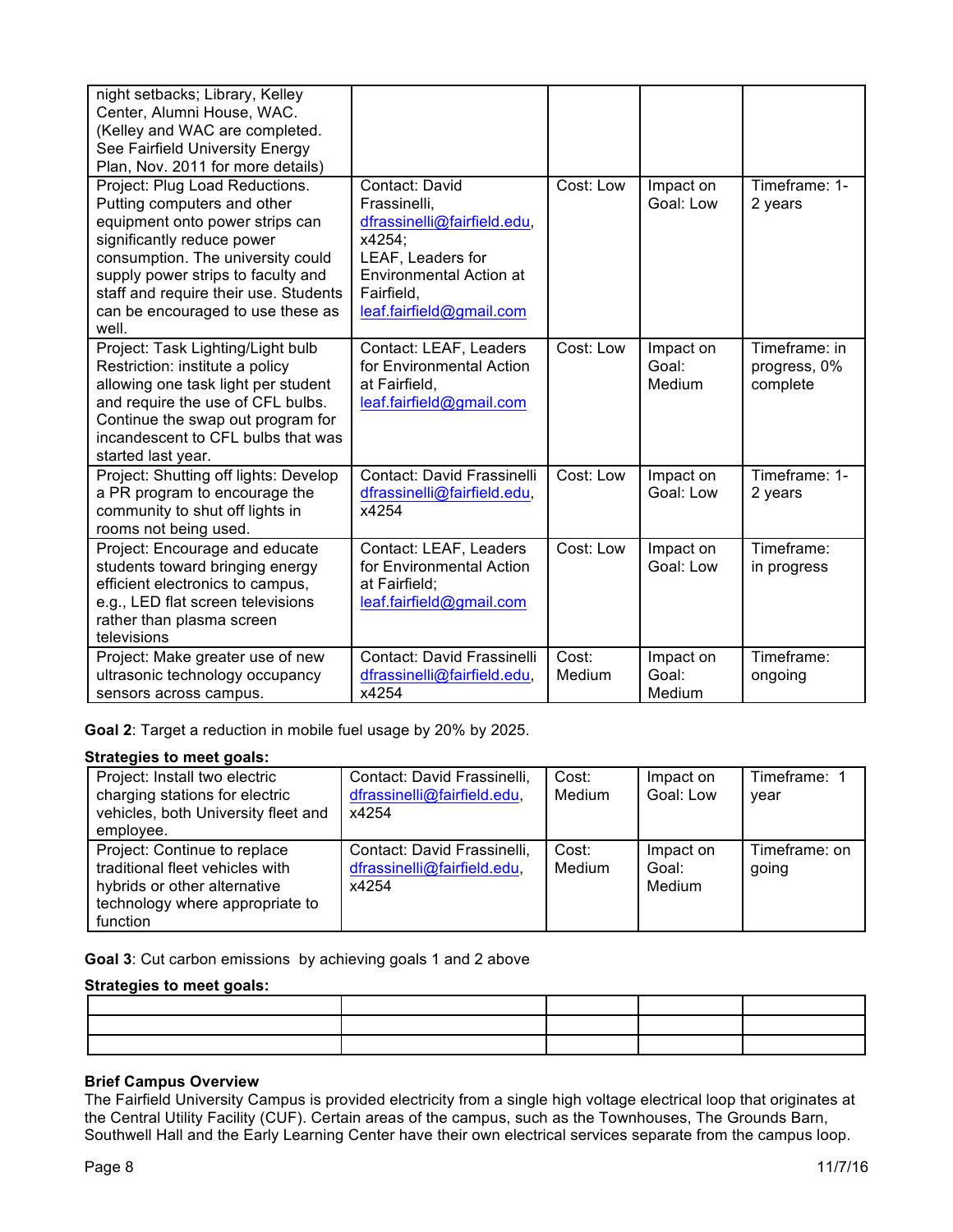The bulk of the power coming out of CUF is provided by a 4.6 megawatt gas driven jet engine turbine known as the cogeneration unit. The 4.6 megawatt designation is the potential output of the unit in an ideal factory setting. For practical purposes, the unit produces approximately 3.9 to 4.0 megawatts. There is also a utility line from our local utility that runs through CUF to supplement the power of the cogeneration unit. At all times of the year, Fairfield imports electricity from the local utility over that electrical line. In months such as February when the campus load is close to 3.2 megawatts, the import is minimal. In September, the campus load can approach 4.9 megawatts.

In the 1970's, Fairfield centralized the heating and cooling of buildings in the campus core by installing a high temperature hot water loop (HTHW) and a chilled water loop (CW). The generation of the heat was provided by conventional gas boilers and the generation of cooling provided by conventional chillers. The loop is actually three separate loops. The first loop serves the Campus Center, Recreational Complex, Bannow North and the School of Nursing and represents 43% of the total CUF production of 78 billion heating and cooling BTU's. The second loop serves Kostka, Claver, Bannow South, Library and 47 Mahan representing 49% of production not including 51 McInnes that was recently added. Prep is on its own loop and consumes 8%. The installation of the cogeneration facility has allowed Fairfield to capture the waste heat from the generation of electricity to provide heating and cooling.

Fairfield has a second loop on the other side of campus that provides heat to Canisius, Donnarumma and all of the dorms on the quad. This loop was designed as a dual temperature loop that could provide cooling to these buildings should Fairfield install the equipment to provide chilled water. The heating is provided by dual fuel boilers in Loyola and Jogues Halls.

The energy department at Fairfield University located in the CUF facility has a sophisticated controls system that allows Facilities to view the building systems on campus. The temperatures in various rooms, the temperature set points and the temperatures coming out of the HVAC supply ducts can all be viewed. Unfortunately, not all buildings on campus have this capability. Extending the ability to control buildings will be an important step in reducing energy costs and effectively managing the university's overall energy consumption. This will complement strategies provide in Section V: Building Design and Construction.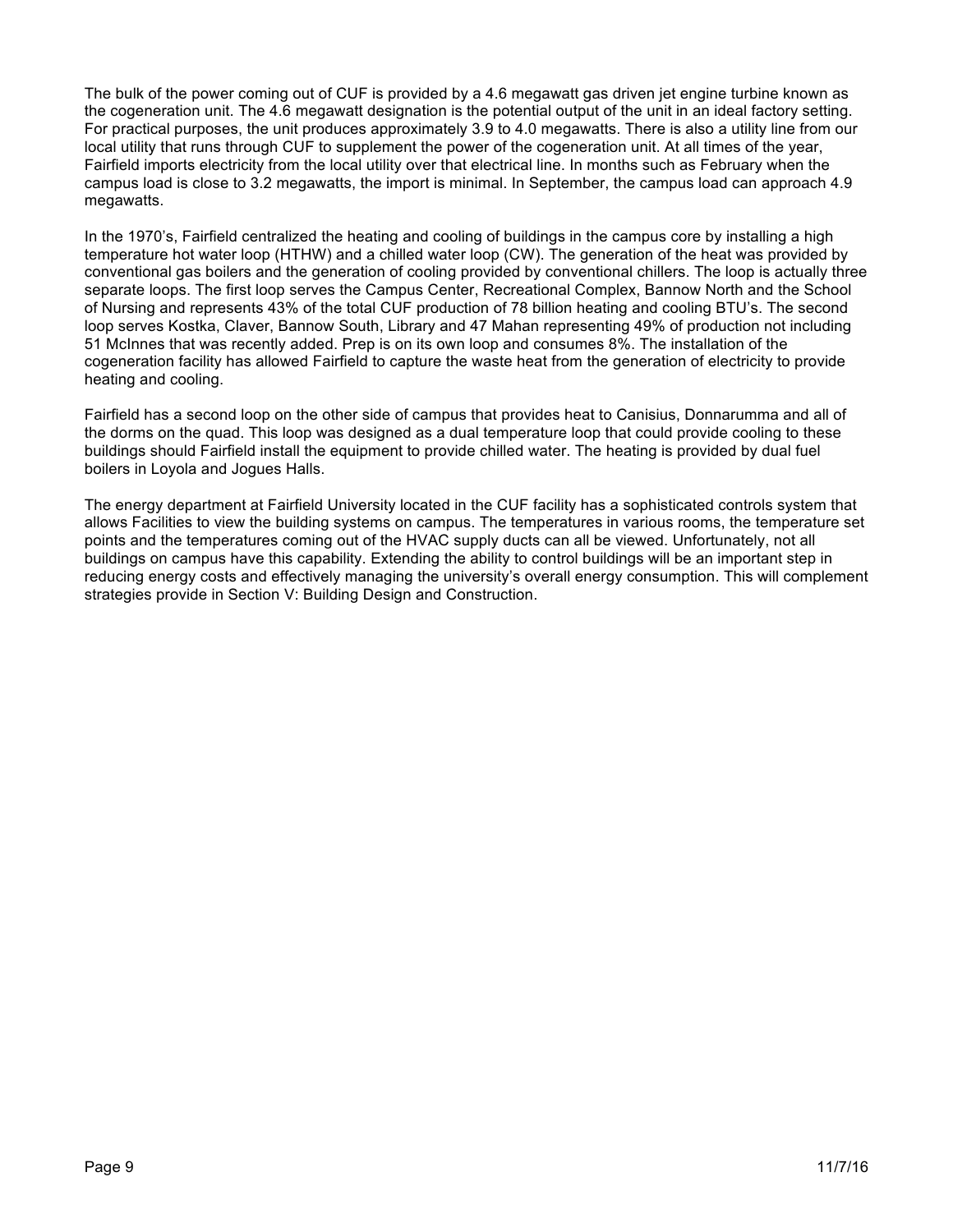# **IV. Building design and construction**

**Background**: Fairfield University's campus is composed of 59 buildings with 2.1 million square feet of space spread across 214+ acres. Fairfield supports a student, faculty and staff population of approximately 6,000. Over 80% of our undergraduate student body resides in on-campus housing. The University continues to grow. Over the past five years Fairfield University has built approximately 220,000 gross square feet (GSF) and renovated 30,000 GSF. Fairfield has made a commitment to make sustainability a focus of every new construction and renovation project.

Building design, construction and renovation projects impact campus sustainability in a number of ways. In the design phases of these projects the Department of Facilities will evaluate the feasibility of green features that could be incorporated into projects. Recent elements incorporated into design have included green roofs, low flow toilets, low flow shower heads, permeable pavement, renewable building products with low carbon footprint, heat recapturing HVAC systems and LED lighting. During construction, the construction team manages budgets to incorporate as many of these elements as the budget allows.

The goals in this section focus on creating a comprehensive and holistic approach to "greening" processes involved in the planning, design, construction, operation, maintenance and reuse of Fairfield University's buildings, facilities and built environment.

**Goal 1:** To the maximum extent possible, design new facilities to LEED Silver sustainability standard

#### **Strategies to meet goals:**

| Energy efficient and sustainable     | Curt Krushinsky           | Medium | High | In progress |
|--------------------------------------|---------------------------|--------|------|-------------|
| design standards shall be utilized   | ckrushinsky@fairfield.edu |        |      |             |
| on all new construction projects.    | x2503                     |        |      |             |
| As of this writing all new           |                           |        |      |             |
| construction shall meet or exceed a  |                           |        |      |             |
| LEED Silver level of sustainability. |                           |        |      |             |

**Goal 2**: Develop sustainable plans for renovating and retrofitting existing buildings as resources allow.

#### **Strategies to meet goals:**

| Energy efficient and sustainable   | <b>Curt Krushinsky</b>    | Cost: Low | Impact on | Timeframe:  |
|------------------------------------|---------------------------|-----------|-----------|-------------|
| design standards shall be utilized | ckrushinsky@fairfield.edu |           | Goal:     | in progress |
| on all applicable renovation       | x2503                     |           | Medium    |             |
| projects. As of this writing all   |                           |           |           |             |
| major renovations shall meet or    |                           |           |           |             |
| exceed a LEED Silver level of      |                           |           |           |             |
| sustainability.                    |                           |           |           |             |

**Goal 3**: Upgrade Building HVAC Systems as resources allow.

#### **Strategies to meet goals:**

| Existing building HVAC equipment   | Curt Krushinskv           | ∟ow | High | In progress |
|------------------------------------|---------------------------|-----|------|-------------|
| shall be replaced with more energy | ckrushinsky@fairfield.edu |     |      |             |
| efficient models, as applicable,   | x2503                     |     |      |             |

**Goal 4:** Purchase Sustainable Furniture, Fixtures and Equipment (FF&E) that balance functionality with sustainability.

| Develop a set of guiding principles | <b>Curt Krushinsky</b>    | Low | High | In progress |
|-------------------------------------|---------------------------|-----|------|-------------|
| and policies regarding the          | ckrushinsky@fairfield.edu |     |      |             |
| specification and purchase of       | x2503                     |     |      |             |
| preferred furniture, fixtures and   |                           |     |      |             |
| equipment (FF&E) as campus          |                           |     |      |             |
| standard.                           |                           |     |      |             |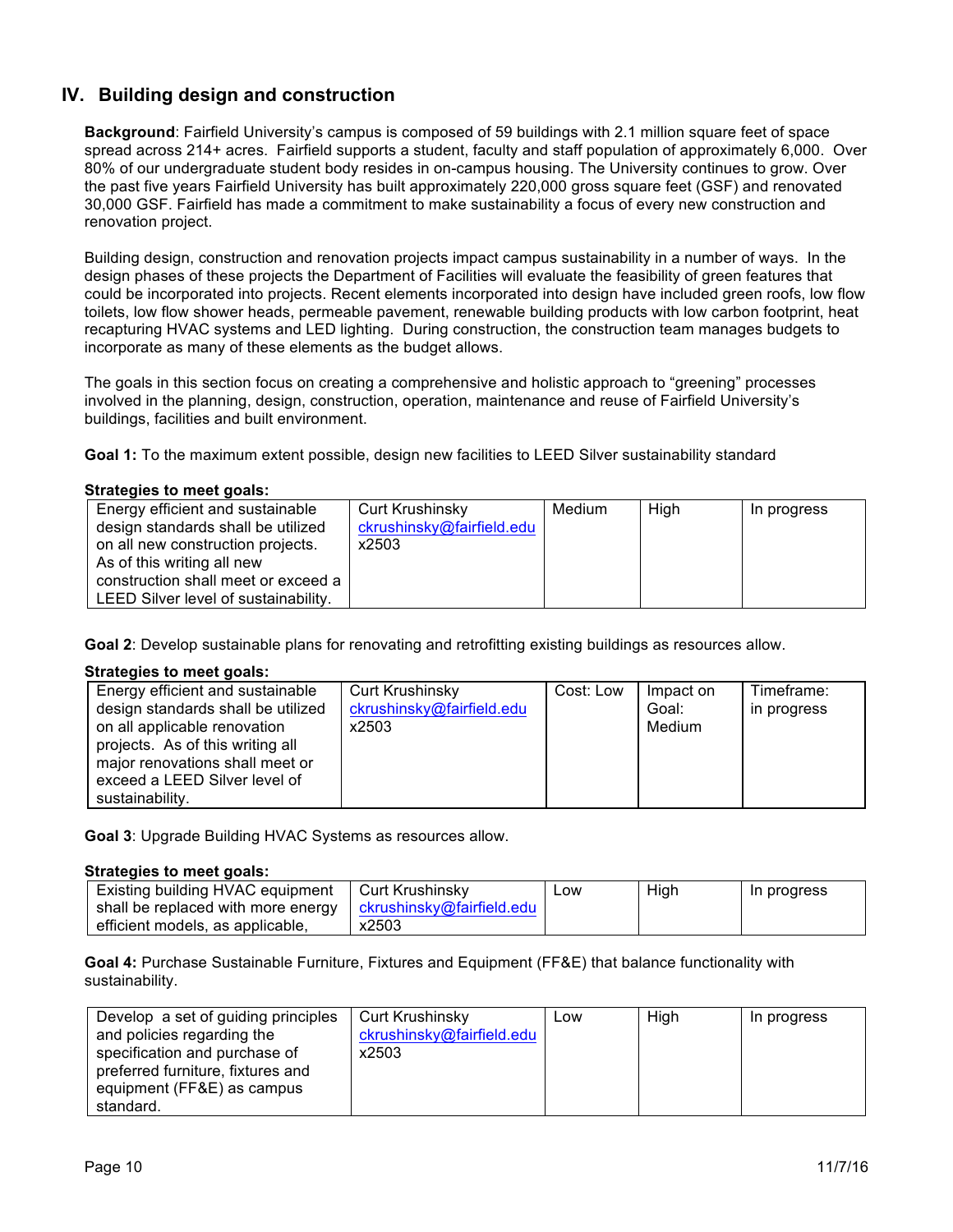**Goal 5:** Communication Economic and Social Benefits.

# **Strategies to meet goals:**

| Develop and document                | <b>Curt Krushinsky</b>    | Low | High | In progress |
|-------------------------------------|---------------------------|-----|------|-------------|
| opportunities to communicate        | ckrushinsky@fairfield.edu |     |      |             |
| "economic" and "social" benefits of | x2503                     |     |      |             |
| sustainable design into             |                           |     |      |             |
| construction, operation and         |                           |     |      |             |
| maintenance of campus buildings     |                           |     |      |             |
| and facilities.                     |                           |     |      |             |

**Goal 6:** Create opportunities for the built environment to provide educational benefits

# **Strategies to meet goals:**

| Incorporate green elements in such | Curt Krushinskv           | ∟0W | High | In progress |
|------------------------------------|---------------------------|-----|------|-------------|
| a manner that allows ongoing       | ckrushinsky@fairfield.edu |     |      |             |
| educational benefits               | x2503                     |     |      |             |

**Goal 7:** Include building systems that promote awareness of energy consumption as opportunities become available.

| Provide live and online<br>opportunities for students to see<br>the power, water and heating | Curt Krushinsky<br>ckrushinsky@fairfield.edu<br>x2503 | Medium | High | Partially<br>complete |
|----------------------------------------------------------------------------------------------|-------------------------------------------------------|--------|------|-----------------------|
| consumption related to their                                                                 |                                                       |        |      |                       |
| activities                                                                                   |                                                       |        |      |                       |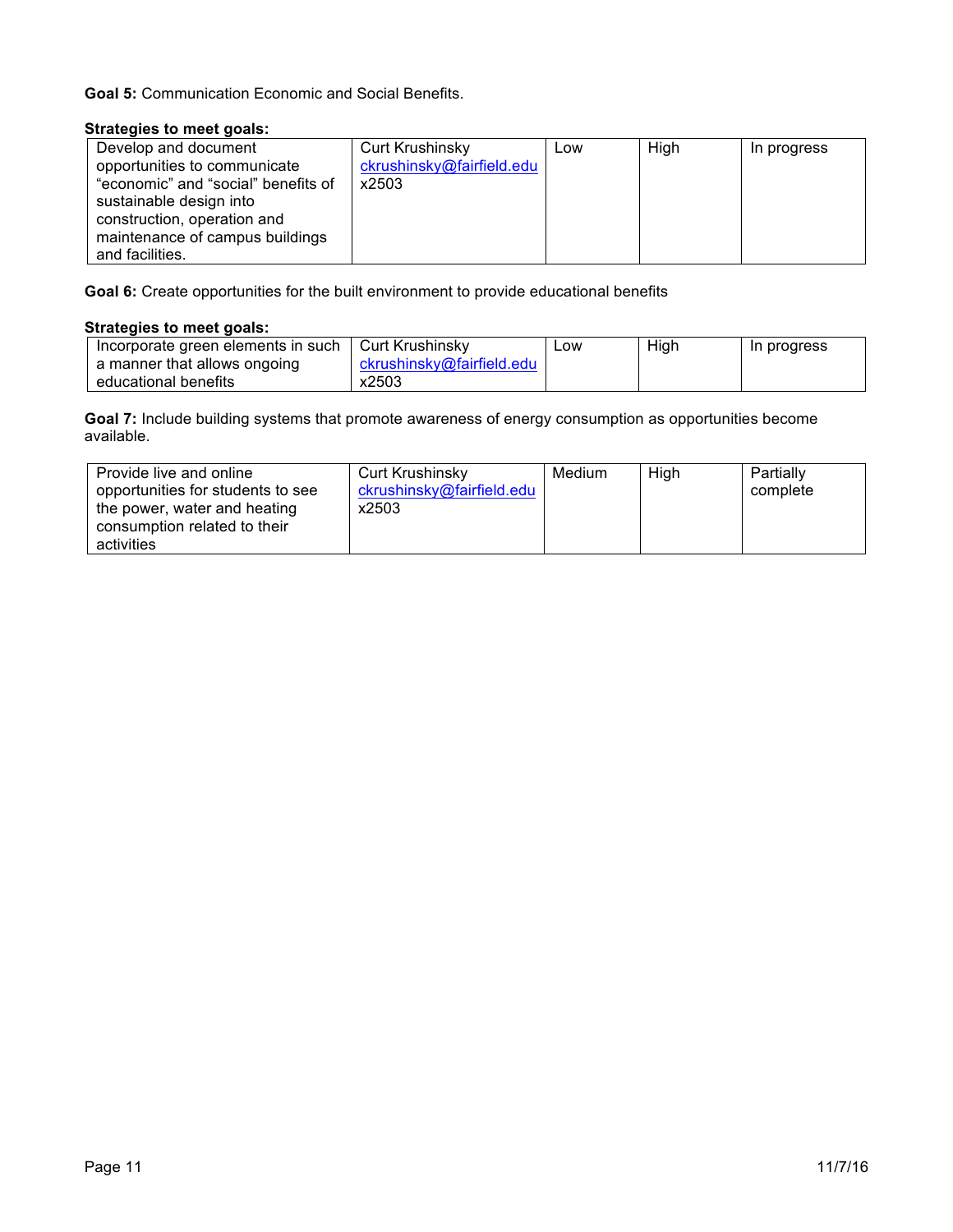# **V. Waste Management**

**Background:** A formal recycling program at Fairfield University began in 1993. As of January 1, 1991, it is Connecticut State Law that all persons, businesses, and institutions recycle all products possible including but not limited to aluminum, glass, plastic, scrap metal, organics (ie: leaves), and various forms of paper and cardboard. (Annotated List of CT General Statutes Concerning Recycling Requirements)

Historically, Fairfield University has maintained an average diversion rate (percent recycled of total hauled) of around 12 percent. Methods of recycling have been altered since the programs' genesis, in order to explore potentials of increasing the diversion rate. A curbside pick-up program began in 2003 in the Townhouse student housing, as a way to make recycling more convenient and standardized. In 2008, students began the "Gimme 5" Program, focusing on creating on-campus public collection centers for #5 Plastics, which were then shipped to an outside recycling company.

Tomra's Bottle and Can Deposit machines were brought onto campus in 2009 in the Townhouses, replacing the curbside pick-up program. Although receiving abundant media attention, the machines did not become as successful as hoped among the student population due to machine error and inconvenience of receiving rebate money.

In 2011, the University adopted the Single Stream Recycling Program, which began in the Town of Fairfield the summer of the same year. This allows for a greater quantity of materials to enter the recycling stream, and ideally makes it "easier" to recycle, as there is no separation of materials on the consumer's side, just one recycling bin. Although a learning curve period was expected, the dramatic decrease in diversion rate observed in the first few months of the program was disheartening. The overall reported hauling tonnages, however, were also much less than expected, possibly due to decrease in students and staff on campus, less off-campus sources contributing to the University's dumpsters (illegal dumping), and altered national averages of waste per square yard (the rate that determines the University's hauling weights).

Fairfield University also generates some forms of biological, chemical, and other hazardous wastes, which required disposal according to state and federal regulations. The University holds certification as ESQG (Exempt Small Quantity Status) that places limits as to what we "lab pack" out per month. The university contracts with a licensed hazardous waste hauler for disposal of this material.

**Goal 1:** Track solid waste stream volume and content

| <b>Establish reporting rate consistent with</b><br>past reporting to better track Single<br>Stream Program's progress | Joe Bouchard<br>JMBouchard@fairfi<br>eld.edu,<br>John Dulina<br>john.dulina@winter<br>lsbrosct.com | Low | N/a           | <1 year  |
|-----------------------------------------------------------------------------------------------------------------------|----------------------------------------------------------------------------------------------------|-----|---------------|----------|
| Implement tracking and reporting on<br>wastewater volume                                                              | Joe Bouchard                                                                                       | Low | <b>Medium</b> | < 1 year |
| <b>Establish reporting on biological,</b><br>chemical, and hazardous waste<br>generation                              | Joe Bouchard                                                                                       | Low | <b>Medium</b> | <1 year  |

**Goal2**: Increase diversion rate to 35% by 2015

| <b>Evaluate reinstating Curbside</b>               | Uoe Bouchard                    | <b>ILOW</b>  | Medium        | 1 Year      |
|----------------------------------------------------|---------------------------------|--------------|---------------|-------------|
| <b>Recycling</b>                                   | JMBouchard@fairfi (transferring |              |               |             |
|                                                    | leld.edu                        | funds from   |               |             |
|                                                    |                                 | Tomra to new |               |             |
|                                                    |                                 | program)     |               |             |
| <b>Mandatory education programs:</b>               | <b>Peter Crowley</b>            | <b>ILOW</b>  | <b>Medium</b> | $1-2$ years |
| Must be initiated by students, but<br>le           | pcrowley@fairfield.             |              |               |             |
| funded by Facilities Management, with edu, Candido |                                 |              |               |             |
| communication with and support of                  | Rosario                         |              |               |             |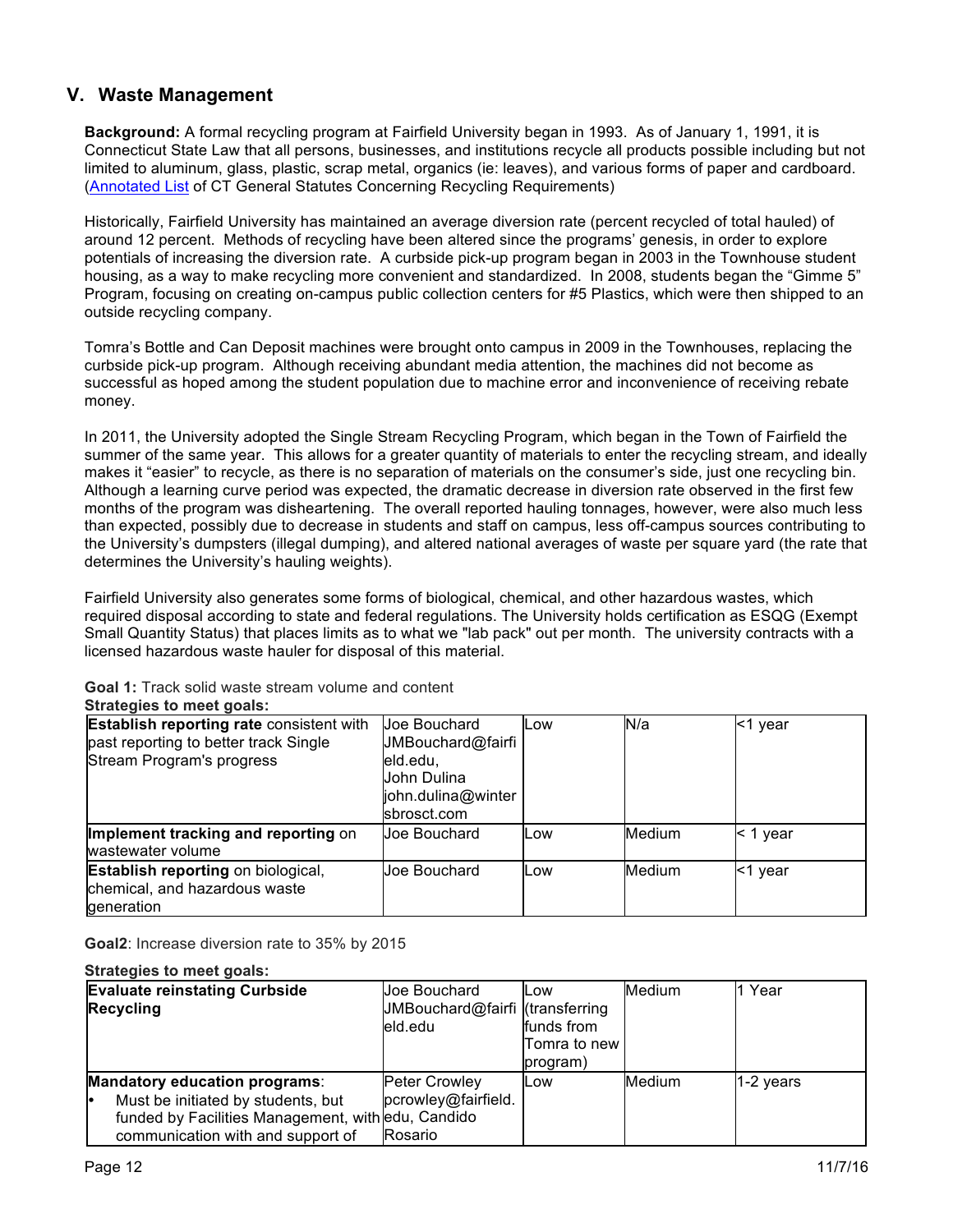| Custodial.<br>Includes increased signage, more             | crosario@fairfield.e<br>ldu |  |  |
|------------------------------------------------------------|-----------------------------|--|--|
| developed website resources,<br>standardized FYE training. |                             |  |  |

**Goal 3**: Assess the amount of hazardous waste generated on campus, and search for methods to reduce the type and amount of such wastes.

| Generate a review of sources and<br>amounts of of hazardous waste over the<br>past 5- and 10-year periods                                                                                                           | Joe Bouchard<br>JMBouchard@fairfi<br>eld.edu | Low     | <b>Medium</b> | 1 Year    |
|---------------------------------------------------------------------------------------------------------------------------------------------------------------------------------------------------------------------|----------------------------------------------|---------|---------------|-----------|
| Share review with CSC and the campus<br>entities identified as significant<br>contributors to hazardous waste. Work<br>collaboratively to identify methods to<br>reduce or eliminate hazardous waste<br>generation. | Joe Bouchard<br>JMBouchard@fairfi<br>eld.edu | Low     | Medium        | 1-2 years |
| Implement methods to reduce or elimnate<br>hazardous waste generation                                                                                                                                               | Joe Bouchard<br>JMBouchard@fairfi<br>eld.edu | Unknown | <b>Hight</b>  | 3-5 years |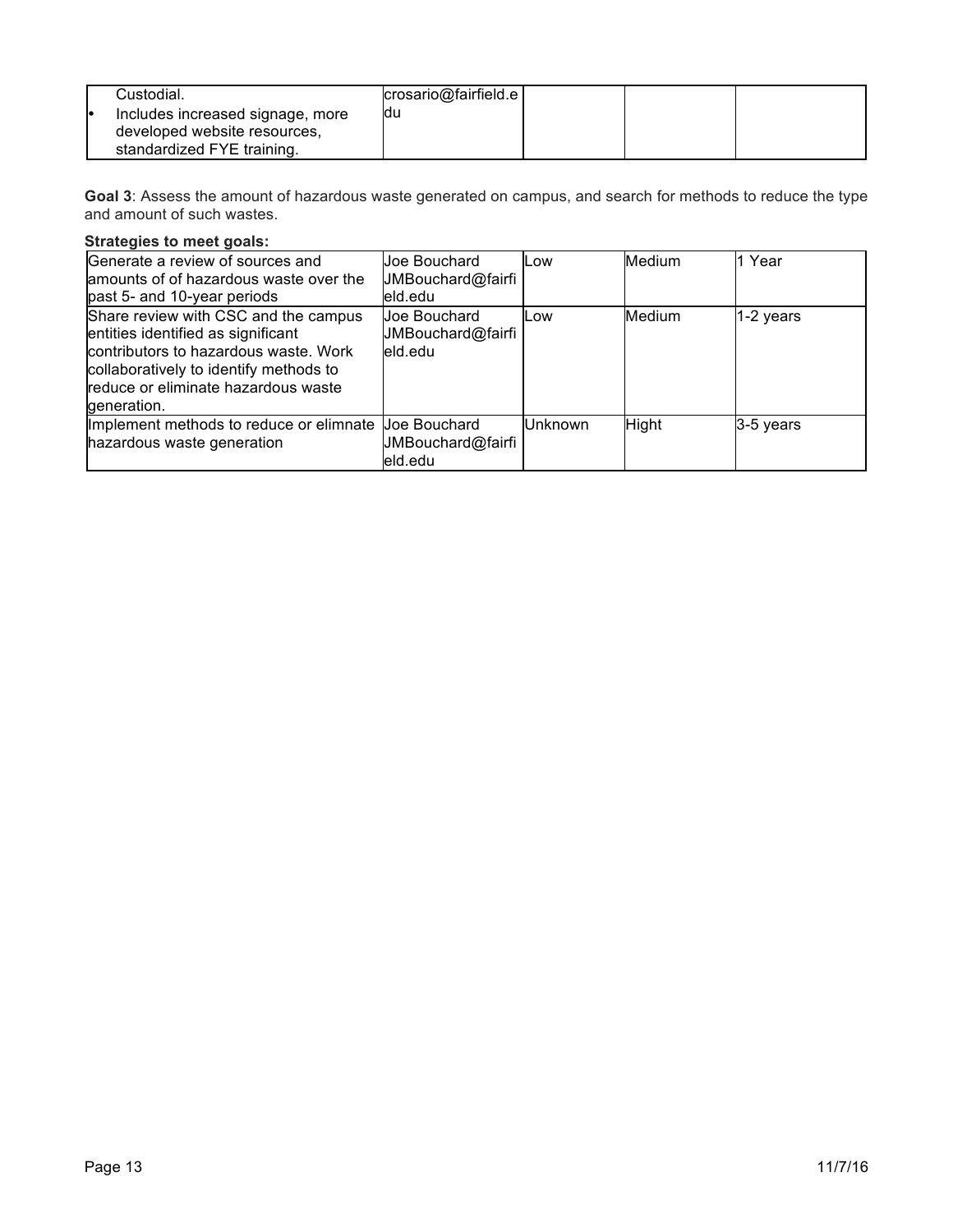# **VI. Land and Water Management**

# **Background**:

Fairfield University sits on 214 acres in a suburban setting in southwestern CT. The outdoor landscape is a mixture of lawn, athletic fields, landscaped plantings, and mixed hardwood forest. Water resources include 2 small ponds, a small stream, and a wetland. 28 acres are in areas regulated by the Town of Fairfield (wetlands and conservation easements). Land and water management encompasses a wide range of activities on campus. The goals in this section focus on reducing the environmental impact of these activities, enhancing biodiversity, and increasing campus awareness of the importance of land management to sustainability.

Our overall approach to achieving the goals stated below is to formally develop management plans for the campus open spaces and collect them in a comprehensive document. Open spaces include the range of outdoor spaces from highly managed lawns and landscaped areas to conservation easements that have town-prescribed management conditions to relatively unmanaged natural areas. The process of developing the components in the plan has already begun and includes collecting current practices, describing the campus and developing broad management goals for each type of area. Central to this approach is to develop a universal list of place names and descriptions to the various areas on campus. We are also working to come up with a broad set of open area categories guided by the basic management goals for each area type. The list of place names, management goals for each area type and specific recommendations for each area will combine to ultimately be the comprehensive management plan for open spaces.

|        | Goal 1: Improve campus awareness and importance of land management practices and various uses of outdoor |  |  |
|--------|----------------------------------------------------------------------------------------------------------|--|--|
| space. |                                                                                                          |  |  |

| Develop a layer for the current campus<br>map which outlines areas of different<br>land use (e.g., lawn, athletic fields,<br>natural areas). Calculate % of campus<br>devoted to different land use.                                                                  | Curt Krushinsky <sup>2</sup>                                                     | Med        | High        | In progress    |
|-----------------------------------------------------------------------------------------------------------------------------------------------------------------------------------------------------------------------------------------------------------------------|----------------------------------------------------------------------------------|------------|-------------|----------------|
| Identify areas that are used for<br>classroom activities and faculty/student<br>research. Add signage to highlight<br>those areas.                                                                                                                                    | Chair, Faculty<br>Committee on<br>Sustainability<br>Curt Krushinsky <sup>2</sup> | Low        | High        | 1-2 years      |
| Implement changes.                                                                                                                                                                                                                                                    | Chair, Faculty<br>Committee on<br>Sustainability<br>Curt Krushinsky <sup>2</sup> | Likely Low | Likely high | <b>Unknown</b> |
| Add educational signage that highlights<br>activities/management strategies in<br>different areas.                                                                                                                                                                    | Curt Krushinsky <sup>2</sup>                                                     | Low        | High        | 1-2 years      |
| Implement changes.                                                                                                                                                                                                                                                    | Curt Krushinsky <sup>2</sup>                                                     | Likely Low | Likely high | <b>Unknown</b> |
| Develop admissions/outreach material<br>(self-guided campus tour) to highlight<br>campus features related to<br>sustainability. Examples of stops on the<br>tour: Geothermal wells, campus garden,<br>Hopkins retention pond, water quality<br>monitoring sites, etc. | Admissions.<br>Campus<br>Sustainability<br>Committee                             | Low        | High        | 1-2 years      |

**Goal 2:** Improve outdoor water management where possible and practical.

Currently water is used primarily for irrigating some lawn areas, annual plantings, and new plantings. A small amount of total lawn area is irrigated using traditional sprinkler irrigation. Annual plantings are overhead watered by hand. Mature trees and shrubs are watered by hand during drought conditions. Recent initiatives which reduce water usage include drip irrigation in new planters at 51 McInnes and drip irrigation in the campus vegetable garden. Plants in the campus vegetable garden are also heavily mulched to reduce water loss.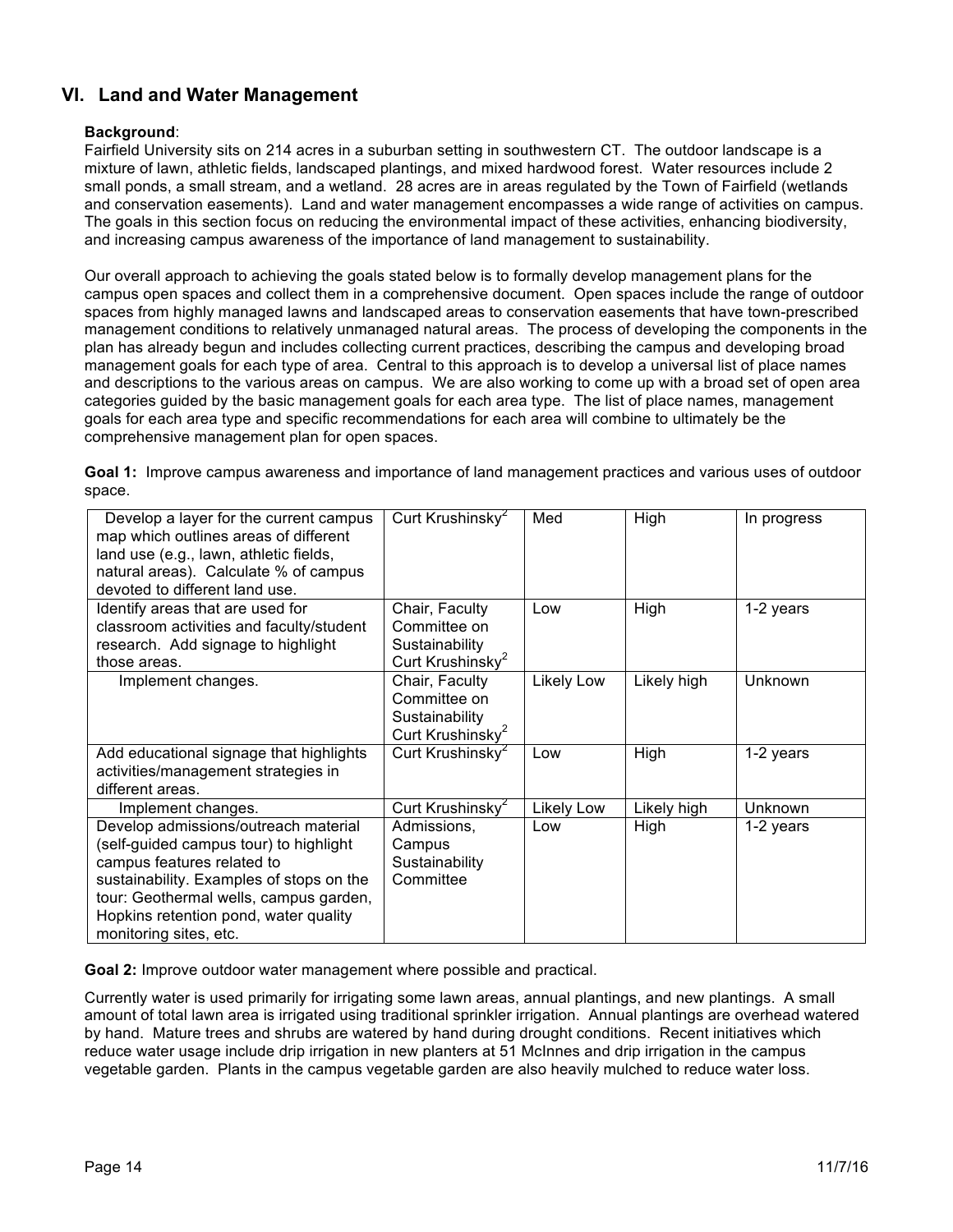Currently stormwater is managed through a number of retention ponds on campus as well as the absorption in natural areas and to a lesser extent lawns. A series of storm drains collect runoff from impervious surfaces and delivers it either to the campus stream or to the Town of Fairfield stormwater system.

#### **Strategies to meet goals:**

| Assess irrigation water use with an eye                                                                                  | David Frassinelli <sup>1</sup> | Low            | High           | In progress          |
|--------------------------------------------------------------------------------------------------------------------------|--------------------------------|----------------|----------------|----------------------|
| towards reducing use.                                                                                                    |                                |                |                |                      |
| Implement water saving measures<br>where needed and practical.                                                           | David Frassinelli <sup>1</sup> | <b>Unknown</b> | <b>Unknown</b> | Unknown              |
| Assess current vegetated buffers<br>around water bodies in relation to<br>stormwater run-off and particulate<br>capture. | David Frassinelli <sup>1</sup> | Low            | High           | In progress          |
| Implement plan to add buffers where<br>needed and practical.                                                             | David Frassinelli <sup>1</sup> | Likely low     | Likely med     | Likely short<br>term |

**Goal 3**: Reduce indoor water consumption by 30%, by 2025.

The potable water source for Fairfield University is Aquarion, a private utility. The campus is served by a variety of water mains that enter the campus from a number of directions. In the Townhouse area, all of the Townhouses are individually metered. Accordingly, the Townhouses have the highest cost for water at \$6+ per thousand gallons. A major water main enters the campus from the west and serves the Regis pumphouse. This pump house boosts the water pressure to provide domestic and fire sprinkler water to the quad buildings, Bellarmine and portions of the library. Based on the volume, the cost of water is approximately \$2+ per thousand gallons. Sewage leaves the campus in Town owned sanitary lines that go to the Town treatment plant. The charge for total sewage is based on the consumption information provided by Aquarion.

#### **Strategies to meet goals:**

| Project: Install low pressure<br>shower heads in residence halls,<br>townhouses and apartments                       | Contact: David Frassinelli<br>dfrassinelli@fairfield.edu,<br>x4254 | Cost: Low | Impact on<br>Goal:<br>Medium | Timeframe:<br>in progress |
|----------------------------------------------------------------------------------------------------------------------|--------------------------------------------------------------------|-----------|------------------------------|---------------------------|
| Assess low flush toilets in all<br>existing bathrooms                                                                | Contact: David Frassinelli<br>dfrassinelli@fairfield.edu,<br>x4254 | Cost: Low | Impact on<br>Goal:<br>Medium | Timeframe:<br>in progress |
| Project: Purchase water efficient<br>washing machines for residence<br>hall laundry rooms when<br>replacement is due | Contact: David Frassinelli<br>dfrassinelli@fairfield.edu,<br>x4254 | Cost: Low | Impact on<br>Goal:<br>Medium | Timeframe:<br>in progress |

**Goal 4**: Target a reduction in sewage effluent by 30%, by 2025.

# **Strategies to meet goals:**

| Project: Meet water conservation | Contact: David Frassinelli, | Cost∶ | Impact on | Timetrame: in |
|----------------------------------|-----------------------------|-------|-----------|---------------|
| strategies outlined in Goal 2.   | dfrassinelli@fairfield.edu. |       | Goal:     | progress      |
|                                  | X4254                       |       |           |               |

**Goal 5**: Reduce fertilizer input to and export from campus where practical.

As of 2012, all lawn areas are fertilized 4 times per year with 3.5 lbs of nitrogen per unit area. The rate was reduced in 2010 from 4 to 3.5 lbs per unit area resulting in 25% reduction. At least 50% of the nitrogen is slowrelease. Three of the four applications to the lawn areas near the townhouses and Dolan School of Business use organic fertilizer. Some campus waterways currently have vegetated buffers which act to reduce nitrogen export to the streams and off campus. Some ornamentals are spot fertilized with a liquid organic fertilizer when needed. Lawn fertilizer is applied by an outside contractor. Athletic fields have a different management plan than lawns.

| Assess current vegetated buffers<br>around water bodies in relation to<br>fertilizer capture. | David Frassinelli              | Low        | High       | In progress  |
|-----------------------------------------------------------------------------------------------|--------------------------------|------------|------------|--------------|
| Implement plan to add buffers where                                                           | David Frassinelli <sup>1</sup> | Likely low | Likelv med | Likelv short |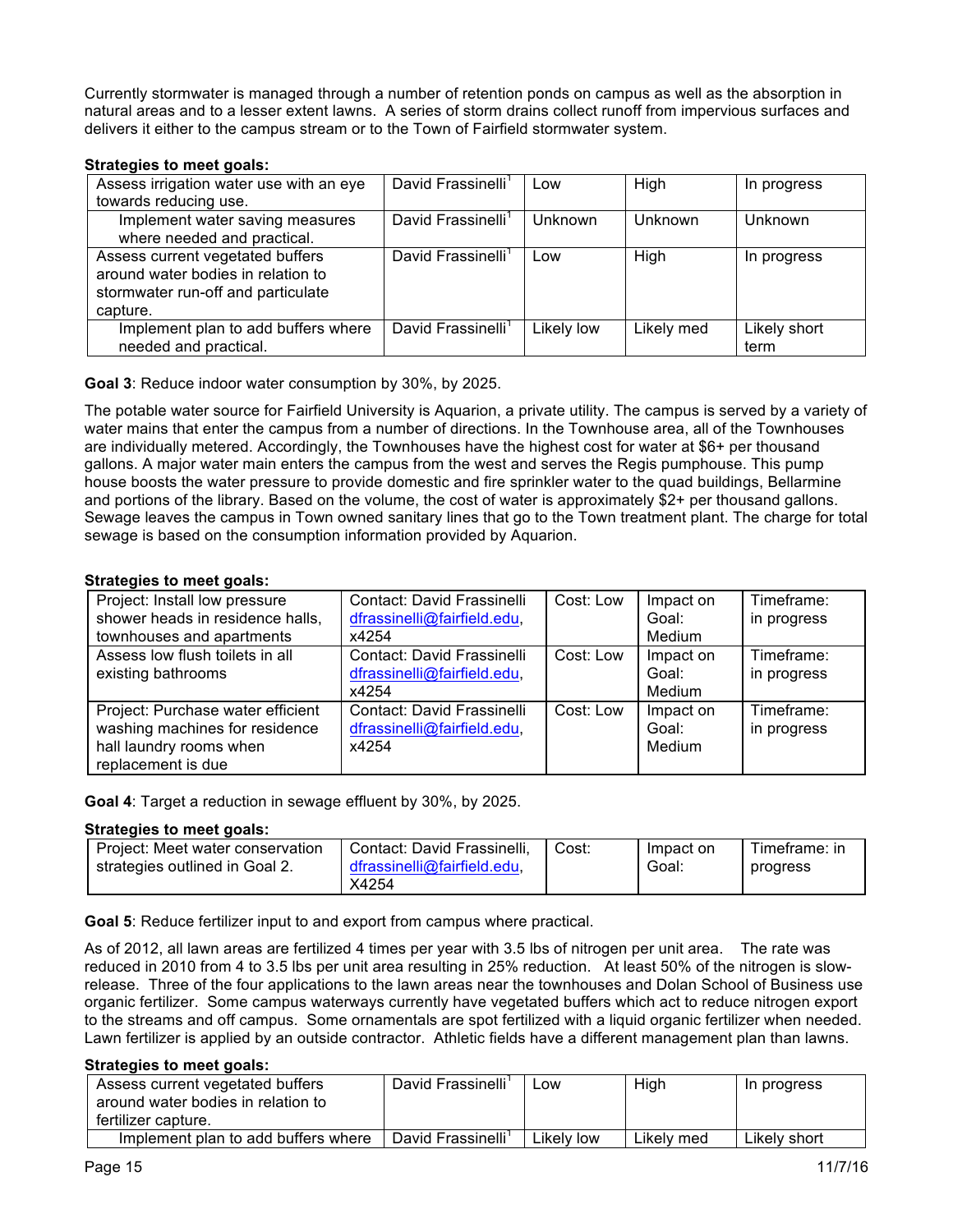| needed and practical.                                                             |                                |            |            |              |
|-----------------------------------------------------------------------------------|--------------------------------|------------|------------|--------------|
| Assess current fertilizer application                                             | David Frassinelli <sup>1</sup> | Low        | High       | In progress  |
| practices near water bodies.                                                      |                                |            |            |              |
| Implement plan to add no fertilizer                                               | David Frassinelli <sup>1</sup> | Likely low | Likely med | Likely short |
| application buffer zones where                                                    |                                |            |            |              |
| needed and practical.                                                             |                                |            |            |              |
| Assess current fertilizer application                                             | David Frassinelli <sup>1</sup> | Low        | High       | In progress  |
| practices near natural areas.                                                     |                                |            |            |              |
| Implement plan to add no fertilizer                                               | David Frassinelli <sup>1</sup> | Likely low | Likely med | Likely short |
| application buffer zones where                                                    |                                |            |            |              |
| needed and practical.                                                             |                                |            |            |              |
| Consider an increase in the proportion                                            | David Frassinelli <sup>1</sup> | Low        | High       | In progress  |
| of slow release fertilizer to reduce                                              |                                |            |            |              |
| fertilizer runoff.                                                                |                                |            |            |              |
| Implement plan to modify current                                                  | David Frassinelli <sup>1</sup> | Likely low | Likely med | Likely short |
| fertilizer composition if needed and                                              |                                |            |            |              |
| practical.                                                                        |                                |            |            |              |
| Consider an increase in organic                                                   | David Frassinelli <sup>1</sup> | Low        | High       | In progress  |
| application to reduce fertilizer runoff and<br>reduce greenhouse gas emissions in |                                |            |            |              |
| production.                                                                       |                                |            |            |              |
| Implement plan to modify current                                                  | David Frassinelli <sup>1</sup> | Likely med | Likely med | Likely short |
| fertilizer composition if needed and                                              |                                |            |            |              |
| practical.                                                                        |                                |            |            |              |
| Consider modifying timing of fertilizer                                           | David Frassinelli <sup>1</sup> | Low        | High       | In progress  |
| application to comply with best                                                   |                                |            |            |              |
| practices.                                                                        |                                |            |            |              |
| Implement plan to modify the timing                                               | David Frassinelli <sup>1</sup> | Likely low | Likely med | Likely short |
| of current fertilizer application if                                              |                                |            |            |              |
| needed and practical.                                                             |                                |            |            |              |
| Consider designating some areas                                                   | David Frassinelli <sup>1</sup> | Low        | High       | In progress  |
| outside of high use core areas as                                                 |                                |            |            |              |
| reduced fertilizer application areas.                                             |                                |            |            |              |
|                                                                                   |                                |            |            |              |
| Implement plan to designate certain                                               | David Frassinelli <sup>1</sup> | Likely low | Likely med | Likely short |
| areas reduced fertilizer areas.                                                   |                                |            |            |              |
|                                                                                   |                                |            |            |              |

**Goal 6:** Reduce pesticide use on campus where practical.

As of 2012, pre-emergent herbicide is applied to lawns and areas landscaped with wood chips every spring. In addition, grub control is applied to lawns once per year when necessary and broadleaf weeds are spot controlled with herbicide. Ornamental trees are fumigated with fungicide once per year. Tree disease is assessed by a certified arborist and treated only if necessary.

| Assess current pesticide application<br>practices near water bodies and create<br>no pesticide application buffer zones<br>around water bodies. | David Frassinelli <sup>1</sup> | Low        | High       | In progress  |
|-------------------------------------------------------------------------------------------------------------------------------------------------|--------------------------------|------------|------------|--------------|
| Implement plan to add no pesticide<br>application buffer zones where<br>needed and practical.                                                   | David Frassinelli              | Likely low | Likely med | Likely short |
| Assess current pesticide application<br>practices near natural areas and create<br>no pesticide application buffer zones.                       | David Frassinelli <sup>1</sup> | Low        | High       | In progress  |
| Implement plan to add no pesticide<br>application buffer zones where                                                                            | David Frassinelli'             | Likely low | Likely med | Likely short |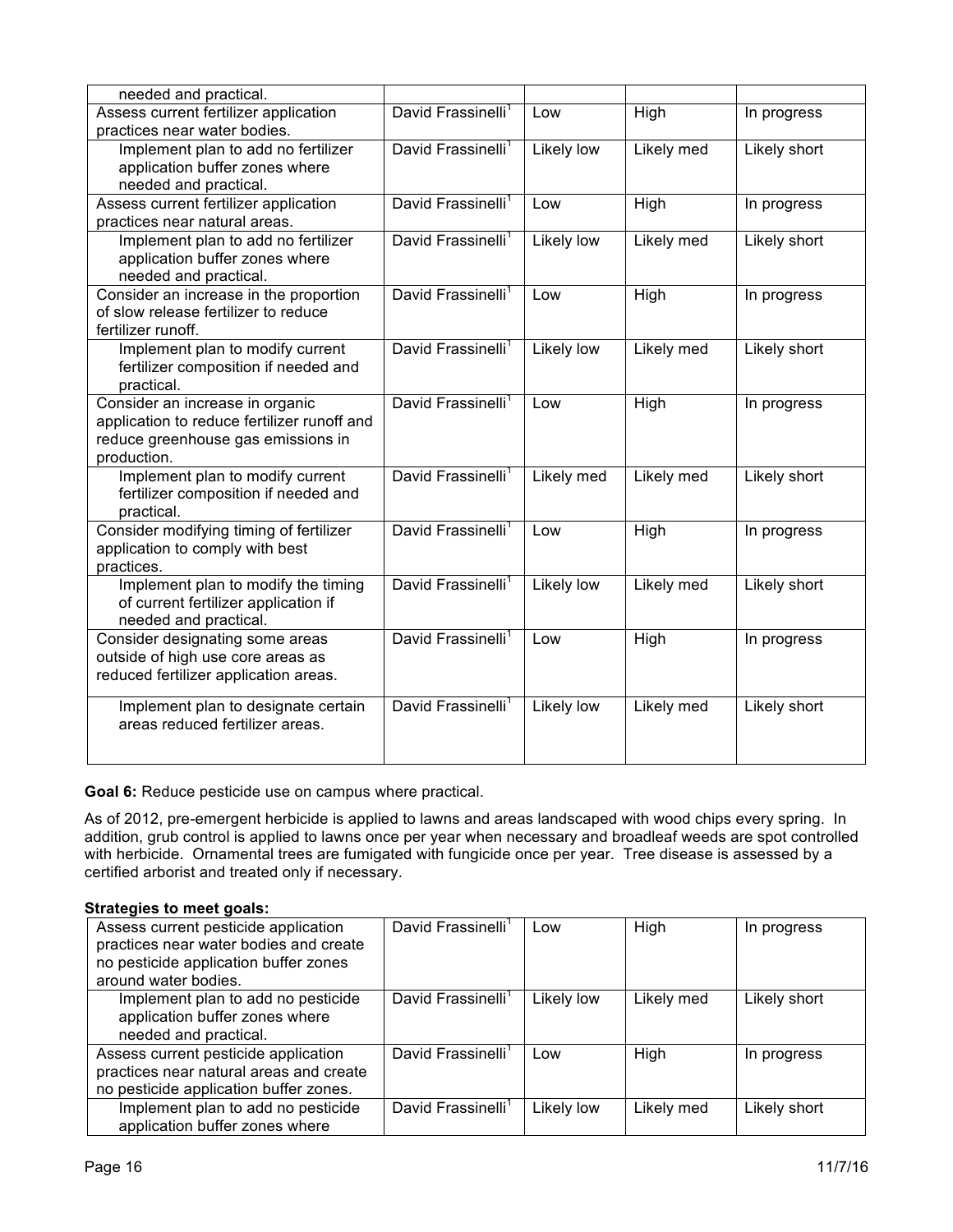| needed and practical.                 |                                |            |            |              |
|---------------------------------------|--------------------------------|------------|------------|--------------|
| Consider the use of organic pesticide | David Frassinelli <sup>1</sup> | Low        | High       | In progress  |
| application.                          |                                |            |            |              |
| Implement plan to modify current      | David Frassinelli <sup>1</sup> | Likely med | Likely med | Likely short |
| pesticide composition if needed and   |                                |            |            |              |
| practical.                            |                                |            |            |              |
| Consider designating some areas       | David Frassinelli              | Low        | High       | In progress  |
| outside of high use core areas as     |                                |            |            |              |
| reduced pesticide application areas.  |                                |            |            |              |
| Implement plan to designate certain   | David Frassinelli <sup>1</sup> | Likely low | Likely med | Likely short |
| areas reduced pesticide areas.        |                                |            |            |              |

**Goal 6:** Reduce impact of ice and snow management practices if possible without sacrificing safety.

Campus walks and roadways are treated to ensure safety of students, staff, faculty and visitors. Until 2011, surfaces were treated with both sand and salt. Stormwater catch basins were cleaned of sand as necessary and sand was reused. Current practice is use of salt only. Better management of salt and sand use will reduce impacts on campus water bodies. Currently, salinity levels in the campus stream increase significantly during the winter season.

#### **Strategies to meet goals:**

| Assess current vegetated buffers         | David Frassinelli <sup>1</sup> | Low        | <b>High</b>    | In progress  |
|------------------------------------------|--------------------------------|------------|----------------|--------------|
| around water bodies in relation to salt  |                                |            |                |              |
| and sand capture.                        |                                |            |                |              |
| Implement plan to add buffers where      | David Frassinelli <sup>1</sup> | Likely low | Likely low for | Likely short |
| needed and practical.                    |                                |            | salt, Likely   |              |
|                                          |                                |            | med for sand   |              |
| Consider the use of some alternative ice | David Frassinelli <sup>1</sup> | Low        | High           | In progress  |
| treatment materials.                     |                                |            |                |              |
| Implement plan to modify the             | David Frassinelli <sup>1</sup> | Likely med | Likely med     | Likely short |
| composition of current ice treatment     |                                |            |                |              |
| materials if needed and practical.       |                                |            |                |              |

# **Goal 7:** Reduce the impact of invasive species.

Most of the natural areas on campus contain some invasive species, and in many cases the abundance of invasive species is detrimental to biodiversity. Currently, there is some work to remove invasive vines on campus, especially when they are causing damage to trees. Tree of Heaven (*Ailanthus*), a non-native tree is currently removed when possible. There are a few areas under conservation easement with more active management of invasive species. Removal of invasive species in some cases may require new plantings of native plants in their place.

#### **Strategies to meet goals:**

| Develop a list of invasive organisms     | David Frassinelli <sup>1</sup> | Low        | High        | In progress |
|------------------------------------------|--------------------------------|------------|-------------|-------------|
| with management priority.                |                                |            |             |             |
| Define areas of campus according to      | David Frassinelli <sup>1</sup> | Low        | High        | In progress |
| invasive species removal practice.       |                                |            |             |             |
| Identify priority areas for management.  | David Frassinelli'             | Low        | High        | In progress |
| Implement invasive species plan.         | David Frassinelli <sup>1</sup> | Likely med | Likely high | Continuous  |
| Develop a plan for replanting of native  | David Frassinelli <sup>1</sup> | Low        | High        | In progress |
| plants following the removal of invasive |                                |            |             |             |
| species.                                 |                                |            |             |             |
| Implement native plantings plan.         | David Frassinelli <sup>1</sup> | Likely med | Likely med  | Continuous  |

**Goal 8:** Enhance biodiversity with native plantings. Native plants provide better food and habitat for wildlife than non-native species.

| Assess current plant choice practices    | David Frassinelli | ∟0W | High | In progress |
|------------------------------------------|-------------------|-----|------|-------------|
| and explore ways to increase planting of |                   |     |      |             |
| native species as ornamentals.           |                   |     |      |             |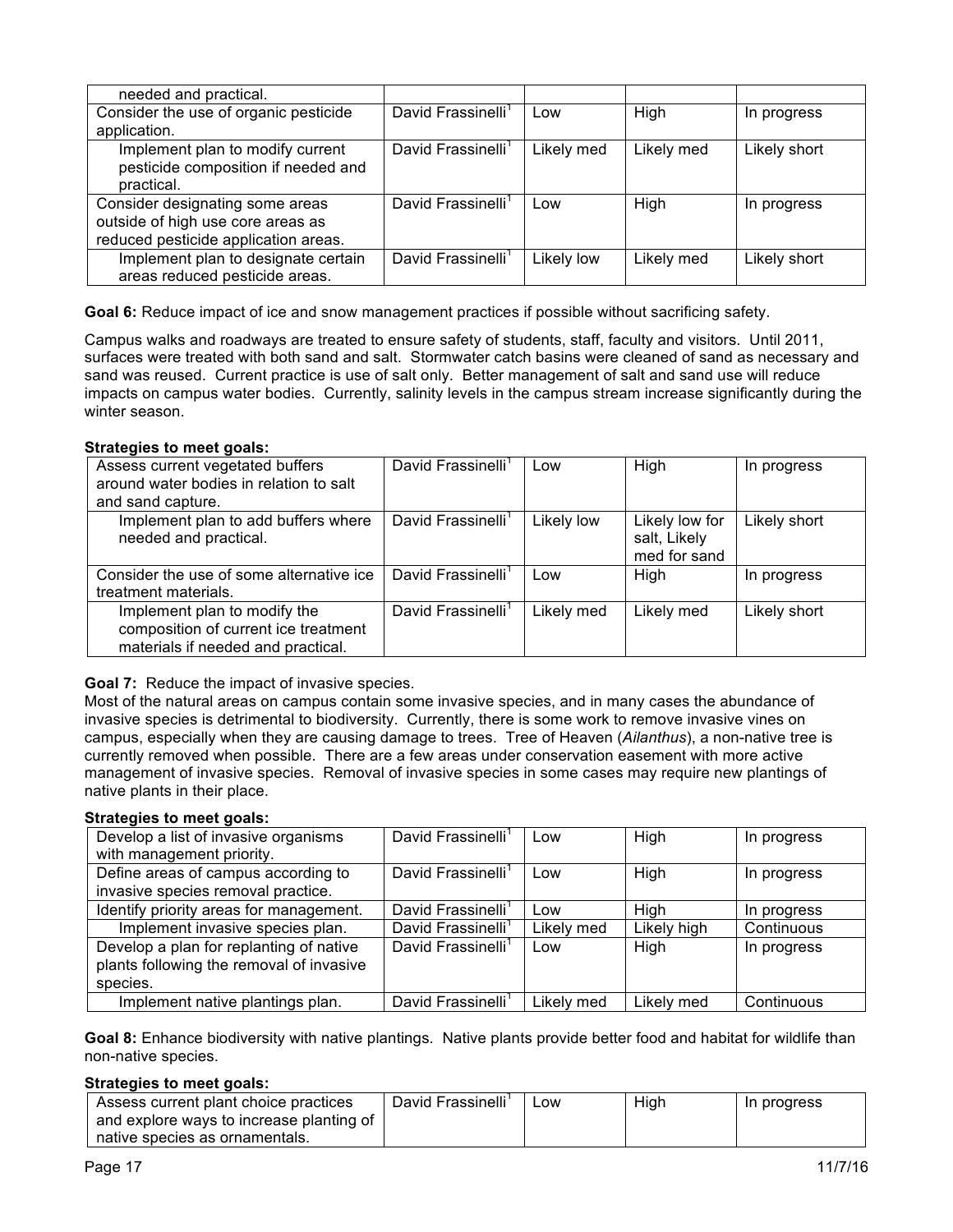| Implement native plantings plan.                                                                  | David Frassinelli              | Likely med | Likely med | Continuous  |
|---------------------------------------------------------------------------------------------------|--------------------------------|------------|------------|-------------|
| Use plantings of native ornamentals to<br>reclaim marginal areas of lawn in<br>appropriate areas. | David Frassinelli <sup>1</sup> | Low        | High       | In progress |
| Implement native plantings plan.                                                                  | David Frassinelli <sup>1</sup> | Likely med | Likely med | Continuous  |

**Goal 9:** Increase the breadth of campus composting activities where economically viable. Currently there is a very successful composting program on campus for leaf waste.

# **Strategies to meet goals:**

| Consider composting or other             | David Frassinelli  | Likely high | Likely high | <b>Unknown</b> |
|------------------------------------------|--------------------|-------------|-------------|----------------|
| alternative methods of dealing with food | Jim Fitzpatrick    |             |             |                |
| waste.                                   |                    |             |             |                |
| Implement changes.                       | David Frassinelli' | Likely high | Likely high | <b>Unknown</b> |
| Assess needs of the current leaf         | David Frassinelli  | Low         | Med         | 1-2 years      |
| composting operation.                    |                    |             |             |                |
| Implement changes.                       | David Frassinelli  | Likely med  | Likely low  | <b>Unknown</b> |

<sup>1</sup> David Frassinelli, Associate Vice President of Facilities Management, *dfrassinelli@fairfield.edu*, X4254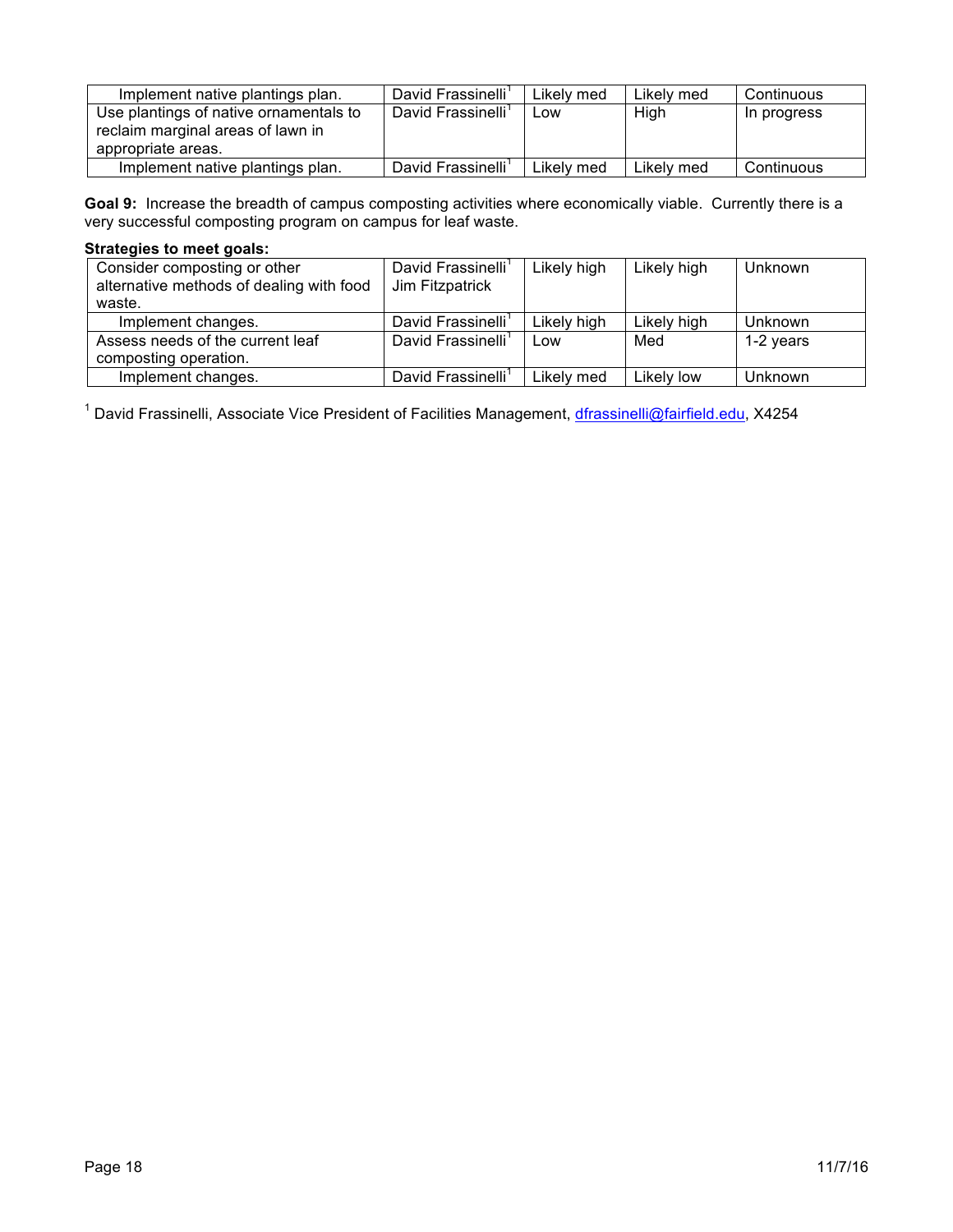# **VII. Academic Initiatives**

## **Introduction**

Fairfield University has a strong interdisciplinary Environmental Studies Program that has led development of academic course and resources to promote education on sustainability. We have identified four key areas to support this work and ensure that sustainability becomes an essential part of academic life and characteristic of education at Fairfield.

**Area 1:** Develop and Implement the Use of Quantitative and Qualitative Metrics to Examine Academic and Research Programs Related to Sustainability

**Background**: Fairfield University has significantly expanded the quantity and quality of its academic programs relevant to sustainability as well as management of these programs. At the same time, gaps exist in our understanding of many important quantitative and qualitative issues related to courses, enrollments, trends, distribution across Schools and Departments, relation to the Core Curriculum, and other issues. Obtaining and monitoring this information will allow faculty and administrators to confirm accomplishments, indentify opportunities, adjust activities, address priorities and support grant proposals, relevant University reporting (e.g. sustainability scorecards), and related institutional activity.

Similarly, Fairfield University faculty and students engage in meaningful research relevant to sustainability. Unfortunately, no systematic understanding of these activities or their impacts exists. Obtaining and monitoring this information will allow faculty and administrators to confirm accomplishments, indentify opportunities, expand and support key activities, and support grant proposals, University reporting, and related institutional activity.

**Goal 1:** Develop Quantitative and Qualitative Metrics for Assessing Academic Programs Related to Sustainability.

| <b>Develop Quantitative Metrics</b><br>for Assessing Academic<br><b>Programs Related to</b><br><b>Sustainability</b><br>Identify, define and prioritize<br>numerical indicators to help us<br>understand and assess the<br>extant development, current<br>status, and general impact of<br>academic programs related to<br>sustainability. | Faculty Committee on<br>Sustainability.<br>Steering Committee,<br><b>Environmental Studies</b><br>Program<br>Director, Environmental<br><b>Studies Program</b> | Low in<br>monetary<br>terms.<br>Medium in<br>time. | Impact on<br>Goal:<br>High | In progress |
|--------------------------------------------------------------------------------------------------------------------------------------------------------------------------------------------------------------------------------------------------------------------------------------------------------------------------------------------|----------------------------------------------------------------------------------------------------------------------------------------------------------------|----------------------------------------------------|----------------------------|-------------|
| <b>Develop Qualitative Metrics</b><br>for Assessing Academic<br><b>Programs Related to</b><br><b>Sustainability</b><br>Identify, define and prioritize<br>numerical indicators to help us<br>understand and assess the<br>extant development, current<br>status, and general impact of<br>academic programs related to<br>sustainability.  | Faculty Committee on<br>Sustainability.<br>Steering Committee,<br><b>Environmental Studies</b><br>Program<br>Director, Environmental<br><b>Studies Program</b> | Low in<br>monetary<br>terms.<br>Medium in<br>time. | Impact on<br>Goal:<br>High | In progress |
| <b>Seek Internal and External</b><br><b>Support to Develop and</b><br>Implement the Use of<br><b>Quantitative and Qualitative</b><br>Metrics.<br>Identify potential University and<br>external funding sources and                                                                                                                         | Faculty Committee on<br>Sustainability.<br>Steering Committee,<br><b>Environmental Studies</b><br>Program<br>Director, Environmental                           | Low in<br>monetary<br>terms.<br>Medium in<br>time. | Impact on<br>Goal:<br>High | 1-2 years   |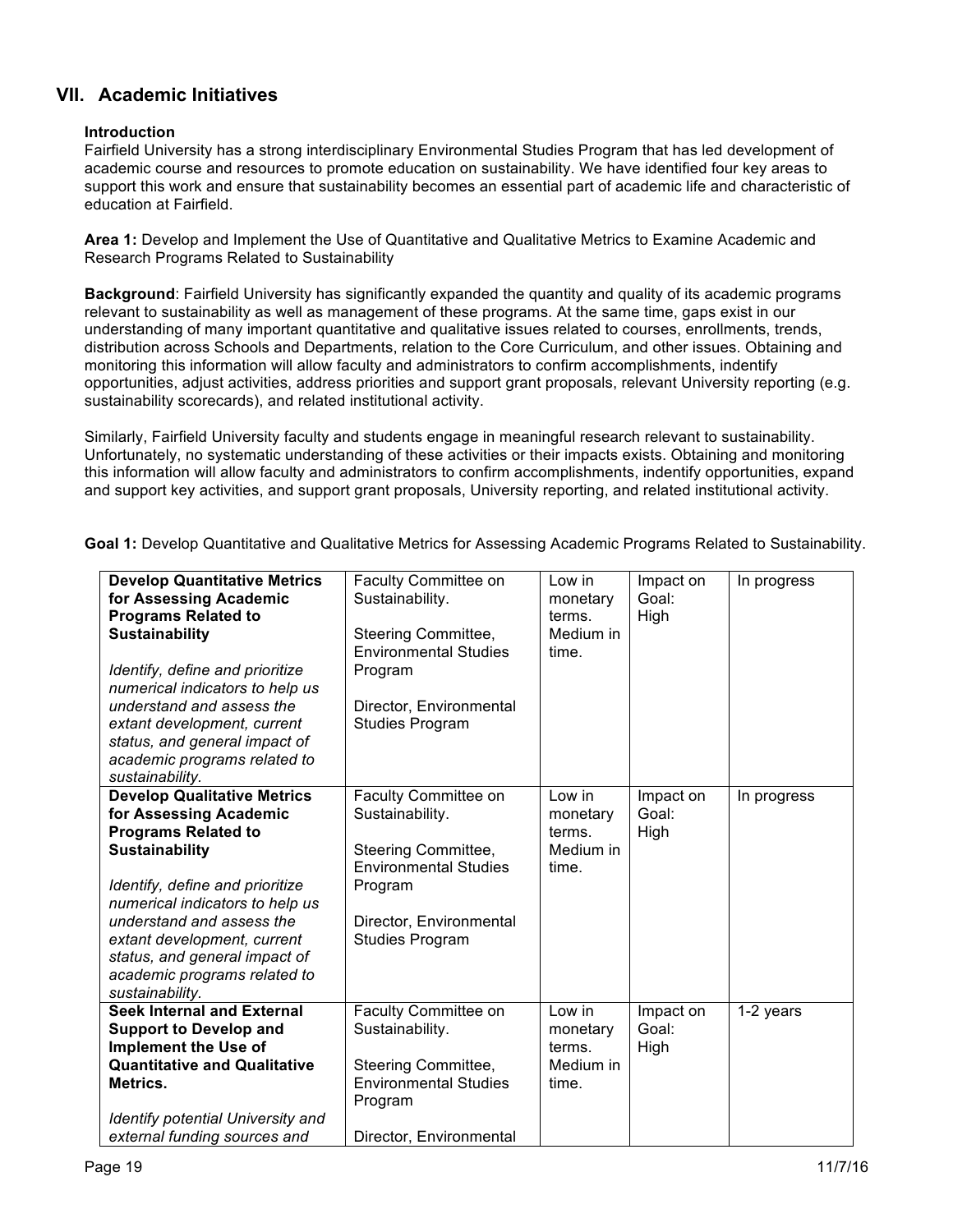| develop proposals seeking                                          | <b>Studies Program</b>                                  |  |  |
|--------------------------------------------------------------------|---------------------------------------------------------|--|--|
| resources for, e.g., student                                       |                                                         |  |  |
| assistants, meeting support,<br>course release, and summer         | <b>Foundation Relations,</b><br>Corporate Relations and |  |  |
| and/or academic year stipends                                      | Advancement.                                            |  |  |
| to undertake the time-consuming                                    |                                                         |  |  |
| tasks required to identify, define,                                |                                                         |  |  |
| and prioritize the metrics; gather                                 |                                                         |  |  |
| the initial information; create a<br>system to update it annually; |                                                         |  |  |
| analyze the information; and                                       |                                                         |  |  |
| take initial action.                                               |                                                         |  |  |

**Goal 2:** Implement the Use of Quantitative and Qualitative Metrics for Assessing Academic Programs Related to Sustainability.

| <b>Gather Baseline Information</b><br>on the quantitative metrics.<br>On a prioritized basis, work<br>with relevant University<br>officials to gather information<br>on as many metrics as<br>possible and identify gaps in<br>the available information. | Faculty Committee on<br>Sustainability.<br>Steering Committee,<br><b>Environmental Studies</b><br>Program<br>Director, Environmental<br><b>Studies Program</b>                                                                                                  | Low to<br>High in<br>monetary<br>terms due<br>to time<br>spent.<br>Medium to<br>high in<br>time. | Impact on<br>Goal:<br>High | 1-2 years                                                                                             |
|-----------------------------------------------------------------------------------------------------------------------------------------------------------------------------------------------------------------------------------------------------------|-----------------------------------------------------------------------------------------------------------------------------------------------------------------------------------------------------------------------------------------------------------------|--------------------------------------------------------------------------------------------------|----------------------------|-------------------------------------------------------------------------------------------------------|
|                                                                                                                                                                                                                                                           | University officials<br>involved in institutional<br>research and records.                                                                                                                                                                                      |                                                                                                  |                            |                                                                                                       |
| <b>Develop and Implement</b><br><b>Systems for Updating</b><br>Quantitative Metrics on an<br><b>Annual Basis.</b><br>Work with relevant University<br>Officials to develop methods<br>for gathering the necessary<br>information on an annual<br>basis.   | Faculty Committee on<br>Sustainability.<br><b>Steering Committee</b><br><b>Environmental Studies</b><br>Program.<br>Director, Environmental<br><b>Studies Program</b><br>University officials<br>involved in institutional<br>research and records              | Low in<br>monetary<br>and time<br>terms if<br>system can<br>be<br>regularized.                   | Impact on<br>Goal:<br>High | 3-5 years for<br>creating the<br>system,<br>depending on<br>resources, and<br>then annual<br>updates. |
| <b>Gather Information on the</b><br>qualitative metrics.<br>On a prioritized basis, work<br>with relevant University<br>officials to gather information<br>on as many metrics as<br>possible and identify gaps in<br>the available information.           | Faculty Committee on<br>Sustainability.<br>Steering Committee,<br><b>Environmental Studies</b><br>Program<br>Director, Environmental<br><b>Studies Program</b><br>University officials<br>involved in institutional<br>research, records and<br>alumni affairs. | Low to<br>High in<br>monetary<br>terms due<br>to time<br>spent.<br>Medium to<br>high in<br>time. | Impact on<br>Goal:<br>High | 1-2 years<br>depending on<br>resources.                                                               |
| <b>Develop and Implement</b><br><b>Systems for Updating</b>                                                                                                                                                                                               | Faculty Committee on<br>Sustainability.                                                                                                                                                                                                                         | Low in<br>monetary                                                                               | Impact on<br>Goal:         | 3-5 years for<br>creating the                                                                         |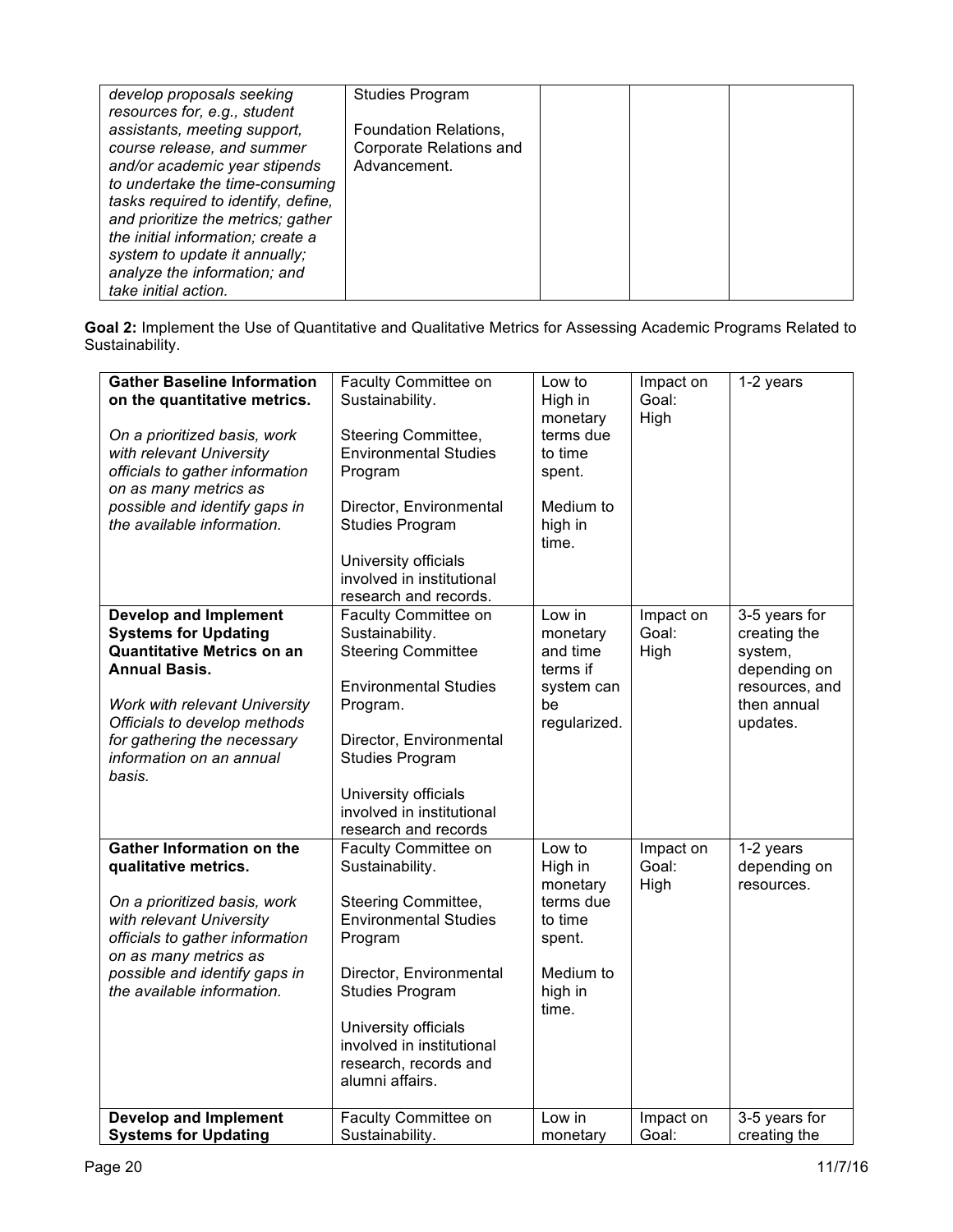| <b>Qualitative Metrics</b>                                                                                                                                 | <b>Steering Committee</b>                                                                                                                                                                      | and time<br>terms if             | High | system,<br>depending on                   |
|------------------------------------------------------------------------------------------------------------------------------------------------------------|------------------------------------------------------------------------------------------------------------------------------------------------------------------------------------------------|----------------------------------|------|-------------------------------------------|
| Work with relevant University<br>Officials to develop methods<br>for gathering the necessary<br>information every 5 years or,<br>as needed and appropriate | <b>Environmental Studies</b><br>Program.<br>Director, Environmental<br><b>Studies Program</b><br>University officials<br>involved in institutional<br>research, records, and<br>alumni affairs | system can<br>be<br>regularized. |      | resources, and<br>then annual<br>updates. |

**Goal 3:** Develop Metrics to Assess Research Activity Related to Sustainability.

| <b>Develop Metrics to Assess</b>      | Faculty Committee on         | Low in    | Impact on | In progress |
|---------------------------------------|------------------------------|-----------|-----------|-------------|
| <b>Research Programs Related to</b>   | Sustainability.              | monetary  | Goal:     |             |
| <b>Sustainability</b>                 | <b>Steering Committee</b>    | terms.    | High      |             |
|                                       |                              | Medium in |           |             |
| Identify, define and prioritize       | <b>Environmental Studies</b> | time.     |           |             |
| indicators to help us understand      | Program.                     |           |           |             |
| and assess the extant                 |                              |           |           |             |
| development, current status, and      | Director, Environmental      |           |           |             |
| general impact of Fairfield           | <b>Studies Program</b>       |           |           |             |
| University research programs          |                              |           |           |             |
| related to sustainability.            |                              |           |           |             |
| <b>Seek Internal and External</b>     | Faculty Committee on         | Low in    | Impact on | 1-2 years   |
| <b>Support to Develop and Utilize</b> | Sustainability.              | monetary  | Goal:     |             |
| <b>Quantitative and Qualitative</b>   |                              | terms.    | High      |             |
| <b>Metrics relevant to Research</b>   | Steering Committee,          | Medium in |           |             |
| <b>Activities on Sustainability</b>   | <b>Environmental Studies</b> | time.     |           |             |
|                                       | Program                      |           |           |             |
| This would be done as part of         |                              |           |           |             |
| effort to seek support for            | Director, Environmental      |           |           |             |
| development and utilization of        | <b>Studies Program</b>       |           |           |             |
| metrics to examine educational        |                              |           |           |             |
| programs related to                   | Foundation Relations,        |           |           |             |
| sustainability.                       | Corporate Relations and      |           |           |             |
|                                       | Advancement.                 |           |           |             |
|                                       |                              |           |           |             |

**Goal 4**: Implement the Use of Quantitative and Qualitative Metrics for Assessing Research Activities Related to Sustainability.

| <b>Gather Information on the</b>   | <b>Faculty Committee on</b>   | Low to     | Impact on | 1-2 years     |
|------------------------------------|-------------------------------|------------|-----------|---------------|
|                                    |                               |            |           |               |
| quantitative metrics.              | Sustainability.               | High in    | Goal:     | depending on  |
|                                    |                               | monetary   | High      | resources.    |
| On a prioritized basis, work       | Steering Committee,           | terms due  |           |               |
| with relevant University officials | <b>Environmental Studies</b>  | to time    |           |               |
| to gather information and          | Program                       | spent.     |           |               |
| identify information gaps. This    |                               |            |           |               |
| could be done as part of effort    | Director, Environmental       | Medium     |           |               |
|                                    |                               |            |           |               |
| to seek support for                | <b>Studies Program</b>        | to high in |           |               |
| development and utilization of     |                               | time.      |           |               |
| metrics to examine educational     | University officials involved |            |           |               |
| programs related to                | in institutional research.    |            |           |               |
| sustainability.                    |                               |            |           |               |
| Develop and Implement a            | <b>Faculty Committee on</b>   | Low in     | Impact    | 3-5 years for |
| <b>System for Updating</b>         | Sustainability.               | monetary   | on Goal:  | creating the  |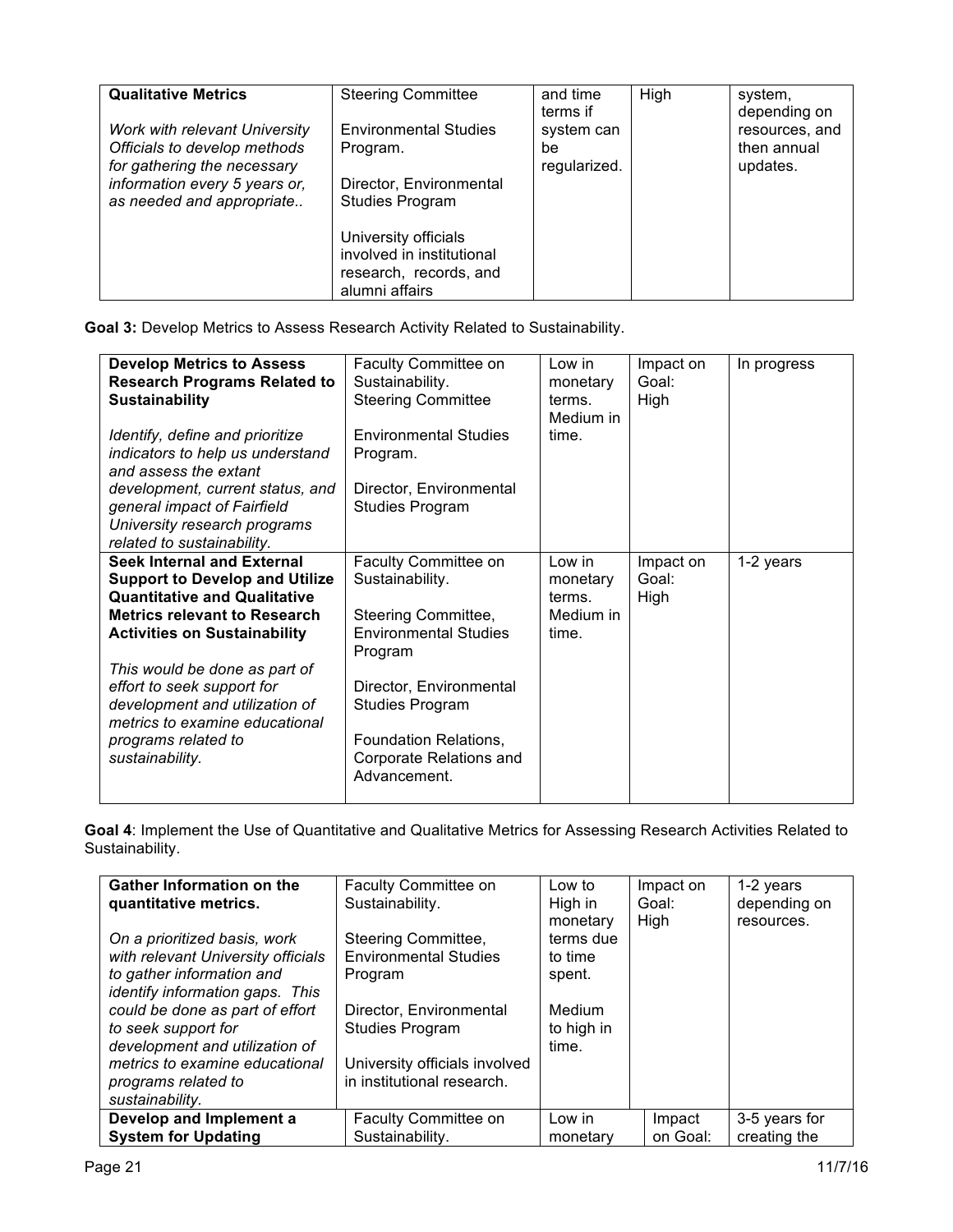| <b>Quantitative Metrics</b><br>Work with University Officials to<br>develop methods for gathering<br>the necessary information on an<br>annual basis. This could be done<br>as part of effort to seek support<br>for development and utilization | Steering Committee,<br><b>Environmental Studies</b><br>Program<br>Director, Environmental<br><b>Studies Program</b> | and time<br>terms if<br>system can<br>be<br>regularized. | High | system,<br>depending on<br>resources, and<br>then annual<br>updates. |
|--------------------------------------------------------------------------------------------------------------------------------------------------------------------------------------------------------------------------------------------------|---------------------------------------------------------------------------------------------------------------------|----------------------------------------------------------|------|----------------------------------------------------------------------|
| of metrics to examine<br>educational programs related to<br>sustainability.                                                                                                                                                                      | University officials<br>involved in institutional<br>research.                                                      |                                                          |      |                                                                      |

#### **Area II: Analyze the Metrics and Create and Implement Plans to Enhance the Academic and Research Programs Related to Sustainability**

**Background**: Once the metrics have been developed and sufficient information has been gathered, Faculty and administrators will analyze trends and other findings and, if appropriate, take steps to maintain and improve the academic programs on the basis of the metrics, on an ongoing basis.

**Goal 1**: Analyze Fairfield University's Academic and Research Programs Related To Sustainability Using the Quantitative and Qualitative Metrics

| <b>Assess Academic Programs</b>        | Faculty Committee on         | Low in    | Impact on | <b>Completed Fall</b> |
|----------------------------------------|------------------------------|-----------|-----------|-----------------------|
| <b>Related To Sustainability Using</b> | Sustainability.              | monetary  | Goal:     | 2013                  |
| <b>The Metrics</b>                     |                              | terms.    | High      |                       |
|                                        | Steering Committee,          | Very high |           |                       |
| Analyze results from metrics, on an    | <b>Environmental Studies</b> | in time.  |           |                       |
| ongoing basis, to develop and          | Program                      |           |           |                       |
| prioritize options for maintain and    |                              |           |           |                       |
| improving academic activities related  | Director, Environmental      |           |           |                       |
| to sustainability. Draft a plan(s)     | <b>Studies Program</b>       |           |           |                       |
| based on results, if necessary, and    |                              |           |           |                       |
| seek funding for implementing the      | University officials         |           |           |                       |
| plan.                                  | involved in institutional    |           |           |                       |
|                                        | research.                    |           |           |                       |
| <b>Assess Academic Programs</b>        | Faculty Committee on         | Low in    | Impact on | Ongoing               |
| <b>Related To Sustainability Using</b> | Sustainability.              | monetary  | Goal:     |                       |
| <b>The Metrics</b>                     |                              | terms.    | High      |                       |
|                                        | Steering Committee,          | Very high |           |                       |
| Analyze results from metrics, on an    | <b>Environmental Studies</b> | in time.  |           |                       |
| ongoing basis, to develop and          | Program                      |           |           |                       |
| prioritize options for maintain and    |                              |           |           |                       |
| improving academic activities related  | Director, Environmental      |           |           |                       |
| to sustainability. Draft a plan(s)     | <b>Studies Program</b>       |           |           |                       |
| based on results, if necessary, and    |                              |           |           |                       |
| seek funding for implementing the      | University officials         |           |           |                       |
| plan.                                  | involved in institutional    |           |           |                       |
|                                        | research.                    |           |           |                       |

**Goal 2:** Develop and Implement Plans to Maintain and Improve Sustainability Academics and Research on the Basis of the Assessments and to Implement the Related Goals Outlined in the Following Sections (subject to normal governance provisions).

| Seek and Obtain Resources to      | <b>Faculty Committee on</b> | Low in   | Impact on | In progress |
|-----------------------------------|-----------------------------|----------|-----------|-------------|
| <b>Support Development and</b>    | Sustainability.             | monetary | Goal:     | and ongoing |
| <b>Implementation of Specific</b> |                             | terms.   | High      |             |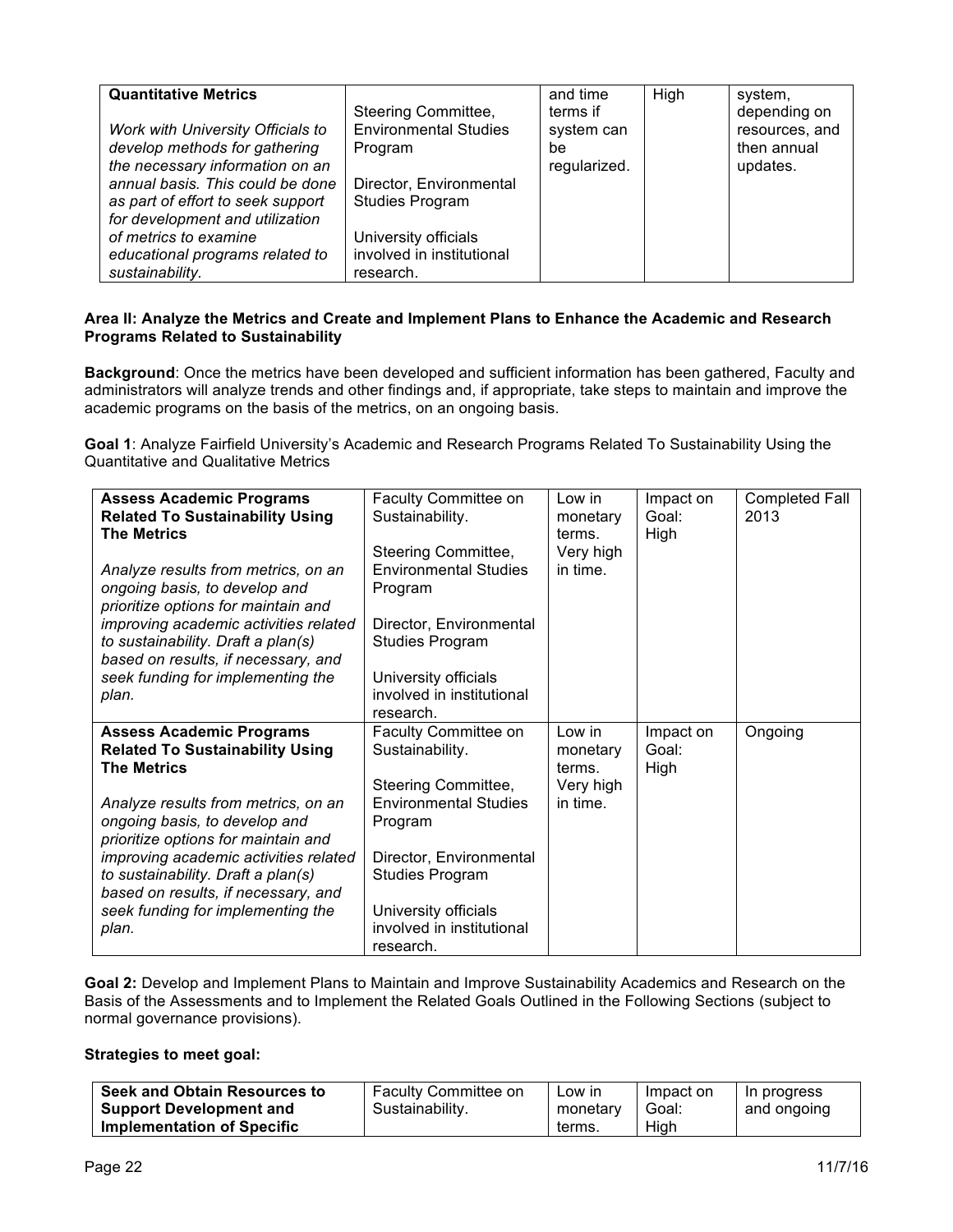| <b>Strategies to Support and Improve</b><br><b>Academics and Research.</b><br>Identify potential external funding<br>sources to respond to issues<br>revealed through study of the<br>metrics. | Steering Committee,<br><b>Environmental Studies</b><br>Program<br>Director, Environmental<br><b>Studies Program</b><br>Foundation Relations,                   | Medium<br>to High in<br>time.                                 |                            |             |
|------------------------------------------------------------------------------------------------------------------------------------------------------------------------------------------------|----------------------------------------------------------------------------------------------------------------------------------------------------------------|---------------------------------------------------------------|----------------------------|-------------|
|                                                                                                                                                                                                | <b>Corporate Relations</b><br>and Advancement.                                                                                                                 |                                                               |                            |             |
| <b>Develop Specific Strategies to</b><br><b>Support and Improve Academics</b><br>and Research.                                                                                                 | Faculty Committee on<br>Sustainability.<br>Steering Committee,<br><b>Environmental Studies</b><br>Program<br>Director, Environmental<br><b>Studies Program</b> | Low in<br>monetary<br>terms.<br>Medium<br>to High in<br>time. | Impact on<br>Goal:<br>High | $1-2$ years |
| <b>Implement Strategies to Support</b><br>and Improve Academics and<br>Research.                                                                                                               | Faculty Committee on<br>Sustainability.<br>Steering Committee,<br><b>Environmental Studies</b><br>Program<br>Director, Environmental<br><b>Studies Program</b> | Low in<br>monetary<br>terms.<br>Medium<br>to High in<br>time. | Impact on<br>Goal:<br>High | $1-2$ years |

# **Area III: Enhance and Expand Course Offerings Related to Sustainability**

**Background**: Although the number of courses, and the departments in which they are offered, has increased significantly since 2008, Fairfield University's course offerings relevant to sustainability could still improve. In advance of the systematic analysis that should result from use of the metrics, a number of other key priorities and opportunities have already been identified to enhance these educational programs.

**Goal 1:** Secure Consistent Scheduling of Key Courses Related to Sustainability.

The effectiveness of the Environmental Studies Program and overall academic offerings related to Sustainability depend on the availability of courses offered by departments across the University. Students depend on the future availability of these courses when planning the schedules so they can meet College Core, major, minor, and other requirements. Thus, maintaining and expanding the Environment Program requires ensuring the availability of key required and elective courses, particularly those that meet certain College Core Requirements. This will also increase the number of students able to take such course.

| Obtain agreement from relevant<br><b>Department Chairs that courses</b><br>classified as Foundational Courses<br>in the Environmental Studies<br>Program will be offered on an annual<br>basis with certain courses running<br>two or more sections each year. | <b>Environment Program</b><br>Director working with<br>Department Chairs and<br>relevant University<br>officials. | Low                                                     | Impact on<br>Goal:<br>High | Ongoing |
|----------------------------------------------------------------------------------------------------------------------------------------------------------------------------------------------------------------------------------------------------------------|-------------------------------------------------------------------------------------------------------------------|---------------------------------------------------------|----------------------------|---------|
| Obtain agreement from relevant<br><b>Department Chairs and faculty</b><br>that other key courses relevant to<br>sustainability will be offered on a<br>regular basis, ideally on average of<br>at least once every two years.                                  | <b>Environment Program</b><br>Director working with<br>Department Chairs and<br>relevant University<br>officials. | Low to<br>medium<br>depending<br>on staffing<br>issues. | Impact on<br>Goal:<br>High | Ongoing |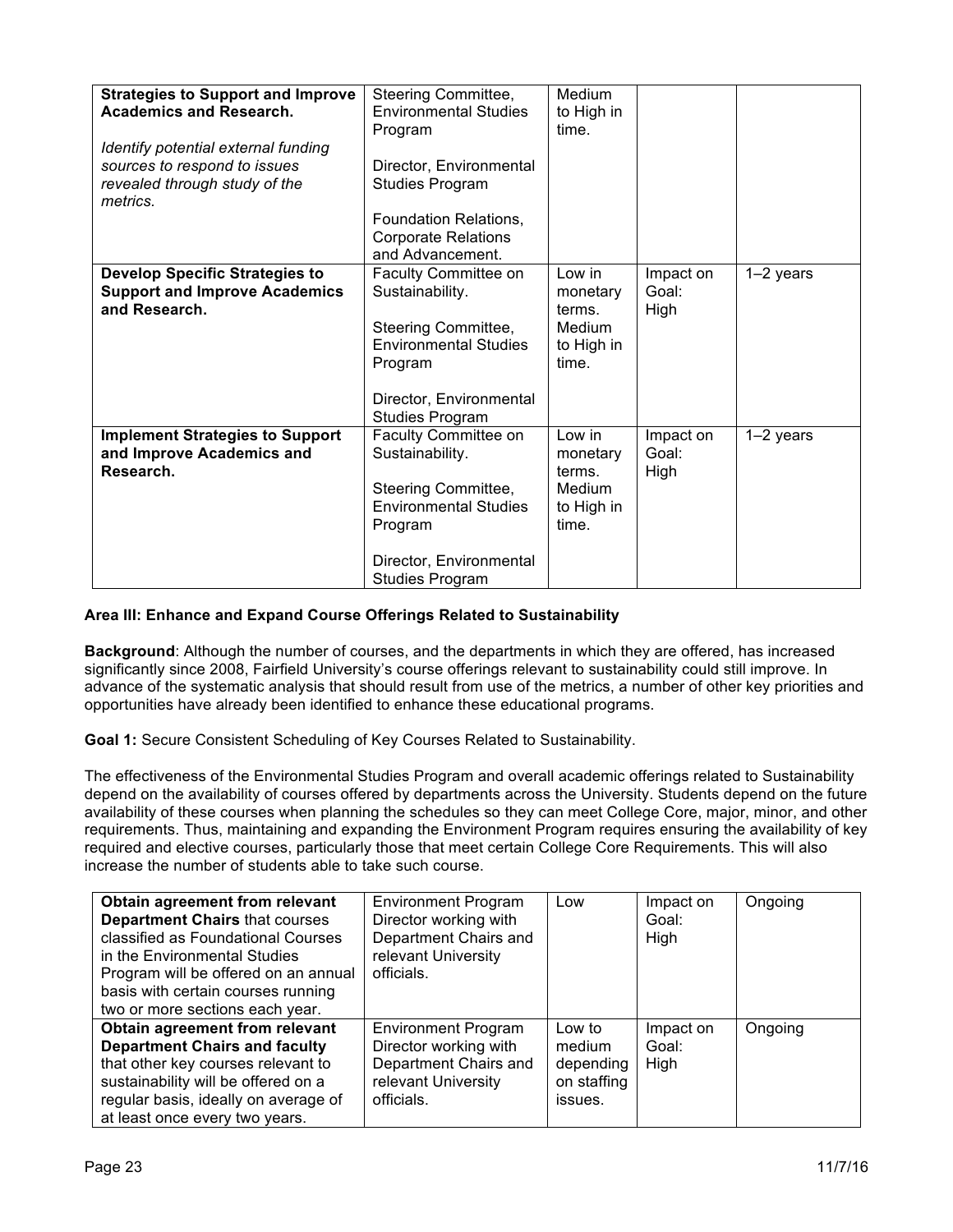**Goal 2:** Increase the Distribution of Courses Related to Sustainability across a larger number of Academic Departments, Core Curriculum Requirements, and Living-and-Learning Initiatives (subject to standard governance processes).

Some Schools, Departments and College Core Requirements have no courses, or very few courses, related to sustainability. Adding courses in these departments and Core Requirements would increase the intellectual scope of the academic offerings related to sustainability at Fairfield University. Such courses would also increase opportunities for more students to take courses related to sustainability.

| Develop one or more courses in<br>the Philosophy Department (PH)<br>that examines environmental and<br>sustainability issues.<br>Currently, there is no class offered<br>by the philosophy department that<br>address the environment or<br>sustainability as a principle focus.<br>Such a course would also fit<br>naturally into a modern Jesuit<br>institution with a vibrant core<br>curriculum and fill a significant hole<br>in the curriculum. | Faculty Committee on<br>Sustainability.<br>Steering Committee,<br><b>Environmental Studies</b><br>Program.<br>Director, Environmental<br>Studies Program.<br>Chair, Department of<br>Philosophy.              | Low if<br>current<br>faculty<br>member or<br>replacement<br>hire teach<br>the classes.<br>Medium if<br>an adjunct<br>is needed. | Impact on<br>Goal:<br>High   | 3-5 years |
|-------------------------------------------------------------------------------------------------------------------------------------------------------------------------------------------------------------------------------------------------------------------------------------------------------------------------------------------------------------------------------------------------------------------------------------------------------|---------------------------------------------------------------------------------------------------------------------------------------------------------------------------------------------------------------|---------------------------------------------------------------------------------------------------------------------------------|------------------------------|-----------|
| Develop one or more courses in<br>the Religious Studies<br>Department (RS) that examines<br>how religious traditions<br>understand the environment and<br>human responsibilities toward it.<br>Currently, there is no such class<br>offered by the religious studies<br>department. Such a course would<br>also fit naturally into a modern<br>Jesuit institution with a vibrant core<br>curriculum and fill a significant hole<br>in the curriculum. | Faculty Committee on<br>Sustainability.<br>Steering Committee,<br><b>Environmental Studies</b><br>Program.<br>Director, Environmental<br>Studies Program.<br>Chair, Department of<br><b>Religious Studies</b> | Low if<br>current<br>faculty<br>member or<br>replacement<br>hire teach<br>the classes.<br>Medium if<br>an adjunct<br>is needed. | Impact on<br>Goal:<br>High   | 3-5 years |
| Develop a course that could<br>fulfill one of the Core Curriculum<br>requirements in the Visual and<br>Performing Arts (VPA) that<br>addresses issues of<br>sustainability.                                                                                                                                                                                                                                                                           | Faculty Committee on<br>Sustainability.<br>Steering Committee,<br><b>Environmental Studies</b><br>Program.<br>Director, Environmental<br>Studies Program.<br>VPA Faculty.                                     | Low if<br>current<br>faculty<br>member or<br>replacement<br>hire teaches<br>the class.<br>Medium if<br>an adjunct<br>is needed. | Impact on<br>Goal:<br>High   | 3-5 years |
| Develop one or more additional<br>courses in the Dolan School of<br><b>Business (DSB) that address</b><br>sustainability issues.                                                                                                                                                                                                                                                                                                                      | Faculty Committee on<br>Sustainability.<br>Steering Committee,<br><b>Environmental Studies</b><br>Program.<br>Director, Environmental<br>Studies Program.<br>DSB Faculty.                                     | Low if<br>current<br>faculty<br>member or<br>replacement<br>hire teach<br>the classes.<br>Medium if<br>an adjunct<br>is needed. | Impact on<br>Goal:<br>Medium | Unknown   |
| <b>Develop Freshman Cornerstone</b>                                                                                                                                                                                                                                                                                                                                                                                                                   | Steering Committee,                                                                                                                                                                                           | Low.                                                                                                                            | Impact on                    | 1-2 years |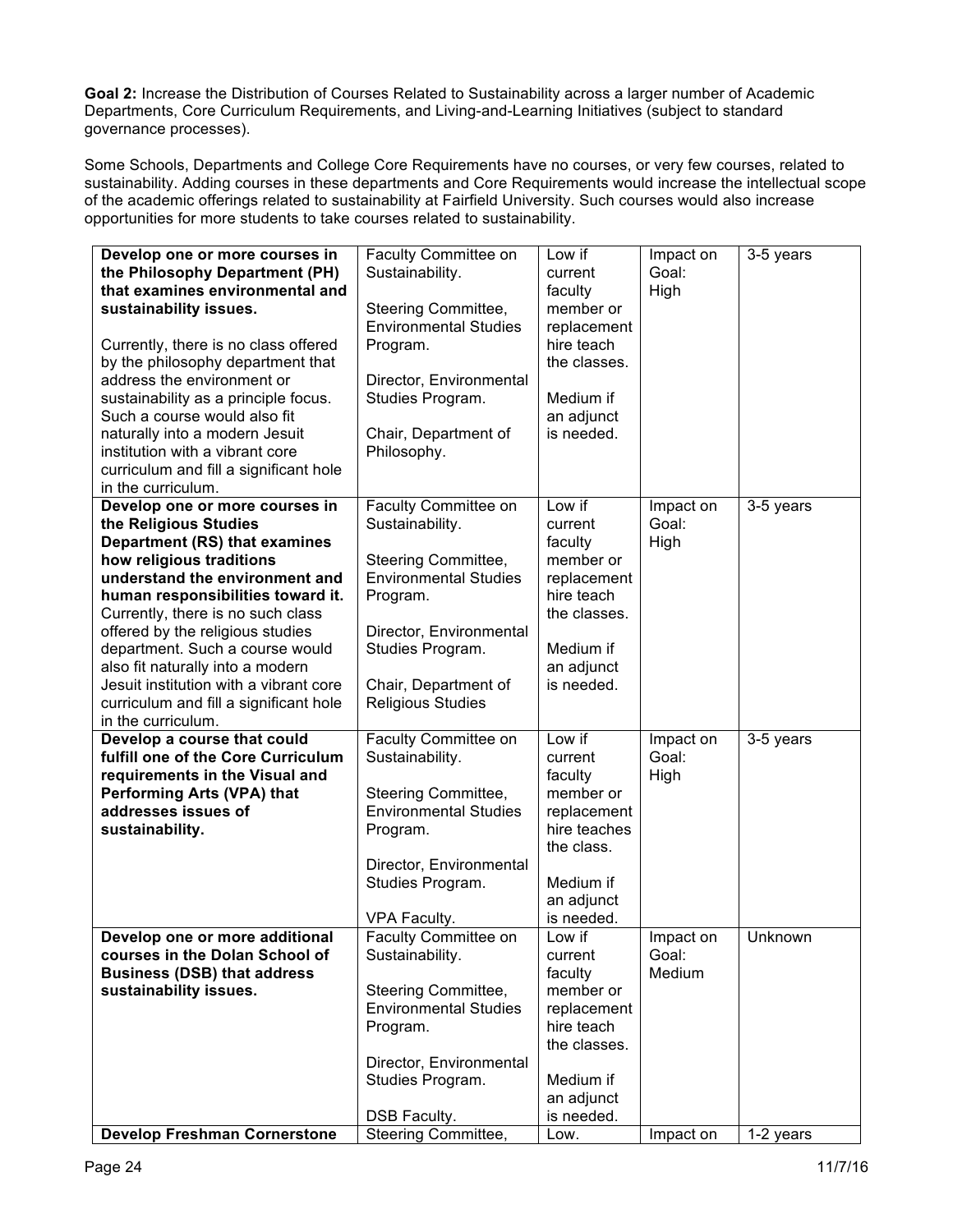| <b>Courses related to sustainability</b> | <b>Environmental Studies</b><br>Program.                           | Goal:<br>High |  |
|------------------------------------------|--------------------------------------------------------------------|---------------|--|
|                                          | Director, Environmental<br>Studies Program.                        |               |  |
|                                          | Relevant officials in<br>Academic Affairs and<br>Residential Life. |               |  |

## **Goal 3: Add Additional Courses that Increase the Number of Sustainability Topics Addressed at Fairfield University (subject to standard governance approvals)**

In addition to courses in Departments without them, other important topics related to sustainability studies require inclusion in the University's list of courses. Some of these courses would cover traditional subjects while others would focus on developing skills that students could use to obtain or excel in professional fields.

| <b>Earth Science</b><br>Develop a Natural Science Core<br>Course that examines central<br>issues in earth science                                                                                                                                                                                   | Steering Committee,<br><b>Environmental Studies</b><br>Program.<br>Director, Environmental<br>Studies Program.<br><b>Science Faculty</b>                                             | Low if<br>current<br>faculty<br>member or<br>replacement<br>hire teaches<br>the class.<br>Medium if<br>an adjunct<br>is needed. | Impact on<br>Goal:<br>High   | 1-2 years   |
|-----------------------------------------------------------------------------------------------------------------------------------------------------------------------------------------------------------------------------------------------------------------------------------------------------|--------------------------------------------------------------------------------------------------------------------------------------------------------------------------------------|---------------------------------------------------------------------------------------------------------------------------------|------------------------------|-------------|
| <b>Field Testing and Analysis.</b><br>Develop an interdisciplinary<br>advanced science course that<br>teaches techniques to test for<br>pollutants in air, water, soil and on<br>surfaces of products and<br>materials. Such a course would<br>provide important skills for<br>Fairfield graduates. | Steering Committee,<br><b>Environmental Studies</b><br>Program.<br>Director, Environmental<br>Studies Program.<br><b>Science Faculty</b>                                             | Low if<br>current<br>faculty<br>member or<br>replacement<br>hire teaches<br>the class.<br>Medium if<br>an adjunct<br>is needed. | Impact on<br>Goal:<br>High   | In progress |
| <b>GIS Course</b><br>Develop an interdisciplinary<br>course that teaches science<br>majors and students interested in<br>environmental science and policy<br>how to employ Geographic<br>Information Systems. Such a<br>course would provide important<br>skills for Fairfield graduates.           | Faculty Committee on<br>Sustainability.<br>Steering Committee,<br><b>Environmental Studies</b><br>Program.<br>Director, Environmental<br>Studies Program.<br><b>Relevant Faculty</b> | Low if a<br>current<br>faculty<br>member<br>teaches the<br>class.<br>Medium if<br>an adjunct<br>is needed.                      | Impact on<br>Goal:<br>High   | Unknown     |
| <b>State &amp; Local Environmental</b><br>Policy.<br>Develop a new course that<br>examines state and local<br>environmental politics, policy and<br>law.                                                                                                                                            | <b>Steering Committee,</b><br><b>Environmental Studies</b><br>Program.<br>Director, Environmental<br>Studies Program.                                                                | Var.                                                                                                                            | Impact on<br>Goal:<br>Medium | Unknown     |
| <b>Comparative Env. Policy</b><br>Develop a new politics,<br>international studies, and/or<br>international business course that<br>examines comparative                                                                                                                                            | Steering Committee,<br><b>Environmental Studies</b><br>Program.<br>Director, Environmental                                                                                           | Var.                                                                                                                            | Impact on<br>Goal:<br>Medium | Unknown     |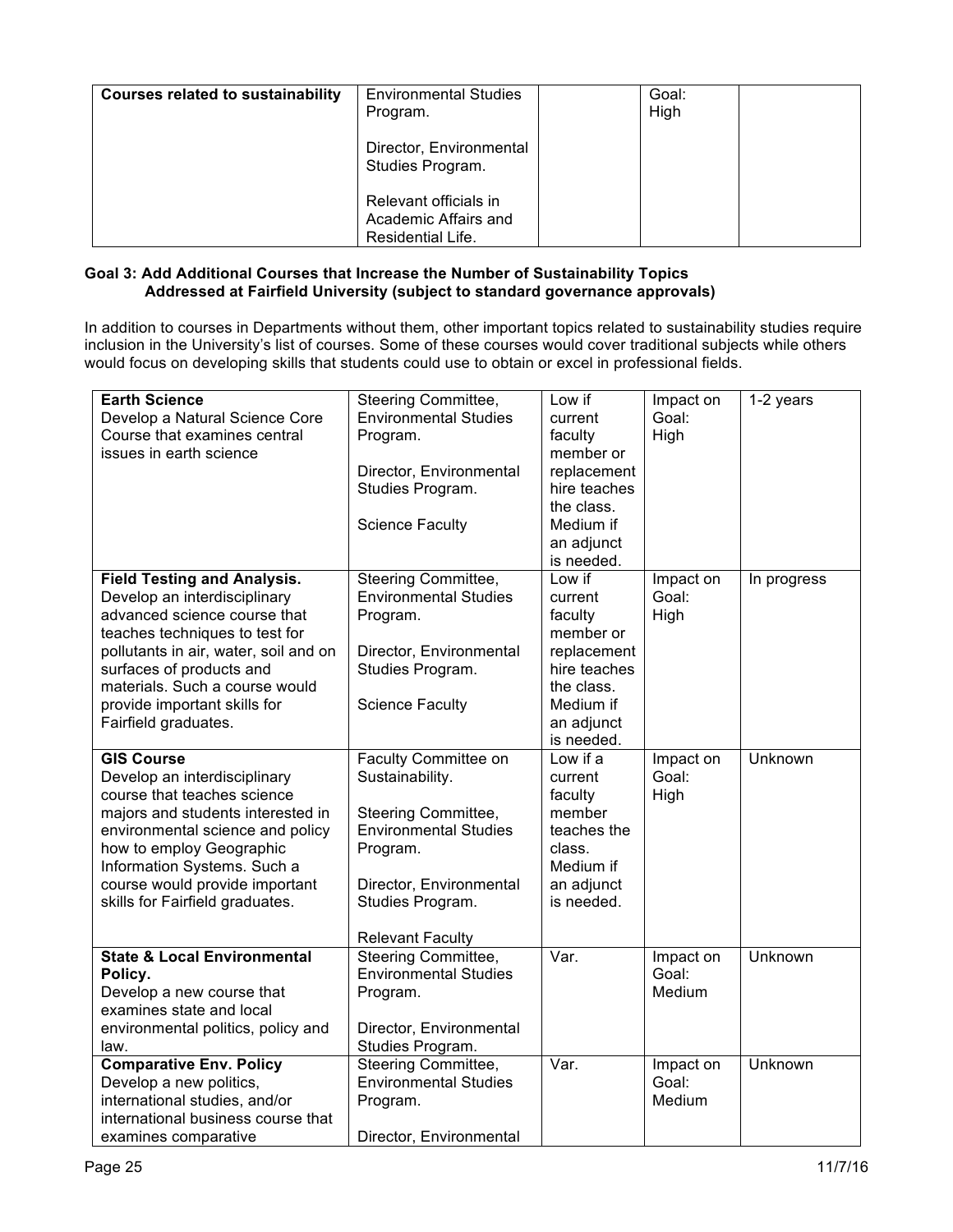| environmental and sustainability<br>policy and law in different<br>countries.                                                                       | Studies Program.<br><b>Relevant Faculty</b>                                                                                               |      |                            |         |
|-----------------------------------------------------------------------------------------------------------------------------------------------------|-------------------------------------------------------------------------------------------------------------------------------------------|------|----------------------------|---------|
| <b>US Environmental History</b><br>Develop a College Core history<br>Course that provides a broad<br>survey of environmental history in<br>the USA. | Steering Committee,<br><b>Environmental Studies</b><br>Program.<br>Director, Environmental<br>Studies Program.<br><b>Relevant Faculty</b> | Var. | Impact on<br>Goal:<br>High | Unknown |

Area IV: Expand and Enhance Faculty Positions Related to Sustainability Dependent on Available Resources, Demand, and Case Statements

| <b>Develop Case Statements</b><br>Outline advantages of adding<br>Faculty in identified fields and<br>submit to Advancement, Deans<br>and Search Committees.              |             |                                                           | Impact on<br>Goal:<br>Medium | In progress                   |
|---------------------------------------------------------------------------------------------------------------------------------------------------------------------------|-------------|-----------------------------------------------------------|------------------------------|-------------------------------|
| <b>Hire Full-Time Faculty member</b><br>in Philosophy who focuses on<br>sustainability related issues.                                                                    |             | Low if a<br>replacement<br>hire.<br>High if a<br>new FTE. | Impact on<br>Goal:<br>High   | Completed<br><b>Fall 2012</b> |
| <b>Hire Full-Time Faculty member</b><br>in Religious Studies who focuses<br>on sustainability related issues.                                                             |             | Low if a<br>replacement<br>hire.<br>High if a<br>new FTE. | Impact on<br>Goal:<br>High   | Unknown                       |
| <b>Hire Full-Time Faculty member</b><br>in History who focuses on<br>sustainability related issues.                                                                       |             | Low if a<br>replacement<br>hire.<br>High if a<br>new FTE  | Impact on<br>Goal:<br>Medium | Unknown                       |
| <b>Hire One or More Additional</b><br><b>Full-Time Faculty in the Dolan</b><br><b>School of Business who focuses</b><br>on sustainability issues relevant to<br>business. |             | Low if a<br>replacement<br>hire.<br>High if new<br>FTE.   | Impact on<br>Goal:<br>Medium | Unknown                       |
| <b>Ensure that Current Faculty</b><br><b>Focused on Sustainability are</b><br><b>Replaced only by other Faculty</b><br><b>Similarly Focused.</b>                          |             | Low                                                       | Impact on<br>Goal:<br>High   | Ongoing                       |
| <b>Create One of More Endowed</b><br><b>Chairs for Faculty Positions</b><br>related to Sustainability.                                                                    | Advancement | High                                                      | Impact on<br>Goal:<br>High   | Ongoing                       |

**Area V:** Expand and Enhance Living and Learning Opportunities Related to Sustainability When and If New Living and Learning Areas are Considered

| <b>Create a Sophomore Living and</b><br><b>Learning Cluster or Floor related</b><br>to sustainability. | <b>Campus Sustainability</b><br>Committee and<br>Relevant officials in<br>Academic Affairs and<br>Residential Life. | Low to<br>Medium. | Impact on<br>Goal: High | <b>Unknown</b> |
|--------------------------------------------------------------------------------------------------------|---------------------------------------------------------------------------------------------------------------------|-------------------|-------------------------|----------------|
| <b>Expand and Enhance Living and</b>                                                                   | <b>Campus Sustainability</b>                                                                                        | Low to            | Impact on               | 1-2 years      |
| <b>Learning Options for Juniors</b>                                                                    | Committee and                                                                                                       | Medium.           | Goal:                   |                |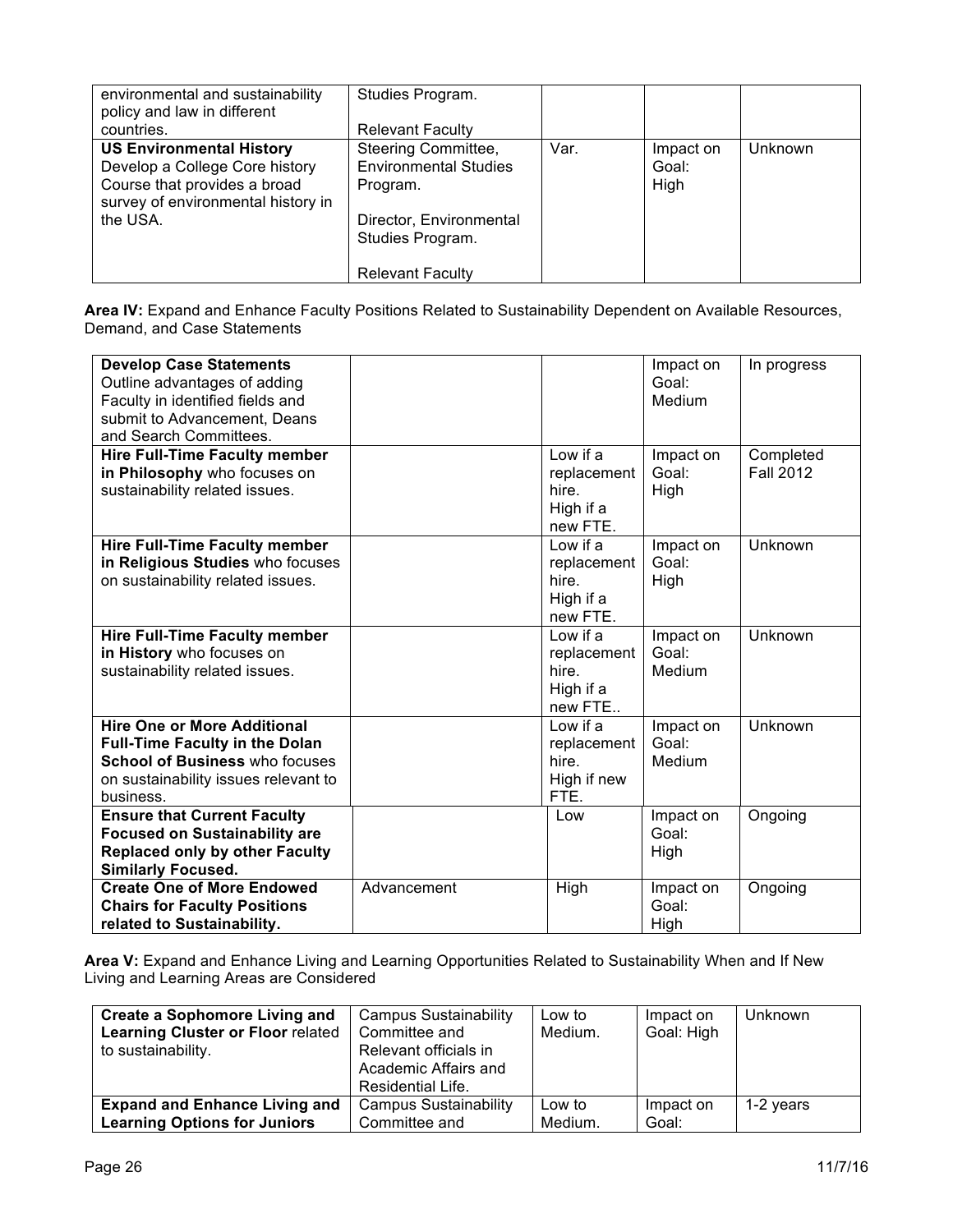| and Seniors related to<br>sustainability.                                                               | Relevant officials in<br>Academic Affairs and<br>Residential Life. |                   | Medium                       |           |
|---------------------------------------------------------------------------------------------------------|--------------------------------------------------------------------|-------------------|------------------------------|-----------|
| <b>Expand and Enhance Service</b><br><b>Learning Course Opportunities</b><br>Related to sustainability. | Office of Service<br>Learning and Faculty                          | Low to<br>Medium. | Impact on<br>Goal:<br>Medium | 1-2 years |
| <b>Expand and Enhance Internship</b><br>Opportunities related to<br>sustainability.                     |                                                                    | Low to<br>Medium. | Impact on<br>Goal: High      | 1-2 years |

**Area VI:** Increase Faculty, Administration, and Student Awareness of Educational Opportunities Related to Sustainability Subject to Available Resources.

| Develop and regularly update<br>information materials for students<br>enrolled in specific schools or majors<br>that describe how sustainability<br>courses fit into their specific<br>curriculums, satisfy College Core<br>Requirements, and count toward<br>particular majors. | <b>Steering Committee</b><br>and Director.<br><b>Environmental Studies</b><br>Program.                                                                            | Low | Impact on<br>Goal:<br>High | 1-2 years                                           |
|----------------------------------------------------------------------------------------------------------------------------------------------------------------------------------------------------------------------------------------------------------------------------------|-------------------------------------------------------------------------------------------------------------------------------------------------------------------|-----|----------------------------|-----------------------------------------------------|
| Develop and regularly update<br>outline of "Professional<br>Development" opportunities<br>available to students interested in<br>sustainability during each of their<br>four years at Fairfield.                                                                                 | <b>Steering Committee</b><br>and Director,<br><b>Environmental Studies</b><br>Program working with<br>relevant University<br>officials.                           | Low | Impact on<br>Goal:<br>High | 1-2 years                                           |
| Update and expand the<br><b>Environment Studies Program</b><br>web-site with information relevant to<br>current and prospective students.                                                                                                                                        | Director, Environmental<br><b>Studies Program</b><br>working with relevant<br>University officials.                                                               | Low | Impact on<br>Goal:<br>High | Major revisions<br>Fall 2014;<br>updates<br>ongoing |
| <b>Distribute Relevant Information to</b><br>University staff that help advise<br>pre-major Freshman and<br>Sophomores, Athletes, Business<br>Students, Residential College<br>Students, etc.                                                                                    | <b>Steering Committee</b><br>and Director.<br><b>Environmental Studies</b><br>Program working with<br>relevant University<br>officials.                           | Low | Impact on<br>Goal:<br>High | In progress                                         |
| <b>Develop Materials to Assist</b><br><b>Admissions Understand Academic</b><br>and Research Activity Related to<br>Sustainability to Assist Their<br><b>Recruitment Efforts</b>                                                                                                  | Faculty Committee on<br>Sustainability, Steering<br>Committee of the<br><b>Environmental Studies</b><br>Program working with<br>relevant University<br>officials. | Low | Impact on<br>Goal:<br>High | In progress                                         |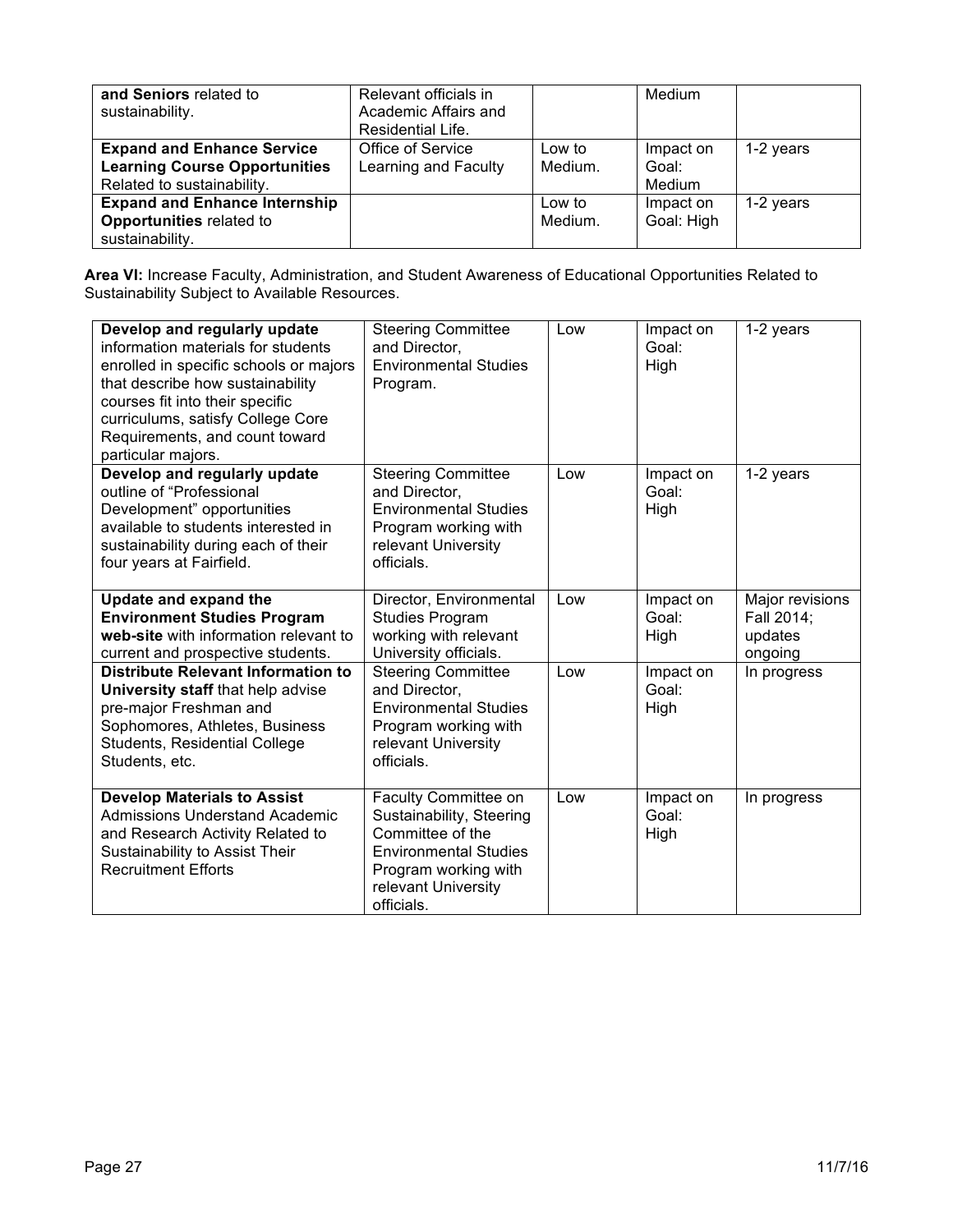# **VIII. Student Engagement**

## **Introduction**

In recent years, students have demonstrated a strong interest in environmental and sustainability initiatives. Student leaders have recognized the importance of applying that interest to the area of campus sustainability. The student organization LEAF (Leaders for Environmental Action at Fairfield) is one of the most active clubs on campus. One of the primary goals of LEAF is to spread awareness on Environmental initiatives across campus and create positive change by working with the greater student body. LEAF is a vital resource and agent for engaging the greater campus community and student body. In collaboration with Residence Life, FUSA, IRHA, and other Departments on-campus, this plan outlines several ways that students will become more engaged in the Campus sustainability plan.

The CSP plan for student engagement is to increase awareness, and spread habits among the student body to minimize Fairfield University's environmental impact and prepare students for a life in balance with the Earth and its precious resources. We develop and refine a campus plan for student engagement, complete with a list of goals, strategies, a timeline, as well as a list of available networks and tools we can utilize to engage students in living more sustainably on campus

#### **The Recent History of Student Engagement at Fairfield:**

The history of involvement in campus sustainability and the history of LEAF are very much intertwined. LEAF was born when Green Campus Initiative and the Student Environmental Association fused together under the premise that their goals were highly similar. Although LEAF has only been operating since 2009, it has already achieved important accomplishments and continues to grow. The majority of LEAF's work is focused around a critical mass of events and activism in the months of April and November, one for Earth *Month* and the other for No-Impact November which is inspired by the documentary "No-Impact Man". In April of 2011 LEAF brought 13 students all the way to the nation's capital for Powershift 2011 to represent Fairfield and ignite a spirit of urgency and inspiration with which to approach environmentalism in Connecticut. In November 2012, LEAF sponsored a solid month of events to cultivate a tradition of environmental awareness and action. The events included a trash audit where students separated recyclables from a dumpster to demonstrate the remaining potential for more sustainable behavior. LEAF is continuing to grow and develop its own sustainable organizational structure to better reach out to students including a radio show, blogging, and social media. LEAF continues to seek new ways of recruiting members to work toward altering the Fairfield student cultural to now include and promote a strong commitment to sustainability and to preserve the resources and health of our planet.

**Goal 1: EDUCATION:** Educate students about which behaviors and actions promote sustainability in the Residence Halls.

| Project: Resident Assistant (RA) /Resident Hall<br><b>Association Members (RHA).</b><br>Educate students about sustainable living by<br>providing information about sustainable living<br>through RA, RCC, Bulletin boards, email,<br>newsletter, opening and closing floor<br>meetings, Orientation                                                                 | Contact<br>Residence Life<br>Office                                                         | Cost<br>Medium | Impact<br>on Goal<br>High   | Timeframe<br>Ongoing                                                 |
|----------------------------------------------------------------------------------------------------------------------------------------------------------------------------------------------------------------------------------------------------------------------------------------------------------------------------------------------------------------------|---------------------------------------------------------------------------------------------|----------------|-----------------------------|----------------------------------------------------------------------|
| <b>List of Student Engagement Opportunities</b><br>Compile an online resource list of ways<br>students can get involved in sustainable<br>actions. This can be accomplished by<br>identifying sustainable programs/opportunities<br>that are currently available to students to<br>volunteer. Resources: Campus Garden,<br>Student Research, Hiking Trips, LEAF etc. | Contact<br>Academic<br>Departments<br><b>FUSA/IRHA</b>                                      | Cost<br>Low    | Impact<br>on Goal<br>Medium | Timeframe<br>Ongoing<br>maintenance<br>through<br>RA/RHA<br>programs |
| <b>Student Project Support/Collaboration</b><br>Support students who would like to create<br>civic engagement projects to promote<br>innovative sustainability efforts related to<br>campus operations and or partnership with<br>campus offices (examples of offices students                                                                                       | Contact<br>Sustainability<br>Committee<br><b>Student Affairs</b><br><b>Division</b><br>LEAF | Cost<br>Medium | Impact<br>on Goal<br>High   | Timeframe<br>Ongoing<br>every<br>semester                            |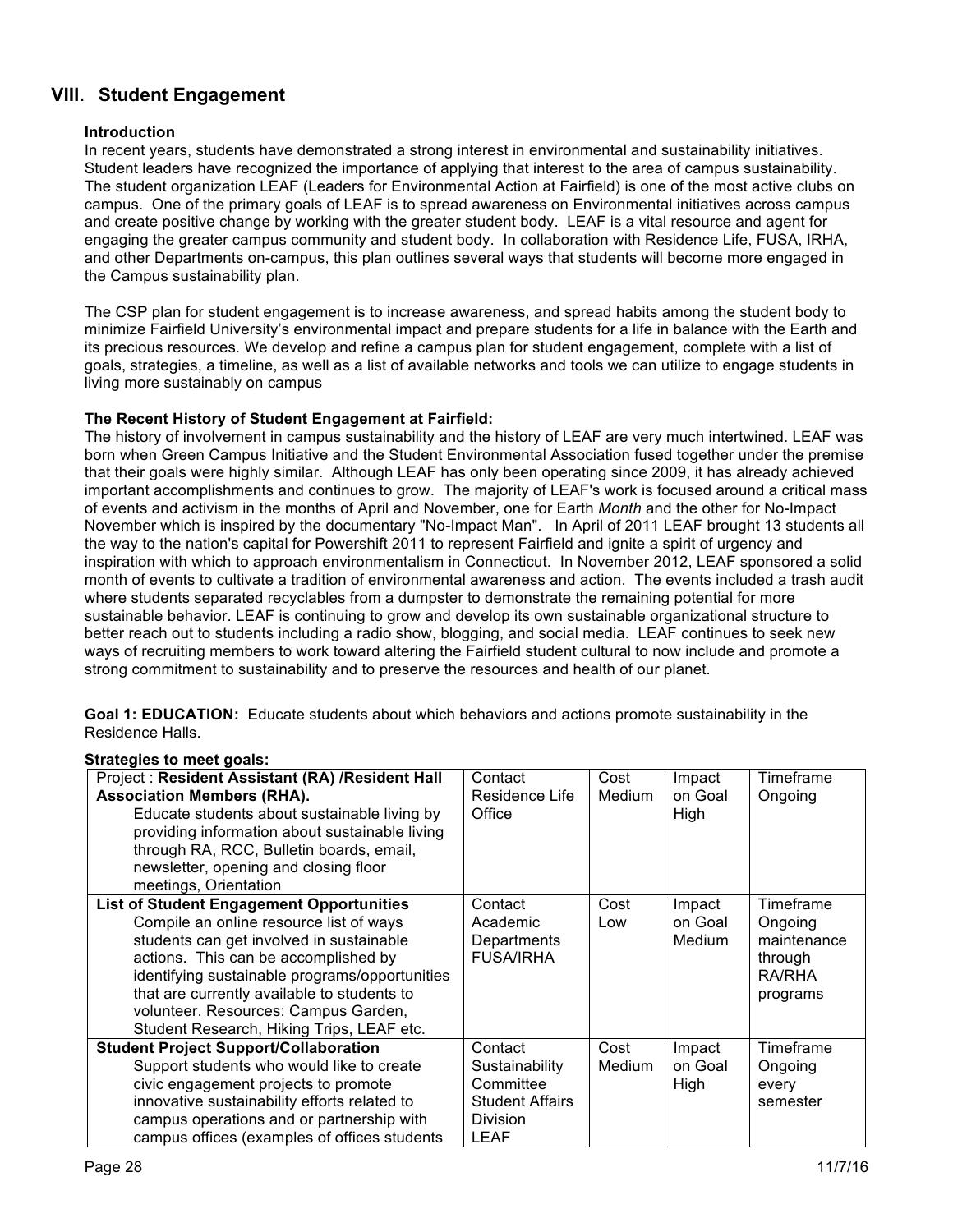| can work with are but not limited to: Sodexho.<br>Transportation, Energy/Power, Waste<br>Management, ABM Custodial Services                                                                                                                                                                                                                                                           | <b>FUSA/IRHA</b>                                                          |                |                             |                                                                               |
|---------------------------------------------------------------------------------------------------------------------------------------------------------------------------------------------------------------------------------------------------------------------------------------------------------------------------------------------------------------------------------------|---------------------------------------------------------------------------|----------------|-----------------------------|-------------------------------------------------------------------------------|
| Design and distribute campus promotional<br>literature featuring sustainability (LEED ratings,<br>etc.)                                                                                                                                                                                                                                                                               | Contact<br><b>Facilities</b><br>Management<br>Office of<br>Residence Life | Cost<br>Low    | Impact<br>on Goal<br>High   | Timeframe<br>Ongoing                                                          |
| <b>Publications &amp; Resources</b><br>All housing information should include<br>Residence life sustainability initiatives materials to<br>new students<br>Student should have access to information<br>on recycling efforts and how we are<br>lowering our carbon footprints.<br><b>Student initiatives- LEAF</b><br>Overview of Trash Audit<br><b>Bike Program</b><br>Campus Garden | Contact<br>Office of<br>Residence Life                                    | Cost<br>Medium | Impact<br>on Goal<br>Medium | Timeframe<br>Beginning of<br>each<br>semester for<br>all incoming<br>students |

**Goal 2**: **CHANGE BEHAVIOR:** Ensure that all prospective students are aware of and accurately informed about campus sustainability in the Residence halls. Ensure that all incoming students are informed about the residence life sustainability plan which will include sustainability standards, opportunities and practices

| Inform new students what to bring<br>to campus to help reduce their<br>carbon footprints.<br>Every student should have a<br>recycle bin in his/her room<br>Awareness of Global Issues -<br>donating items when during<br>Residence halls closing | Contact<br>Office of Residence<br>Life<br><b>Student Programs and</b><br>Leadership<br>Development<br><b>Facilities Management</b>                          | Cost<br>Low    | Impact on<br>Goal<br>High   | Timeframe<br>Before opening<br>and closing of<br>residence<br>halls.                                                                                            |
|--------------------------------------------------------------------------------------------------------------------------------------------------------------------------------------------------------------------------------------------------|-------------------------------------------------------------------------------------------------------------------------------------------------------------|----------------|-----------------------------|-----------------------------------------------------------------------------------------------------------------------------------------------------------------|
| <b>Training of Important Student</b><br><b>Leaders</b><br>Campus tour guides and New Student<br>Leaders informed about different<br>aspects of sustainability on campus                                                                          | Contact<br>Office of Residence<br>Life<br>Office of Admission<br><b>Office Student</b><br>Programs and<br>Leadership<br>Development                         | Cost<br>Low    | Impact on<br>Goal<br>High   | Timeframe<br>Throughout the<br>semester.<br>During<br>specialized<br>training during<br>the Spring, Fall<br>semester and<br>Summer for<br>students'<br>leaders. |
| <b>Greening Orientation/Fall Welcome</b><br>Create campus signs during<br>orientation that indicate sustainable<br>implementations (e.g. explaining the<br>recycling program etc).                                                               | Contact<br>Office of New Student<br>Programs and<br>Leadership<br>Development<br><b>Facilities Management</b><br>Office of Residence<br>Life<br><b>LEAF</b> | Cost<br>Medium | Impact on<br>Goal<br>High   | Timeframe<br>June New<br><b>Student</b><br>Orientation<br>Beginning of<br>Academic Year<br>(Fall<br>Welcome)                                                    |
| <b>Prospective Students:</b><br>During open houses promote<br>sustainability initiatives<br>RCC/IRHA involvement                                                                                                                                 | Contact<br><b>Admissions Office</b><br><b>Facilities Management</b><br>Office of Residence<br>Life<br><b>IRHA/RCC</b>                                       | Cost<br>Medium | Impact on<br>Goal<br>Medium | Timeframe<br>Fall and Spring<br>Open Houses                                                                                                                     |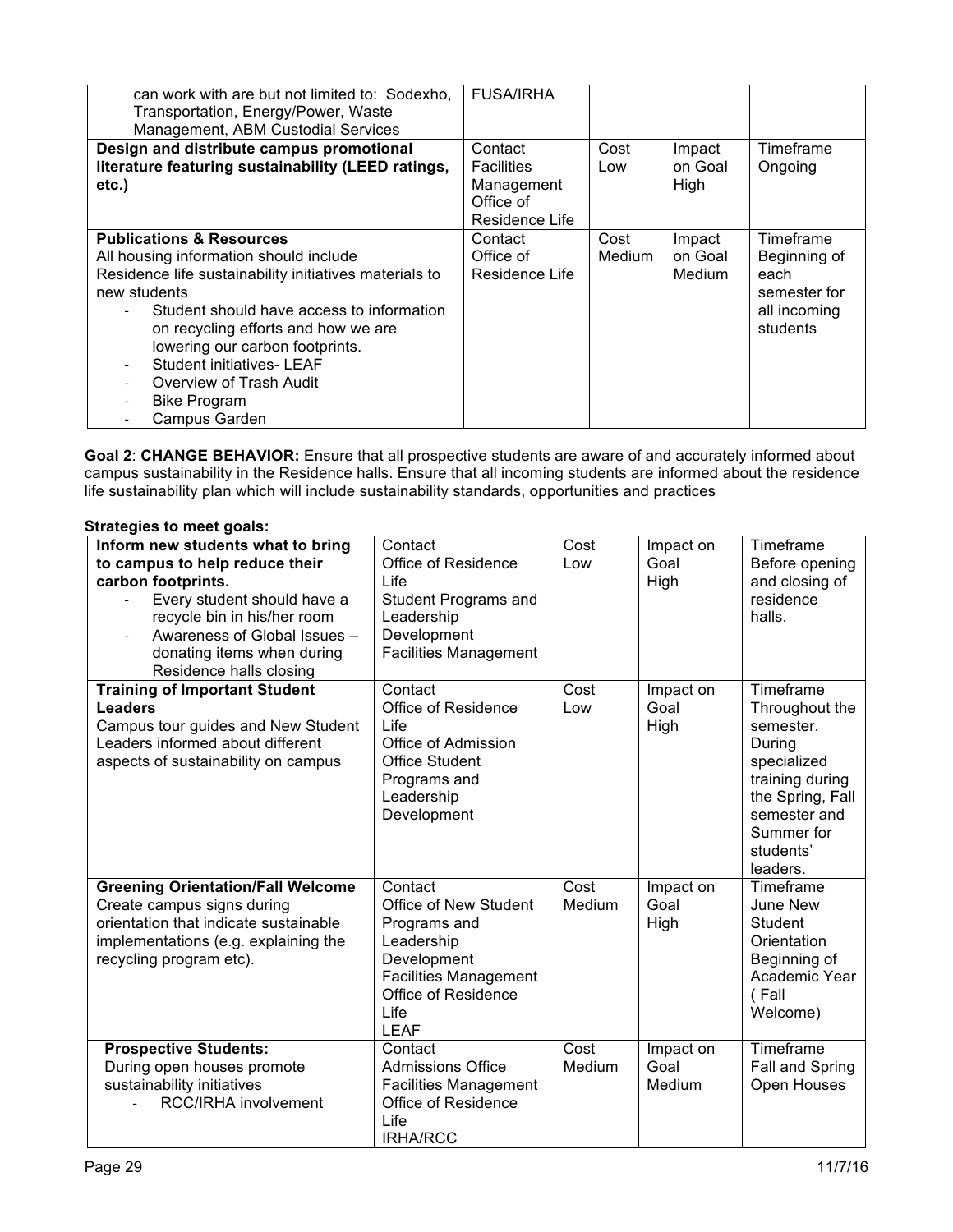|                                 | <b>Campus Residence Hall</b>         | Contact                      | Cost   | Impact on | Timeframe            |
|---------------------------------|--------------------------------------|------------------------------|--------|-----------|----------------------|
|                                 | <b>Competitions</b>                  | Office of Residence          | Medium | Goal      | Fall and Spring      |
|                                 | Residents Assistants coordinate to   | Life                         |        |           | Semester             |
|                                 | raise awareness of and               | <b>Facilities Management</b> |        |           |                      |
|                                 | participation in sustainable         |                              |        |           |                      |
|                                 | programs including recycling and     |                              |        |           |                      |
|                                 | <b>Residential Energy Challenge</b>  |                              |        |           |                      |
| ٠                               | Energy Monitors visible in           |                              |        |           |                      |
|                                 | residence halls                      |                              |        |           |                      |
|                                 | Recycling bins placed at strategic   |                              |        |           |                      |
|                                 | location in the halls,               |                              |        |           |                      |
| ٠                               | Signs in bathroom about water        |                              |        |           |                      |
|                                 | conservation,                        |                              |        |           |                      |
| ٠                               | Reduce the amount of flyers used     |                              |        |           |                      |
|                                 | for advertising                      |                              |        |           |                      |
| <b>Promote Initiatives that</b> |                                      | Contact                      | Cost   | Impact on | Timeframe            |
|                                 | Interdisciplinary/Departmental       | Academic Department          | Medium | Goal      | Fall and Spring      |
|                                 | <b>Collaboration</b>                 | Office of Residence          |        | High      | Semester of          |
|                                 | Departments support LEAF who         | Life                         |        |           | each academic        |
|                                 | will meet and discuss sustainability | <b>Residential Colleges</b>  |        |           | year                 |
|                                 | or implement programs to educate     | First Year Living and        |        |           |                      |
|                                 | students about sustainability.       | <b>Learning Communities</b>  |        |           |                      |
| ٠                               | Encourage Faculty to promote         | <b>Clubs Organizations:</b>  |        |           |                      |
|                                 | sustainability to class projects and | LEAF/IRHA/RCC/FUSA           |        |           |                      |
|                                 | study.                               |                              |        |           |                      |
|                                 | <b>Sustainability Reps in the</b>    | Contact                      | Cost   | Impact on | Timeframe            |
|                                 | <b>Residence Halls</b>               | Residence Life               | Medium | Goal      | <b>Fall Semester</b> |
|                                 | Explore the feasibility of training  | <b>Fire Marshall Office</b>  |        | Medium    | of each              |
|                                 | RCC "sustainability" representative  | <b>IRHA/RCC</b>              |        |           | academic year        |
|                                 | in current recycling protocol, and   | <b>FUSA</b>                  |        |           |                      |
|                                 | coordinate sustainability efforts in |                              |        |           |                      |
|                                 | the residence halls                  |                              |        |           |                      |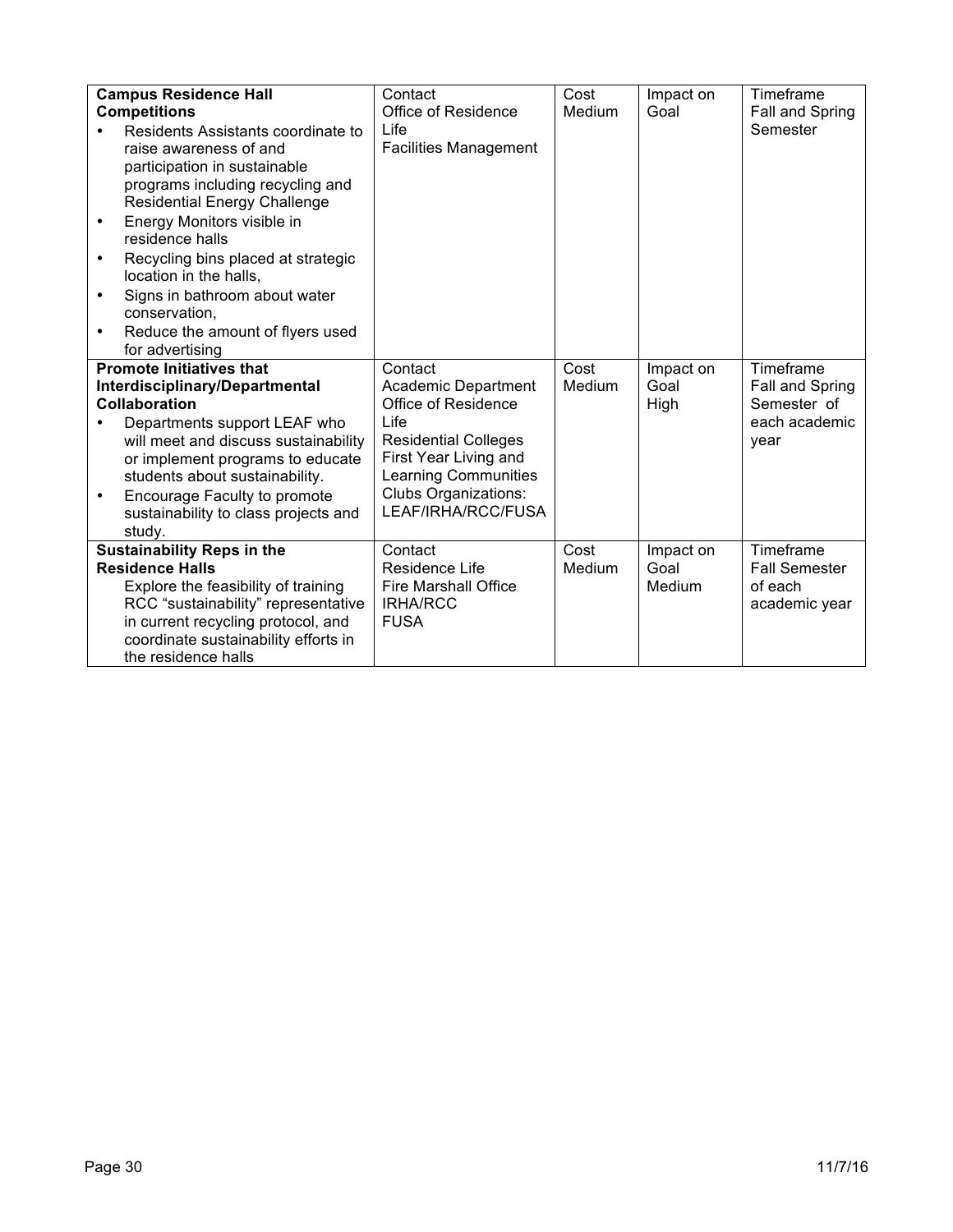# **IX. Finance**

## **Area 1: Investment decisions**

The Faculty Committee on Sustainability (FCS) and the Campus Sustainability Committee (CSC) has opened discussions with the Board of Trustees to establish a greater regard for environmental sustainability in university endowment investments. We have incorporated these goals as part of this Plan. Many colleges and universities in the university's peer group and aspiration institutions have investment policies regarding sustainability.

**Background**: The university endowment fund management is currently overseen by outside investment managers. Investments are tied up for contractual periods in hedge funds and private equity.

**Goal 1:** Provide input to the Board of Trustees on the advantages of considering sustainability in future investment decisions.

#### **Strategies to meet goals:**

| Project                               | Contact    | Cost          | Impact on | Timeframe  |
|---------------------------------------|------------|---------------|-----------|------------|
| <b>Endowment Investment</b>           | VP Finance | Theoretically | Goal      | 5-10 vears |
| Begin a Sustainable Investment        |            | low           | High      |            |
| Initiative with the Board of Trustees |            |               |           |            |

**Background**: Involve students in sustainability activities through student organizations where they exist and encouraging the creation of organization where they do not exist.

#### **Area 2: Financing of sustainability activities**

Changes to Fairfield University to enhance sustainability have associated costs in dollars and personnel resources. Long-term outcomes are expected to be beneficial, but may require investment to initiate and execute initiatives. An informal policy of the Department of Facilities Management is to implement projects enhancing sustainability if they are cost neutral or better. However, the is not formal University-wide policy or funding source for sustainability projects. Therefore, the funding of sustainability activities is an important consideration in achieving goals of the CSP.

**Background**: Work with the Advancement division to obtain funds targeted towards sustainability activities on campus

**Goal 1:** Begin conversations with Advancement on ideas with which they might approach prospective donors. This is an ongoing process. Some money may be project targeted and could involve faculty research and/or campus-wide projects; other money could be endowed with annual income used to pay for expenses such as a sustainability director.

#### **Strategies to meet goals:**

| Distribute Sustainability at Fairfield: | Faculty                | Varied        | High      | Ongoing    |
|-----------------------------------------|------------------------|---------------|-----------|------------|
|                                         |                        |               |           |            |
| Achievements and Opportunities to       | Sustainabilty          |               |           |            |
| Advancement and subsequently to         | Committee.             |               |           |            |
| interested potential donors.            | Environmental          |               |           |            |
| (An informational white-paper           | Studies Program        |               |           |            |
| highlighting opportunities to fund      |                        |               |           |            |
| sustainability initiatives related to   |                        |               |           |            |
| teaching and research.)                 |                        |               |           |            |
| <b>New Funding</b>                      | Contact                | Cost          | Impact on | Timeframe  |
| Generate ideas through CSC, FSC,        | Development            | Theoretically | Goal      | 5-10 years |
| faculty and student groups. Bring       | Office                 | low           | High      |            |
| those ideas to Advancement to be        | CSC.                   |               |           |            |
| matched with suitable donors.           | FCS.                   |               |           |            |
|                                         | Environmental          |               |           |            |
|                                         | <b>Studies Program</b> |               |           |            |

**Goal 2:** Develop student projects around sustainable themes using seed money made available by a University fund for sustainability.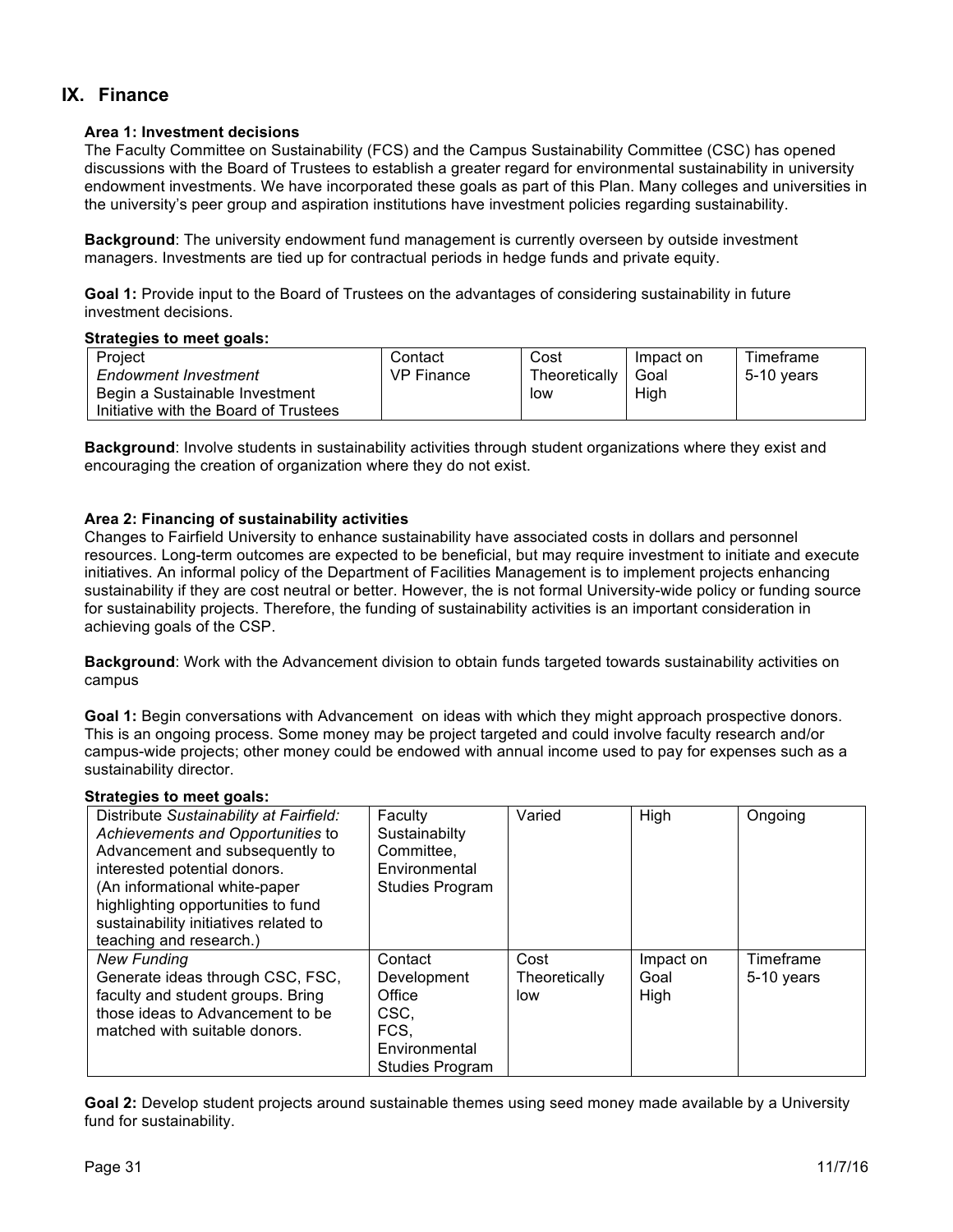| Project                                    | Contact           | Cost | Impact on | Timeframe        |
|--------------------------------------------|-------------------|------|-----------|------------------|
| <b>Students Sustainable Projects Grant</b> | James Fitzpatrick | Low  | Goal      | Initiated Spring |
| Awards                                     |                   |      | Med       | 2013             |
| Students and other members of the          |                   |      |           | In progress      |
| academic community will write              |                   |      |           |                  |
| proposals for environmentally              |                   |      |           |                  |
| sustainable on campus projects. Grant      |                   |      |           |                  |
| proposals will be submitted in the fall of |                   |      |           |                  |
| 2012.                                      |                   |      |           |                  |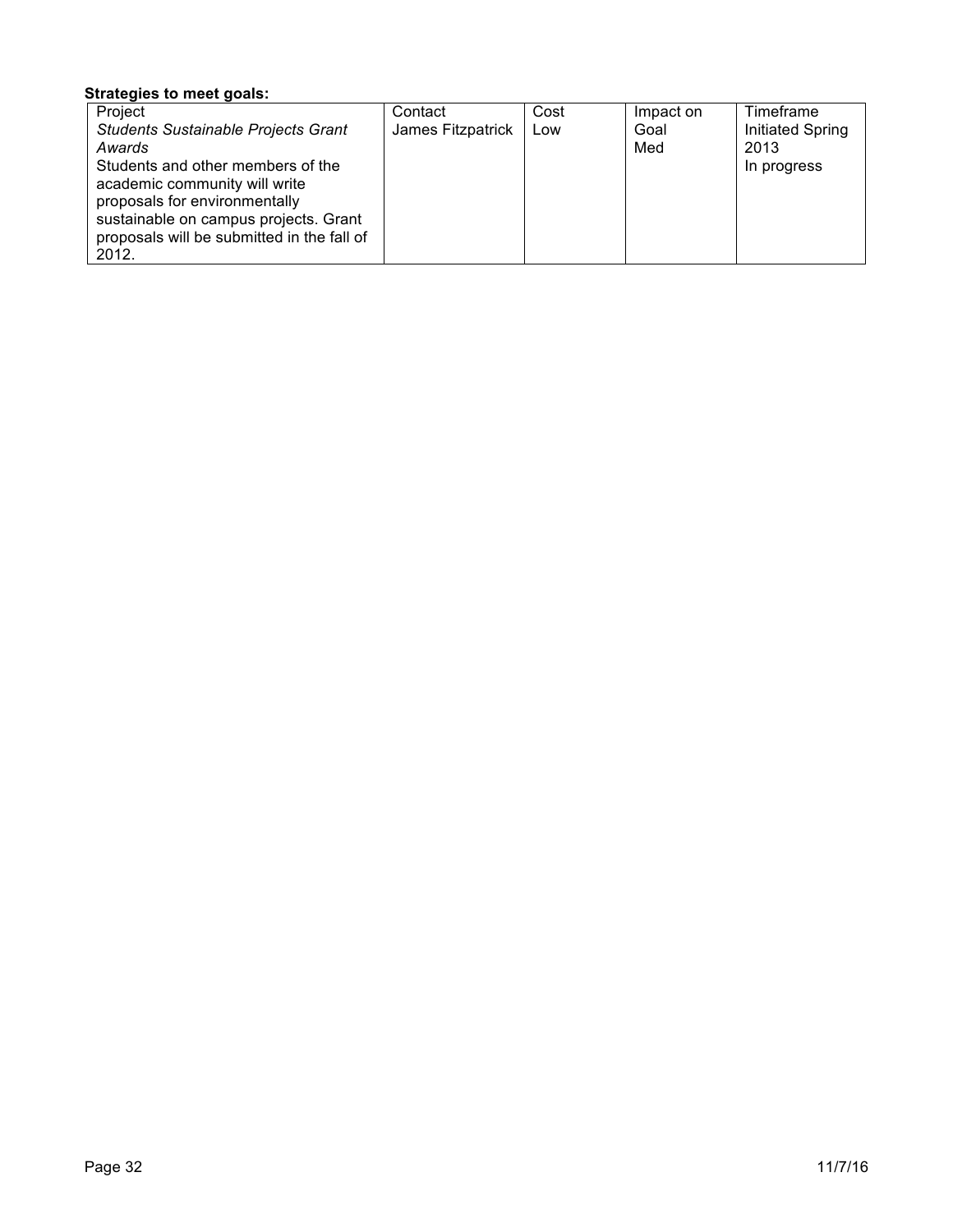# **X. Administration:**

**Background:** A Campus Sustainability Committee (CSC) was originally formed in October, 2008, as part of the American College and University President's Climate Commitment to carbon neutrality. Membership was by appointment, and included student, staff, and faculty membership. The appointment letter outlined the committee as: "…a standing administrative committee charged with coordination and oversight of our campus sustainability initiatives. The coordinating committee…will facilitate continued progress by establishing priorities among the various sustainability projects, proposals, and initiatives, and facilitating effective communication across campus about these efforts and their impact."

Major campus projects with significant impacts on sustainability were developed and/or completed subsequent to the formation of the CSC, but received little input from the committee's membership. Subsequent discussions between staff and faculty resulted in a revised membership which includes elected faculty representatives and clarifification of the role of the CSC.

From the revised charge "The Campus Sustainability Committee is charged with helping set the University's goals and evaluating its progress with regards to sustainability, which includes but is not limited to meeting the needs of the present with consideration of the impact of our actions on the future. The committee's membership includes staff, faculty, and students. The committee's role is three-fold:

- 1. As an advisory group, the committee provides input into the University's decisions in matters related to the environment and sustainability, including but not limited to campus construction and development projects and campus conservation efforts. The CSC recommends specific policies that support the University's sustainability goals and evaluates adherence to them.
- 2. As a facilitating and coordinating group, the committee serves as a clearinghouse for the myriad sustainability activities and initiatives occurring across campus and helps to establish priorities among them.
- 3. As a communications group, the committee enables various constituencies on campus to be aware of and informed about programs and activities related to sustainability and disseminates this information to the campus community broadly and to external groups as appropriate or required."

**Faculty Initiatives:** In the Fall of 2010, parallel to the revision of the CSC, the Academic Council charged a subcommittee composed of seven faculty members to evaluate policies to address environmental and sustainability issues on campus. Following the report of this subcommittee, a Faculty Committee on Sustainability (FCS) was proposed and approved as a handbook committee of the General Faculty in Spring 2011. The general purpose of the FCS is to review and make recommendations regarding campus plans and policies related to the environment with a special focus on how such plans and policies impact curricular development and faculty research. The specific duties of the FCS are threefold:

- 1. To review, on behalf of the faculty, and make recommendations regarding campus construction and development plans and campus policies related to the environment to ensure their compatibility with current and possible future educational, co-curricular, and research uses of affected areas.
- 2. To work, on behalf of the faculty, with the Campus Sustainability Committee on policy review, evaluation and generation.
- 3. To elect faculty representatives to the Campus Sustainability Committee.

The FCS serves as a resource of faculty expertise in issues relevant to sustainability projects under consideration by the CSC, and members of both committees work closely on many projects covered in this document.

**Personnel**: Responsibilities for sustainability efforts have been spread widely across campus. Some sustainability functions are integrated into job descriptions, others depend on individual passions. There are no existing full-time positions dedicated to sustainability, and historically sustainability advances have arisen from the dedication of students, staff, and faculty individual initiative.

There is currently momentum behind recognition of sustainability as a shared campus responsibility, but questions remain about ongoing coordination, funding, and the possibility of creating a permanent position to oversee sustainability efforts. Alignment of stakeholders is a necessary condition for effective teamwork and sustainability progress, but a major obstacle remains identifying exact decision-making processes. Promoting campus-wide ownership for sustainable change is even more challenging.

**Goal1:** Foster campus ownership of the sustainability process and Campus Sustainability Plan

| <b>Project</b>                  | <b>Contact</b>            | Cost | Impact on<br>Goal | Timeframe |
|---------------------------------|---------------------------|------|-------------------|-----------|
| Open meetings of the CSC        | CSC (by current charge)   | Low  |                   | Ongoing   |
| Publish minutes of CSC meetings | CSC faculty secretary (by | Low  |                   | Ongoing   |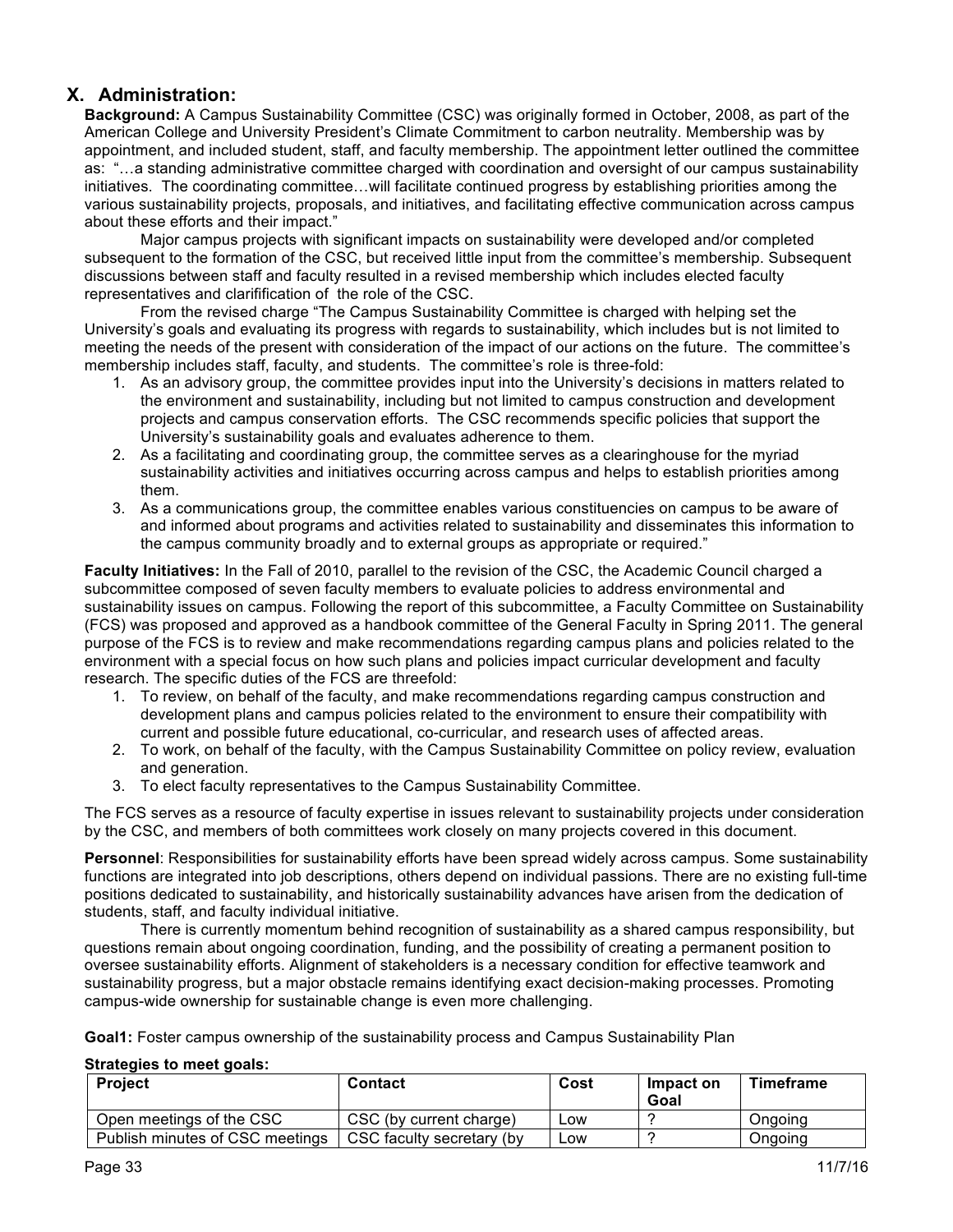|                                    | current charge)          |     |      |                  |
|------------------------------------|--------------------------|-----|------|------------------|
| Keep student input integral to the | <b>FUSA contact</b>      | Low | Med  | Ongoing          |
| structure and process of           | <b>LEAF</b> contact      |     |      |                  |
| sustainability on campus           | Ophelie Rowe-Allen       |     |      |                  |
| Provide a draft CSP for            | Jim Biardi               | Low | High | This document    |
| distribution and comment from      | jbiardi@fairfield.edu    |     |      |                  |
| the campus community               |                          |     |      |                  |
| Submit CSP to senior staff and     | David Frassinelli, with  | Low | High | <b>Fall 2015</b> |
| President                          | support as needed by CSC |     |      |                  |

**Goal 2**: Ensure the Campus Sustainability Plan becomes a living document

#### **Strategies to meet goals:**

| Annual Campus Sustainability Report    | CSC (by revised<br>charge) | Med | High | In progress   |
|----------------------------------------|----------------------------|-----|------|---------------|
|                                        |                            |     |      |               |
| Regular review of Campus               | <b>CSC</b>                 | Low | Med  | 1–2 vears     |
| Sustainability Plan and Goals          |                            |     |      |               |
| Regular review of the effectiveness of | CSC (by revised            | Low | High | Every 3 years |
| the CSC                                | charge)                    |     |      |               |

**Goal 3**: Ensure the Campus Sustainability Plan suggests policies when a centralized, top-down approach can provide coordination and consistency across the campus community. This arises from the view that policy acts as a clear statement from leadership about campus priorities.

#### **Strategies to meet goals:**

| Identify emergent initiatives from<br>individuals/groups that can be<br>prioritized, assessed, and implemented               | CSC subsection<br>leads               | Low | Med  | In progress |
|------------------------------------------------------------------------------------------------------------------------------|---------------------------------------|-----|------|-------------|
| more widely                                                                                                                  |                                       |     |      |             |
| Assess existing policies for construction,<br>purchasing, maintenance, and custodial<br>services for sustainability criteria | David Frassinelli,<br>Jim Fitzpatrick | Low | High | In progress |
| Formalize sustainability as one of<br>several priorities in Campus Purchasing<br>Policy                                      | Jim Fitzpatrick                       | Low | Med  | In progress |
| Incorporate sustainability perspectives<br>in campus strategic planning                                                      |                                       | Med | High | 3-5 years   |

**Goal 4**: Ensure appropriate progress toward Campus Sustainability Plan goals.

# **Strategies to meet goals:**

| Meet with senior administration to        | CSP subsection     | Med | Med         | Spring 2016 |
|-------------------------------------------|--------------------|-----|-------------|-------------|
| present CSP and suggest methods to        | leads              |     |             |             |
| integrate its goals into operation of     |                    |     |             |             |
| divisions, departments, and programs      |                    |     |             |             |
| Periodic review of progress toward CSP    | CSP subsection     | Low | <b>High</b> | 1-2 years   |
| goals.                                    | leads              |     |             |             |
|                                           | President's Office |     |             |             |
| Periodic evaluation of personnel and      | CSP subsection     | Low | Med         | 1-2 years   |
| resource allocation to ensure efficiency. | leads              |     |             |             |
|                                           | President's office |     |             |             |

Major advances in sustainability would be supported by the establishment of a full-time, permanent Campus Sustainability Coordinator position. Major responsibilities could include:

- Provide 'big picture' leadership and advocacy for sustainability at Fairfield<br>• Foster communication, collaboration and coordination between sustainabil
- Foster communication, collaboration and coordination between sustainability stakeholders in the Fairfield University community